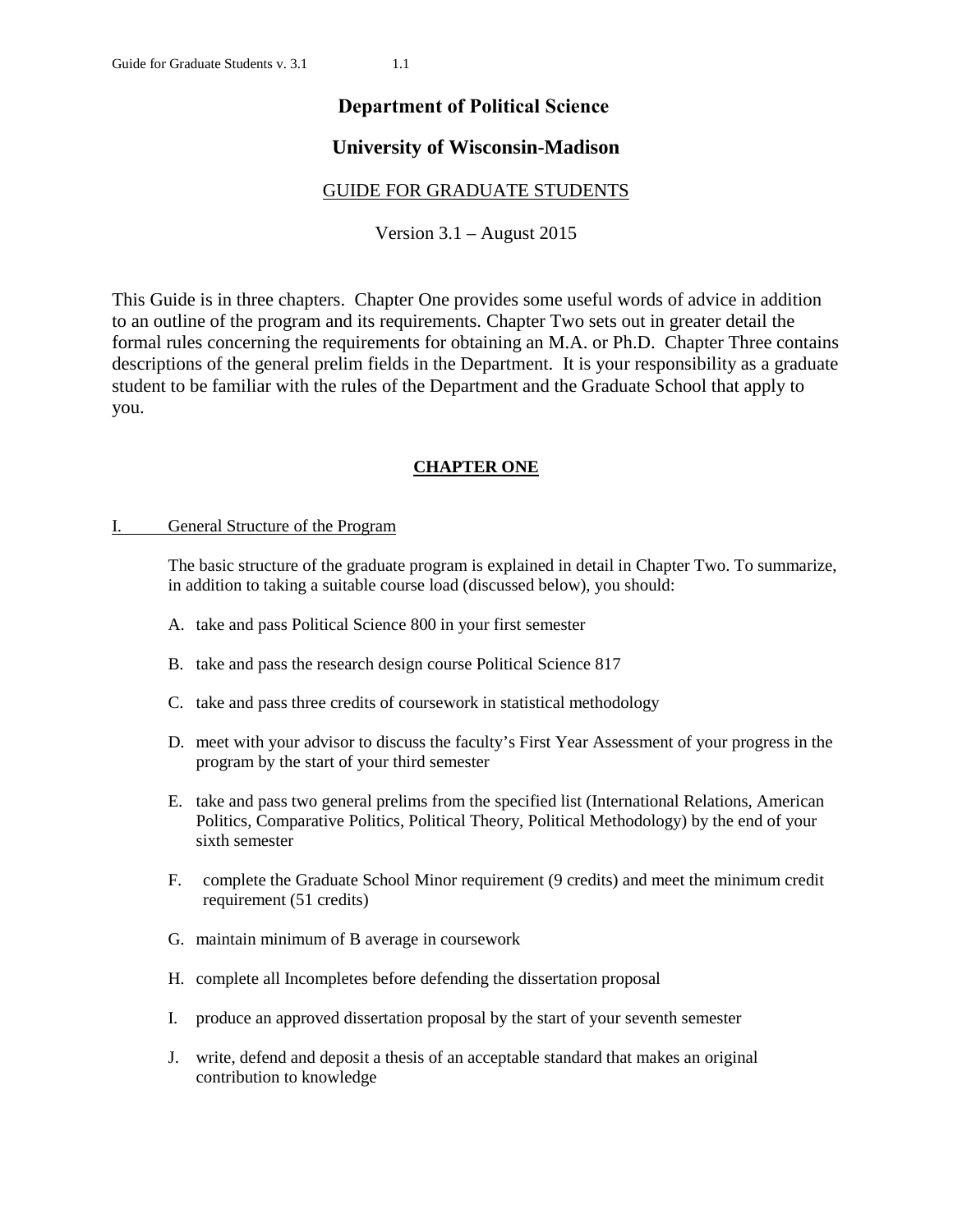### II. Getting Advice

- A. One of the first people you will meet is the Graduate Program Coordinator. The Graduate Program Coordinator can give invaluable information on many of the questions you will have. If you have a question about specific procedures, deadlines, forms, and so on, you should always check with the Graduate Program Coordinator even if you have received advice from other individuals.
- B. During your first week in the department you will have an appointment with the Associate Chair, who is the director of graduate studies for the department. The Associate Chair will help you find an advisor whose interests you share. The Associate Chair will also be happy to give advice throughout your career here in discussing department policies and requirements and defining your academic goals and program. Students should also feel free to bring their questions to other faculty members.
- C. Your advisor will be your first source of advice on questions concerning your work here. You should meet with this person at least once each semester. It is not uncommon for graduate students to change their advisor as their own interests change. All that needs to be done to change advisors is to obtain the consent of your new advisor and to notify both faculty members involved, the Associate Chair, and the Graduate Program Coordinator.
- D. Each spring at the end of the semester, the faculty will meet to discuss the progress and performance of each of the first year students. Following this meeting, the Associate Chair will provide each student with a First Year Assessment. Students are then required to meet with their advisors to discuss the faculty evaluation of their performance.
- E. Students will also receive evaluations of their performance as teaching assistants for each semester in which they TA.

# III. Selecting Courses

The courses you select should be chosen around a variety of objectives. Obviously, you want to select them so as to get as good a graduate education as possible. In addition to acquainting yourself with a field that will become your own area of specialization, courses will also introduce you to different approaches to research and orient you toward the fields beyond your own specialties.

A. In selecting your initial courses, you will need to balance several considerations. First, you should take courses that build your portfolio of research techniques and methods. Second, you should take courses in areas that introduce you to approaches, material, and ideas with which you are unfamiliar. We recognize that many of you will not have had the opportunity as undergraduates to become familiar with all the approaches and areas covered in this department. Third, you will want to take courses that will help prepare you for the two prelims that you will take approximately two years after your entry into the program. Your advisor will help you strike the right balance between expanding your intellectual horizons, building your analytical tool kit, and preparing effectively for prelims. Try not to view every course you take as something that must lead directly to preparing for prelims; you will miss some excellent opportunities if you pursue course selection with only that objective in mind.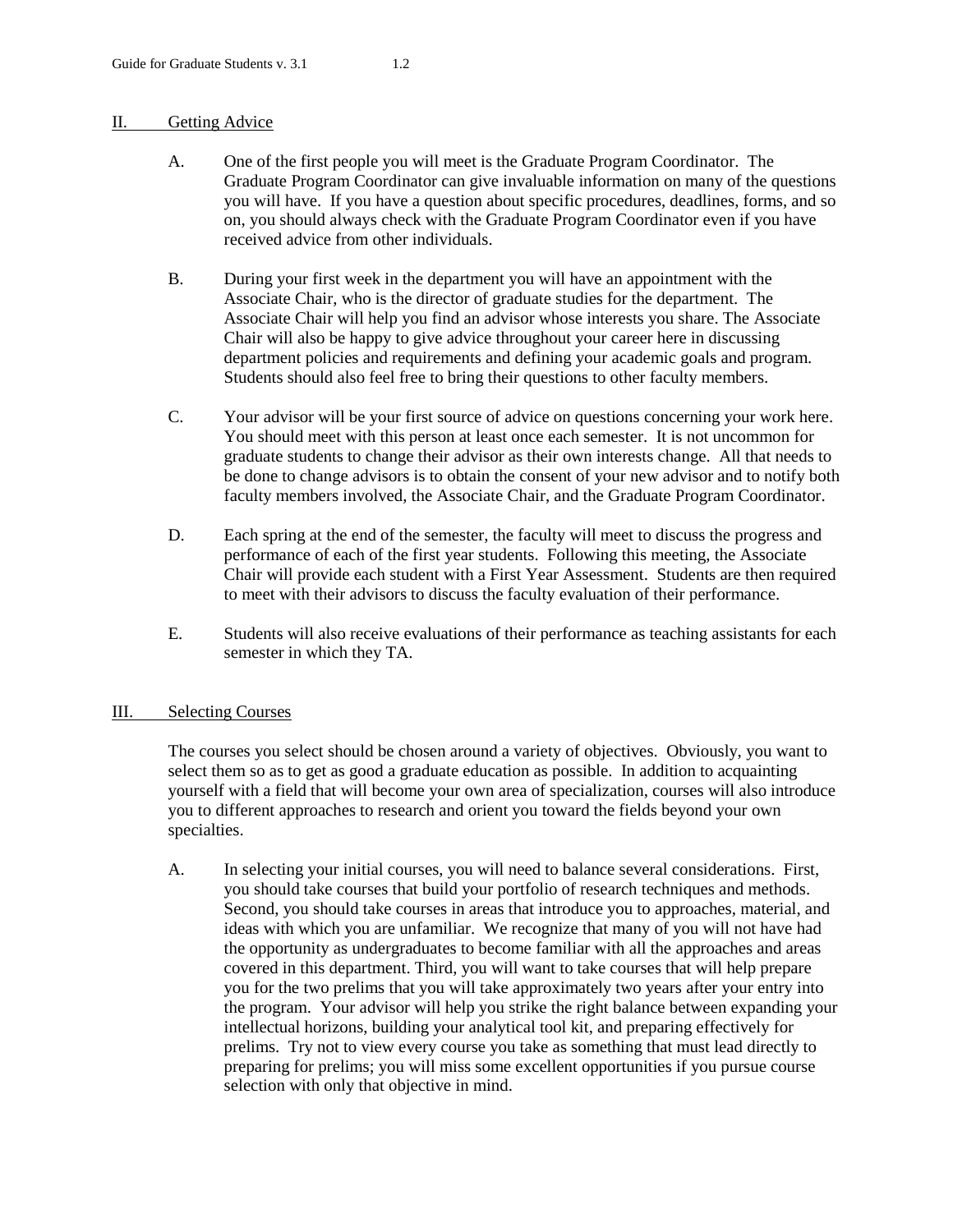- B. As you will see from the rules in Chapter Two, there are a small number of courses that we require you to take: PS 800 (Political Science as a Discipline and Profession) and PS 817 (Empirical Methods of Political Inquiry). We also require you to take three credits of statistical methods instruction; these credits can be taken in this department or another department. If you are unsure whether a particular course in another department would be considered acceptable, you should check with the chair of the Methods field and with the Associate Chair. The desirability of obtaining a thorough training in methods cannot be overemphasized. Those who do not understand statistics are cut off from most contemporary work in American Politics and much contemporary work in Comparative Politics and International Relations. Quantitative skills open up new research possibilities for you in your thesis and, in the short term, improve your chances for obtaining a post as project assistant dramatically. Building your skills in qualitative methods is also vital. Certainly there is excellent work done that uses one of these approaches to the exclusion of the other, but much of the most exciting research being done today blends both types of methods. Having this broad base of training makes you a more appealing candidate on the job market.
- C. The department's research workshops provide valuable opportunities for learning about, and eventually presenting your ongoing research projects. You are strongly encouraged to find a workshop or two in which to participate on a regular basis. Students who have not yet taken prelims should only enroll for 1 or 2 credits; students who have passed prelims should enroll for 3 credits. Dissertators may enroll for 1, 2, or 3 credits in conjunction with PS 990: Research and Thesis.
- D. Each course has its own requirements. However, all courses are designed so that the work required can be completed during the semester. We advise strongly against taking an incomplete for courses. Incompletes tend to accumulate, progressively reducing your ability to focus on work required for new courses you have started. Moreover, incompletes on your record are usually a disadvantage in competitions for financial aid (see below). Ultimately, if incompletes are not cleared, the Graduate School may deny you permission to register. If you have an incomplete after a semester, clear it as soon as possible. **No student can receive a degree or defend the dissertation proposal with outstanding incompletes.**
- E. Because the department offers a large variety of courses, it is rarely necessary for students to register for Political Science 999 (Independent Reading). Ideally, a 999 will not simply duplicate the reading list from a regularly offered course, and some faculty might refuse a request to do such a 999. If you do take a 999 you will need the consent of the professor. Be sure you agree clearly with the professor (preferably in writing) at the outset on the type of work and assignments required and the number of credits (2 or 3) you can earn. Forms for stating such agreements are available from the Graduate Program Coordinator. Only three credits of 999 coursework can be counted toward an M.A. or Minor requirement.
- F. Your courses are only one element in your education. Be sure to use other resources available to you, including seminars and special lectures given by visitors, attending talks by job candidates, and participating in conferences. Make contact with faculty in the department whose work interests you even if you are not taking a course with them. You aren't an undergraduate any longer; don't be just another face in a seminar or lecture! As a scholar in training, take the opportunities offered to you to enhance your professional development.

# IV. Normal Progress

A. You will hear a great deal about "making normal progress" during your time here.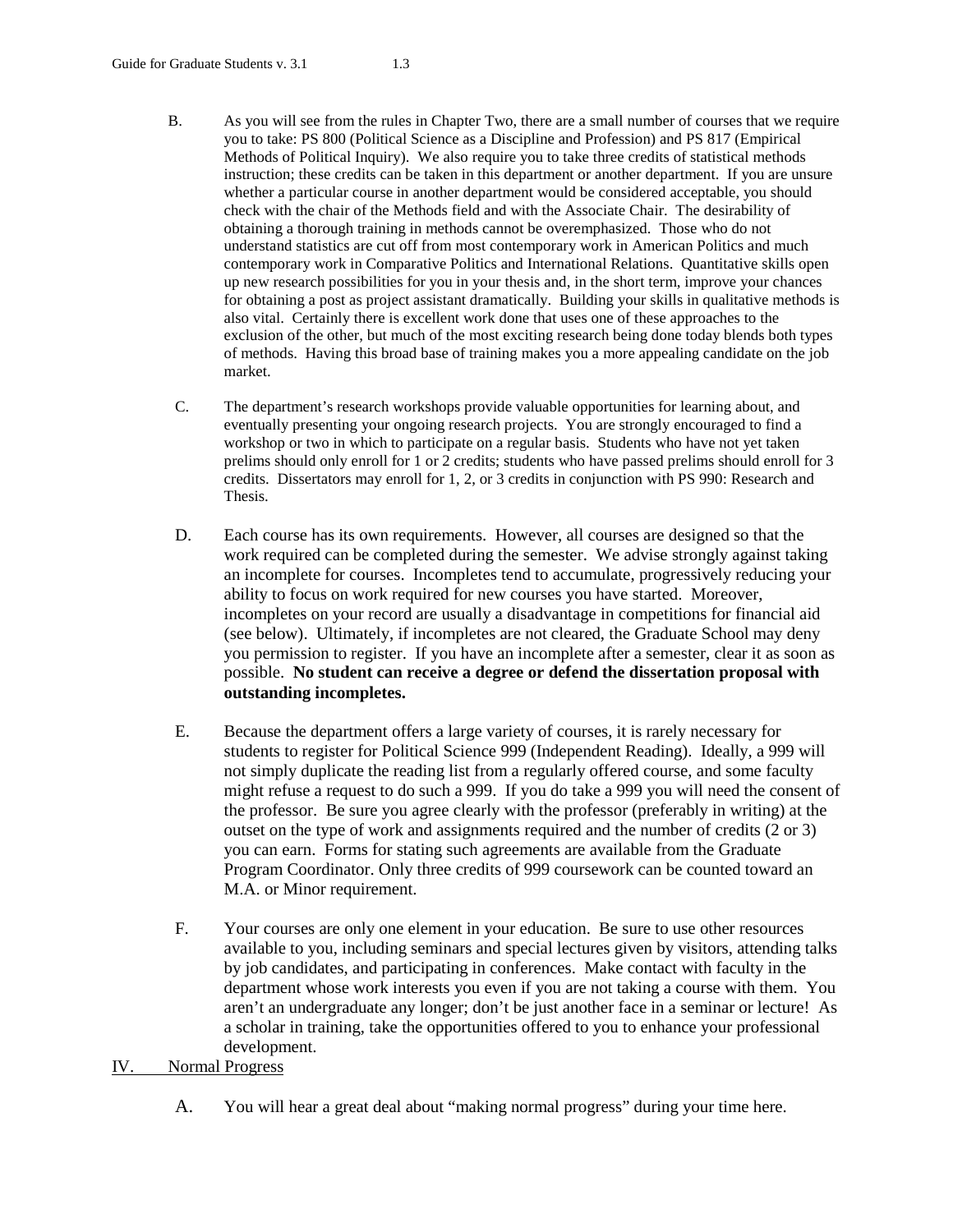Students making normal progress are given higher priority for TA assignments and other financial aid than are those students off normal progress. They are also given more favorable consideration for departmental fellowship and award nominations. A student not making normal progress may lose his or her guarantee of financial aid or be dropped from the program.

What is required to make normal progress? In general, to make normal progress through the program:

- 1. Meet with your advisor to discuss your First Year Assessment and submit the First Year Assessment form prior to the start of your third semester.
- 2. Take an appropriate course load and achieve satisfactory average grades (B or better). If you have not yet achieved dissertator status and are not a TA or PA, the expectation is that you take a minimum of three courses (9 credits) a semester; most students in this situation take four courses. If you have not yet achieved dissertator status and have a TA or PA appointment, the expected course load is at least two courses (six credits); most students in this situation take three courses. You should take as many as courses as possible at the 800 level and above.
- 3. Take and pass the two general prelims before the end of the sixth semester, except for students requiring extensive language or methodological training, who may be granted one extra semester, as determined by the Associate Chair in consultation with the student's advisor. Three or more courses in foreign language or methods (not including the required research design course or the required statistics credits) constitute extensive training and qualify a student for this extension of normal progress. If a student takes the Methods prelim, methods courses are considered part of general prelim preparation and *do not* qualify him/her for an extra semester. Students should discuss their prelim timing with their advisor.
- 4. Submit an acceptable dissertation proposal by the beginning of the seventh semester.
- 5. Complete the dissertation in a reasonable time after prelims and the proposal.

Our program is designed so that completing your Ph.D. in five years, and certainly six, is a feasible goal.

B. Deviations from normal progress are highly discouraged, but the department recognizes that there are in some cases extenuating academic and personal circumstances. Specific provisions for granting extensions for completion of the prelims are outlined above, and those for dissertation proposals are outlined below. Beyond this, the Associate Chair, in consultation with the student's advisor, may grant extensions to normal progress requirements for students who face circumstances similar to those that permit assistant professors to obtain extensions on their tenure clocks: as noted in university regulations, this includes childbirth, adoption, significant responsibilities with respect to elder or dependent care obligations, disability or chronic illness, or circumstances beyond one's personal control. The typical extension for such purposes will be one semester; anything beyond this will be granted *only in the event of highly extraordinary circumstances.*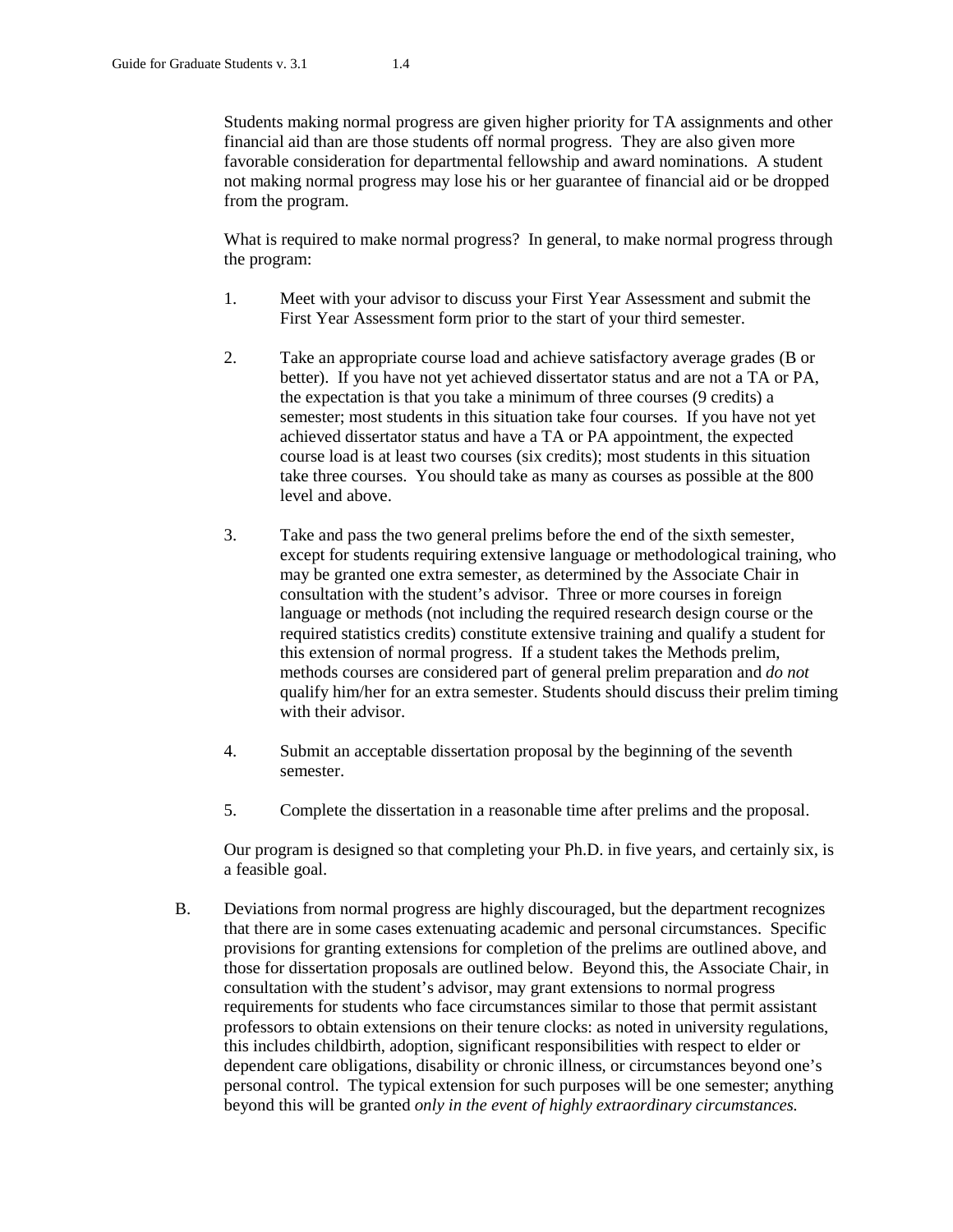Extensions will be granted formally with a note of explanation to be placed in the student's file.

C. Taking account of any extensions, as discussed in the previous point, students off normal progress during their fifth year will receive a letter in the fall stating that they will be ineligible for department funding (TA, PA, RA, lecturer, grader, and hourly appointments, including those funded directly by department faculty) if they do not finish prelims and defend a prospectus by the end of the spring semester (last day grades in). Students off normal progress during their sixth year will receive a letter in the fall stating that they will be dropped from the program if they do not finish prelims and defend a prospectus by the end of the spring semester (last day grades in).

# V. Graduate School Rules: Credits and Minors

You also need to comply with Graduate School rules involving the minimum credit requirements and completing a Minor.

- A. The Graduate School establishes the minimum number of UW-Madison credits that you must have to receive a graduate degree. A Ph.D. requires 51 credits, at least half of which should be at the 700 or above. The Graduate School will not transfer any work done at another institution toward fulfillment of the minimum UW-Madison credit requirement. Students must have at least a 3.0 GPA in these courses to receive their degrees. All credits taken at UW-Madison, including those taken during the summer and at a distance, count toward this requirement so long as the course is considered a UW-Madison course.
- B. As you plan out your courses, you will need to be thinking about when to take courses to satisfy your Minor requirement. Many students focus on the Minor in the fall of their third year. You should think of the Minor as a chance to add some additional research skills, concentrate in an area in which you'd like some teaching competency, or focus on an area that you believe might be beneficial for your dissertation research. The Minor requirement can be met in two ways, Option A or Option B.
	- 1. The **Option A**, "External Minor" requires a minimum of at least 9 credits in a single department other than the Political Science department. This option requires the approval of the department in which the Minor is done, and that department might add specific criteria to meet. Your advisor also needs to give his/her approval.
	- 2. The **Option B**, "Distributed Minor" requires a minimum of 9 credits that can be taken in multiple outside departments or across subfields within the Political Science department.

One possible path for the Distributed Minor is an "Internal Minor" in which all 9 credits are taken in the Political Science department. The purpose of the internal Minor is to broaden a student's perspective beyond the specific fields that constituted the student's preliminary examination fields. However, if a student can demonstrate to the Associate Chair and his or her advisor that a course within a tested field but outside a tested subfield fits within an intellectually coherent theme that complements and broadens a student's perspective and would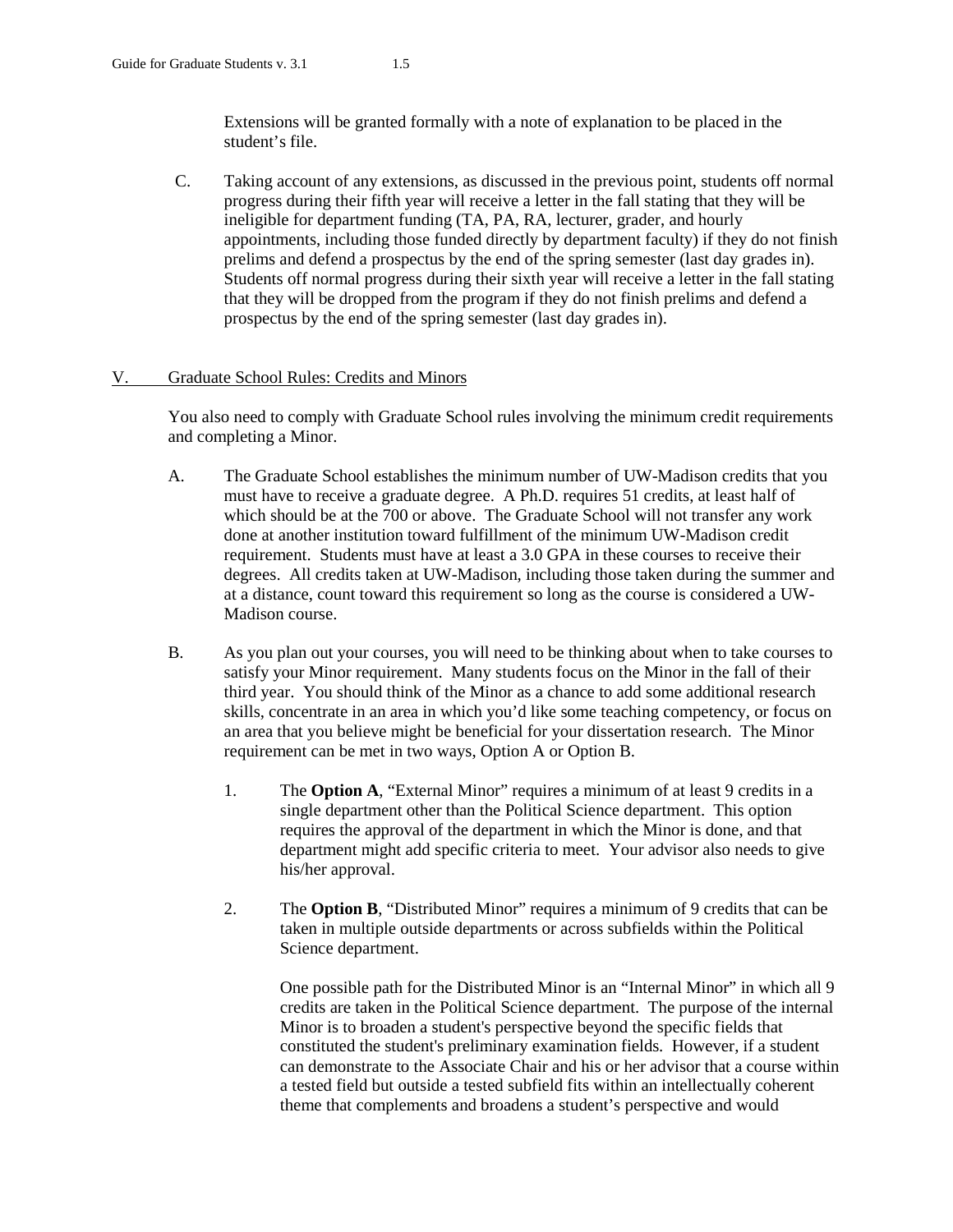constitute a legitimate Distributed Minor or Internal Minor, the student may petition to count that course toward the requirement. In all cases such an exception will be limited to one course only. A student will not be allowed to count required courses (e.g., PS 800 or PS 817 and required coursework in statistical methods) toward a Minor. Up to three credits earned in departmental research workshops may be applied toward Internal Minors.

All Option B Minors require the approval of the student's advisor and the Associate Chair.

### VI. Financial Aid

- A. Financial aid in the department consists mainly of teaching assistantships and project assistantships. The department also makes nominations for a number of fellowships and hires advanced graduate students to design and teach courses as lecturers. The department ensures five years (ten consecutive semesters) of funding for students who are making normal progress. If you receive outside funding during those five years, the department's guarantee is not extended to additional years, but you will have high priority for funding beyond the fifth year. The guarantee of support assumes that you remain a graduate student in good standing in the department and that your teaching or other responsibilities are performed well. If either of these conditions does not hold, your financial guarantee may be terminated.
- B. How are these positions allocated? The Associate Chair allocates a small number of PAships to incoming students; there is no application process for these positions. Otherwise, PA positions are posted by the faculty member who supervises the position. He or she evaluates applicants and then decides whom to hire. TA appointments are made by the Graduate Program Coordinator after soliciting course preferences from graduate students. In addition to student preferences, the following factors are taken into account when making TA appointments:
	- a. Normal progress. Students off normal progress receive lower priority for financial aid and may lose their guarantee of financial aid. If a student falls off normal progress after department TA appointments have been made, the student may continue in the position for the remainder of the appointed semester. A student may receive lower priority for TA positions in subsequent semesters, until he or she is back on normal progress.
	- b. Seniority in the program. Generally speaking, students who are further along in their program are more likely to get one of their top preferences, but this is by no means guaranteed, as the other factors mentioned in this section and department needs to staff particular courses are also considered. Priority for non-section TA positions goes to first-year students. If such positions are still available and not needed by first year students, the normal seniority preferences will apply.
	- c. Qualifications. Students are given priority for courses in which they have expertise or prior teaching experience.
	- d. Instructional needs of the department. This includes the balancing of junior and senior TAs in a course.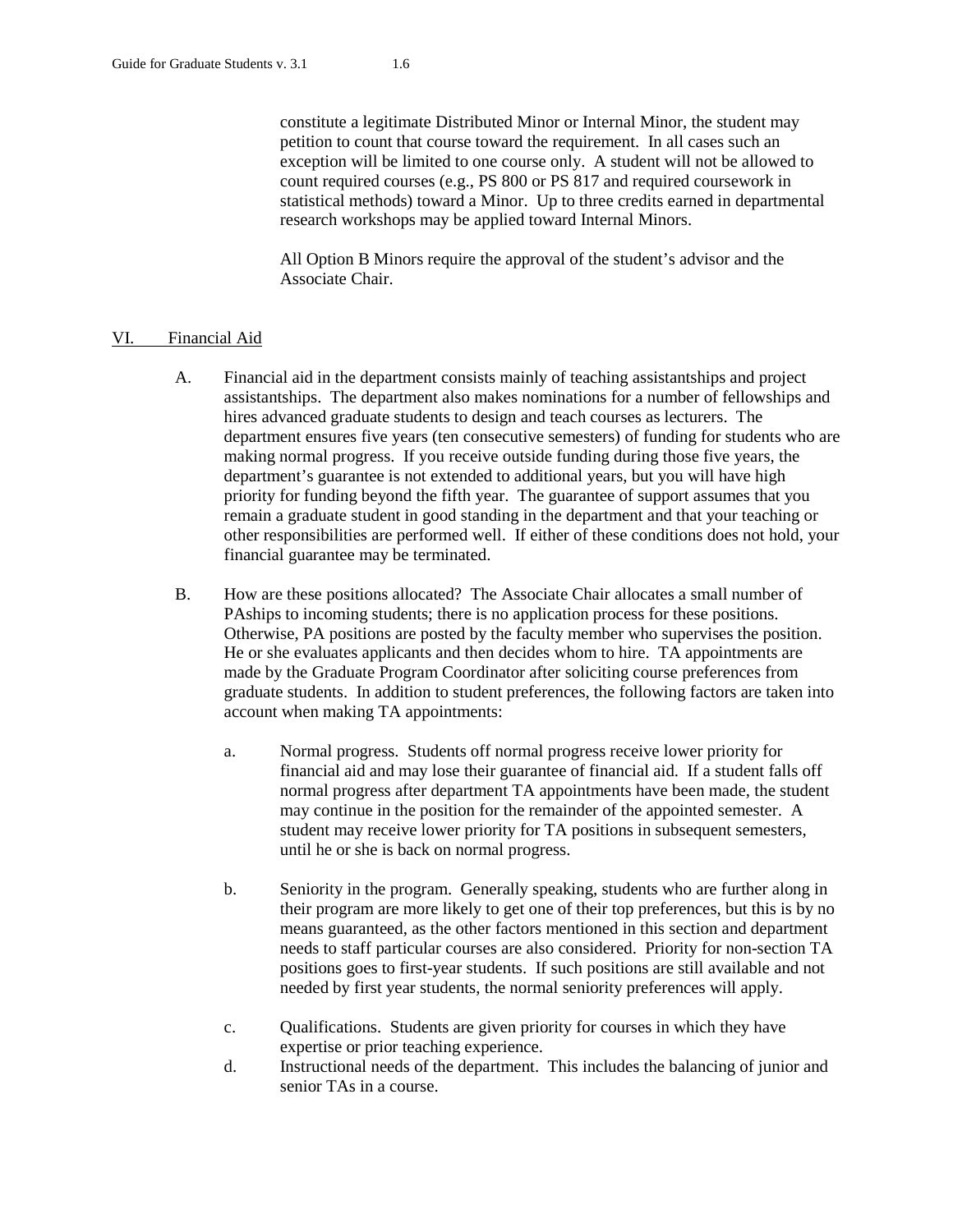- e. Academic performance. This includes coursework, incompletes, prelim grades, and dissertation progress, where applicable.
- f. Previous teaching record.
- g. Number of semesters a student has supported themselves with funding outside the department. Students who have supported themselves for one or more semesters through positions outside the department but are beyond their five years of guaranteed funding in the program will have top priority for funding in the sixth year and beyond. Those who have received ten semesters of funding from within the department will have lowest priority.
- h. Availability of funds.

The same factors are taken into account for lecturer appointments. Graduate-student lecturers typically have ABD status and are at an advanced stage of their graduate careers.

- C. Except in exceptional circumstances, teaching-assistant, project-assistant, and studentlecturer appointments will not be provided to students with fellowship funding.
- D. A student who does not provide his/her TA preferences prior to the stated deadline may not be able to be accommodated with a TA appointment. A failure to comply with deadlines removes the department's obligation to find financial support for the student.
- E. Every student is on probation for their first appointment as a teaching assistant or project assistant in the Political Science Department. Probation may be extended to a second semester by the TA Evaluation Committee.

# VII. The Dissertation

**The writing of a good dissertation is the most important aspect of your career as a graduate student. It is your dissertation, more than your prelim performance or even your seminar grades, that will be crucial in getting you your first job.** It is your dissertation that you will mine for publications as an assistant professor as you build a tenurable record. You will live with your thesis and subsequent publications for many years and it will have a major impact in defining your academic career. It follows that you should select a thesis topic with great care, consulting widely with faculty on your ideas for a thesis. It is your job, not the faculty's, to identify a research topic, but faculty are certainly ready, willing, and able to help you sort through the possibilities you have identified.

A. In selecting a topic for your dissertation you will have to make a trade-off between defining a topic that is "do-able" with the resources and time available, and defining a topic of potential intellectual significance. Your task is to identify a question that is likely to be of theoretical interest to a range of scholars in your field. A well-chosen question is critically important. The sign of a good question is that virtually *any* answer to the question will interest other scholars. If you start the other way—what would be an interesting answer for me to find—you may find yourself quite worried if your research doesn't support that answer and trying hard to salvage the answer. You have to avoid both the grand but unmanageable thesis topic and the insignificant topic. You should think carefully about the "so what" question—that is, why should anyone care what the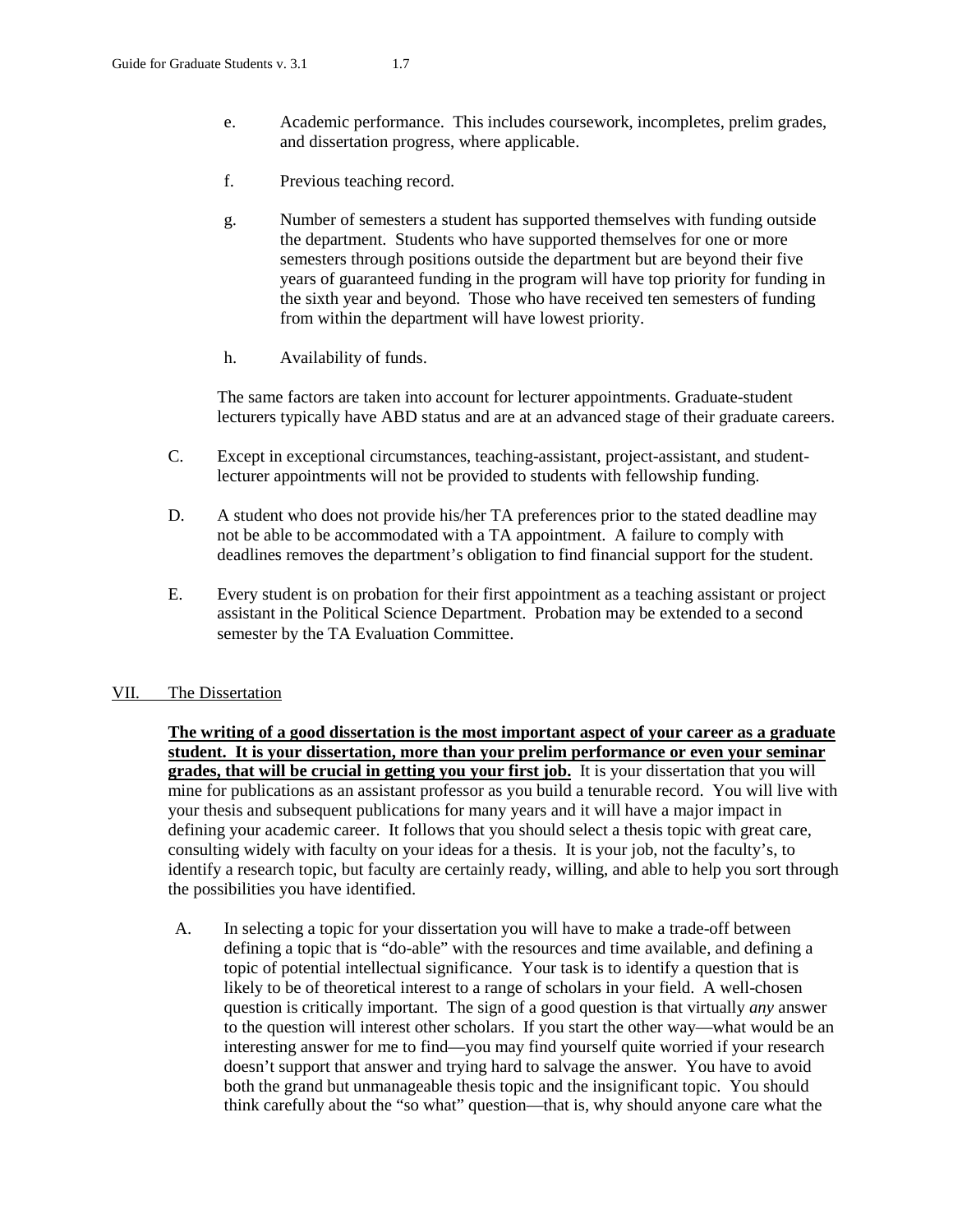answer to the question is? Make sure you consult with your committee as you are developing your question. Departmental workshops are also useful for getting feedback on dissertation ideas.

- B. You are expected to defend a dissertation proposal before the start of your seventh semester. Writing the proposal is an essential process to go through, for it will force you into confronting difficulties such as the ambiguity or confusion in your concepts, areas in which you need to read more deeply, gaps between your arguments and the evidence you plan to gather to sustain them, and the significance (or insignificance) of your work for political scientists who happen not to share your fascination with your thesis topic.
- C. It is your responsibility to arrange to meet frequently and regularly with your advisor and supervising committee to discuss progress and problems in your work.

# VIII. Placement

Most people who finish the program look for academic jobs. Our graduate students work in all varieties of universities and colleges ranging from the most famous to the obscure. The job prospects of our graduate students are determined both by their ability and by the market conditions in their field. In some years, many good jobs are advertised, in other years, relatively few. We can give you two assurances. First, Wisconsin's standing is such that you will be considered seriously at whatever level of institution to which you are individually good enough to apply. Second, the department will give you all possible help in finding a suitable job.

- A. Your advisor and the Associate Chair will help you decide when you are ready to go on placement. The season usually begins in August with online job listings at the American Political Science Association website (www.apsanet.org). However, some listings are posted even earlier than this. It is your job to check the site frequently to read new listings and identify jobs that interest you.
- B. Neither the Associate Chair nor your advisor can answer questions about the type of institution (e.g., liberal arts college or research university) or geographical region of the country in which you should work. You need to consider, therefore, what type of institution and what parts of the country you would like to work in. Be aware that the more flexible you are about regions and institutions in which you could work, the easier it will be to find a job.
- C. In general, you should not consider going on placement until you are sufficiently advanced with your thesis to have a minimum of two revised chapters that you feel are of the highest standard you can produce, and be sure that you will finish your dissertation within the academic year. Most quality departments are unwilling to accept on face value vague assurances that you will "defend some time next summer"; you will have to be able to convince them that you really are close to finishing a good dissertation. The more you have finished, the better, as you will be competing against students who have completed their dissertations as well as assistant professors looking to move to a new department.
- D. You need to arrange with at least three faculty members who know you well to place letters in the file. Give faculty plenty of time and adequate application material so that they can write strong letters.
- E. A meeting is held annually in May for people going on placement. At this meeting, the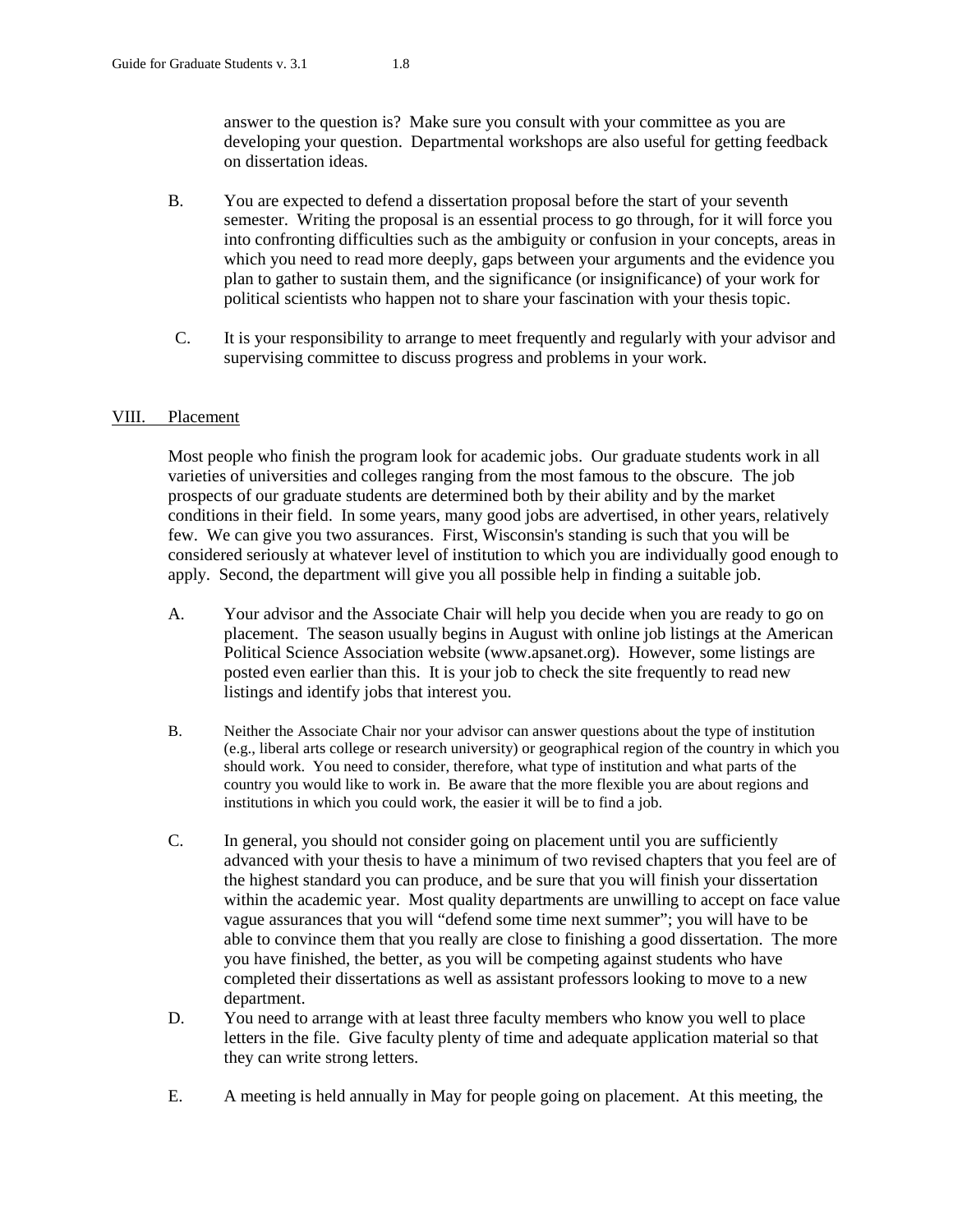Associate Chair will give you further information on placement. The Associate Chair also examines all placement files and makes suggestions to you about how your file might be improved.

#### IX. Professional Conduct

The Department of Political Science abides by the university's code of academic conduct. Information about the university's definitions, policies, and disciplinary sanctions are available at [http://www.wisc.edu/students/saja/misconduct/UWS14.html.](http://www.wisc.edu/students/saja/misconduct/UWS14.html) When an instructor suspects a student has committed academic misconduct in a non-course setting (conference papers, project assistantship, project data, etc.), he or she should notify the Associate Chair. The Associate Chair will consult with other faculty when appropriate and decide on a disciplinary sanction. Sanctions range from a written reprimand that may be placed in the student's department file to removal from the program. If a student is removed from the program, he or she is not removed from the university. The decision to remove the student from the university is part of the university's official misconduct review process. When an instructor suspects a student has committed academic misconduct in a course, he or she will be guided by the university's academic misconduct process. The instructor also has the option of recommending to the Associate Chair that the student be removed from the department's graduate program. The Associate Chair, after consultation with faculty, will decide whether this disciplinary action is appropriate.

Department faculty may ask applicants for project assistant positions whether they have been found to be in violation of academic conduct standards, either at this university or elsewhere.

The department faculty remind students that they need to let faculty know if they are planning to submit a paper that is a revised version of a paper they have already written, or are submitting the same or a similar paper for more than one course. These plans must be cleared with faculty well ahead of time before submitting the paper: students should seek permission from the faculty member prior to beginning the revising or writing of the paper. The faculty considers the submission of "recycled" papers without prior faculty approval to be a breach of both the university's standards for academic conduct and our department's standards of academic integrity.

The Department of Political Science is committed to a professional and welcoming workplace environment for students of every background. Students are expected to abide by the "Statement on a Professional Workplace Environment" posted on the department's web page.

The department adheres to the university's policies on sexual and other forms of harassment. For further information on sexual harassment and the procedures for filing a complaint, consult the university's Office of Equity and Diversity [\(http://www.oed.wisc.edu/sexualharassment\)](http://www.oed.wisc.edu/sexualharassment) or contact the Chair, Associate Chair, or chair of the department's Equal Opportunity Work and Study Environment Committee.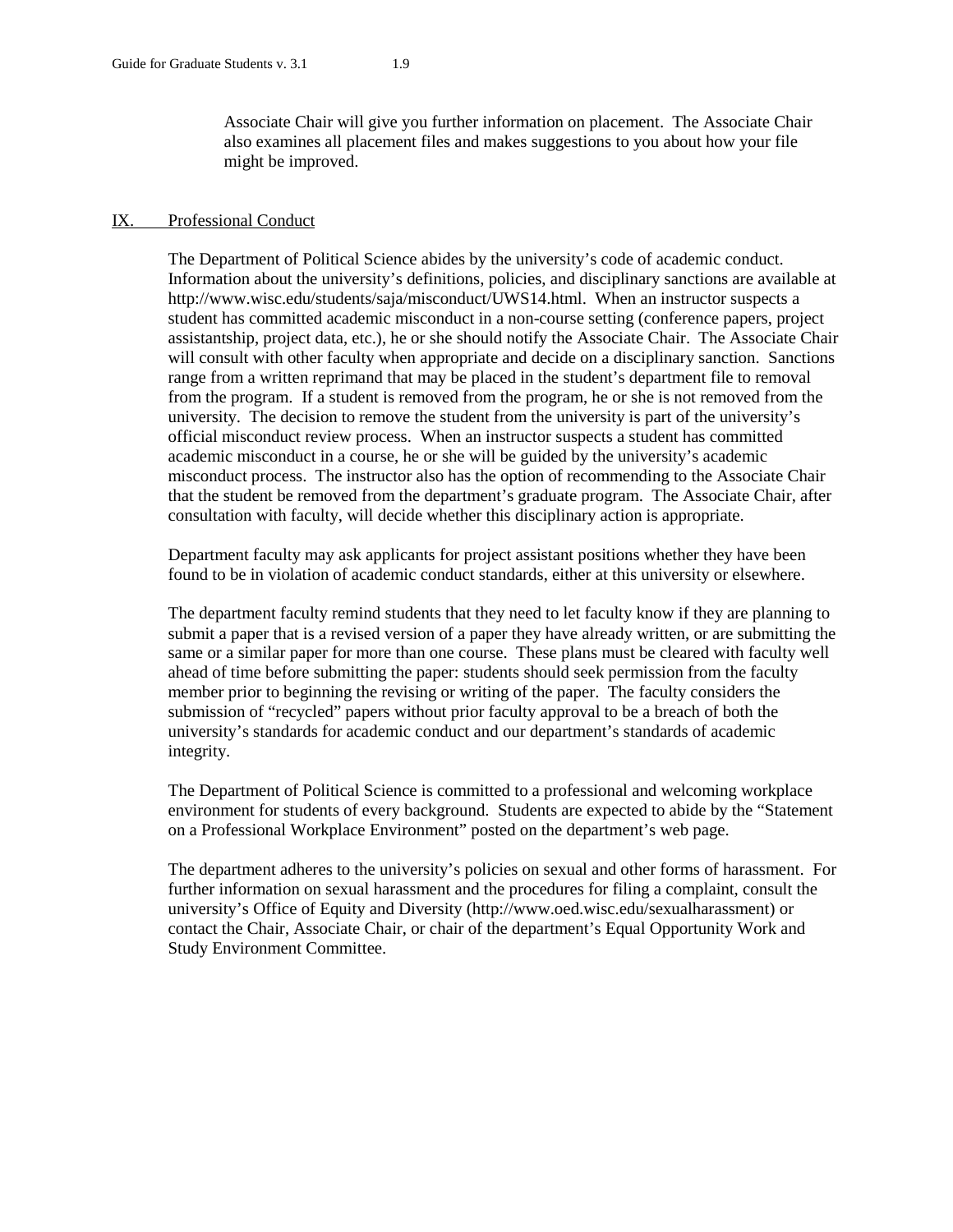# **Department of Political Science University of Wisconsin-Madison**

# GUIDE FOR GRADUATE STUDENTS

Version 3.1 – August 2015

# **CHAPTER TWO**

This chapter provides additional details on the departmental rules for the graduate program. Students should also be aware of the need to comply with the rules established by the Graduate School.

# I. The M.A.

- A. To obtain an M.A., students must complete 30 credits of coursework with at least a 3.00 average. Grades below a C may not be counted for credit under any circumstances.
- B. At least 18 of the 30 credits must be in Political Science. No more than 3 credits of PS 999 can count toward the 18 credits.
- C. At least 15 of the 30 credits must be earned in graduate courses in Political Science at the 800 level or above.
- C. Courses taken outside the department must be chosen in consultation with a student's advisor and must be at a level (300 or above) for which graduate credit is available.

# II. The Ph.D.

- A. To become ABD ("all but the dissertation"), and thus have reduced tuition and a lower credit enrollment requirement, a student must:
	- 1. Meet with his/her advisor to discuss his/her First Year Assessment.
	- 2. Pass general prelims from two of the following fields:
		- a. American Politics
		- b. Comparative Politics
		- c. International Relations
		- d. Political Methodology
		- e. Political Theory
	- 3. Take and pass Empirical Methods of Political Inquiry (PS 817), Political Science as a Discipline and Profession (PS 800), and three credits of statistical methods instruction.
	- 4. Complete the Graduate School minimum credit requirement of 32 credits and the Minor requirement.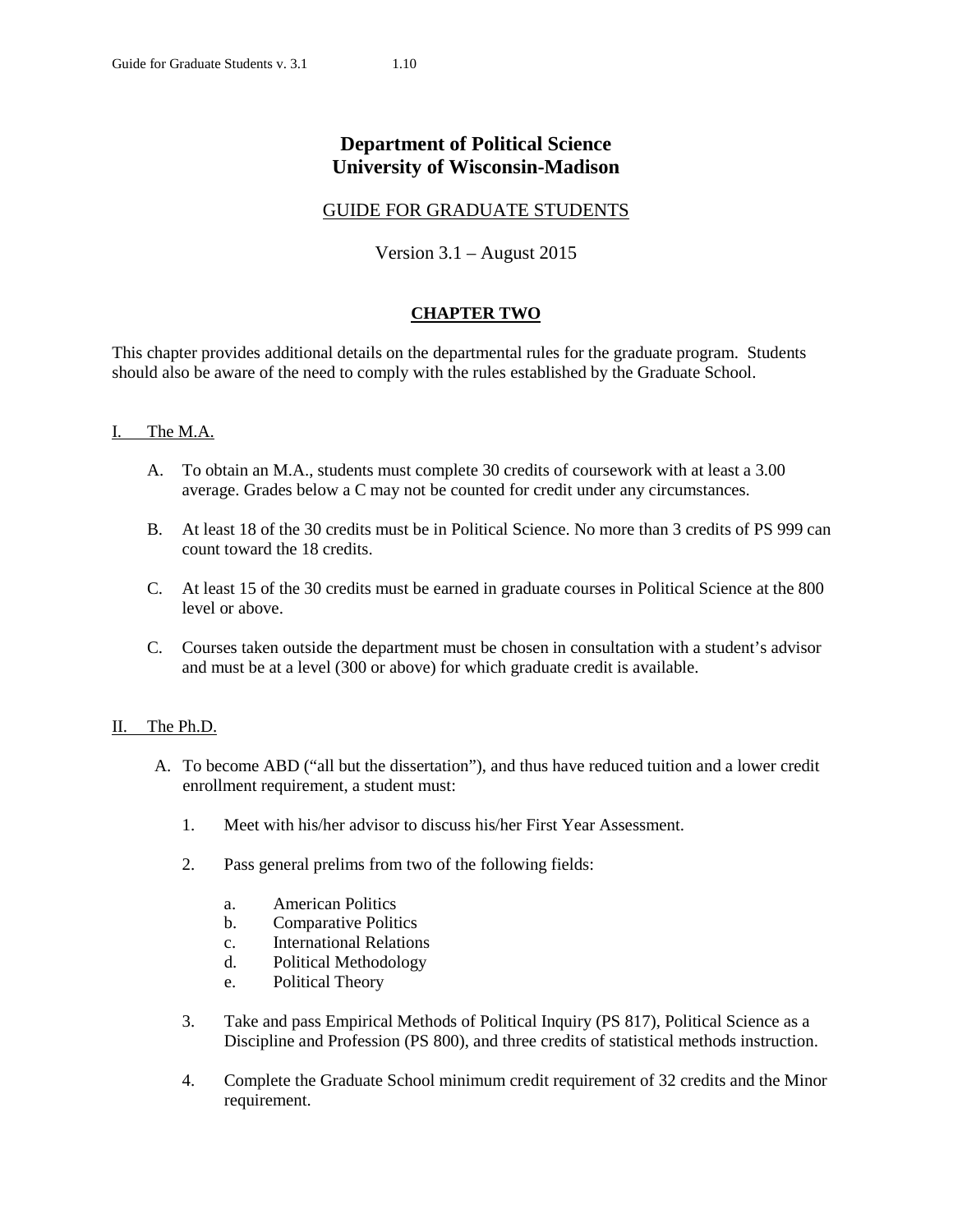- 5. Earn a minimum 3.0 grade point average.
- 6. Have no Incompletes.
- 7. Receive your advisor's approval of a tentative dissertation title, abstract, and the names of three likely committee members (one of whom is your advisor) who would serve on the dissertation committee. Submit this information to the Graduate Program Coordinator, who will then request a warrant from the Graduate School for admission to candidacy to be signed by the three faculty members. Defending a dissertation proposal also satisfies this requirement.
- B. To receive the Ph.D., a student must also:
	- 1. Have completed 51 credits of course work. This includes credits from PS 990: Research and Thesis.
	- 2. Successfully defend a dissertation proposal.
	- 3. Produce a dissertation of an acceptable standard that makes an original contribution to knowledge.
	- 4. Pass a two-hour oral dissertation defense before a committee of at least five current graduate faculty members, of whom at least three must be Political Science faculty. At least one of the five faculty members must represent a graduate field outside your major. Four positive votes are required to pass the defense.
	- 5. Deposit an approved copy of the dissertation with the Graduate School.

#### III. Ph.D. Requirements

- A. Preliminary Exams
	- 1 Each student will select a First Field and a Second Field. The First Field is the field within which the student expects to write a doctoral dissertation. The Second Field complements and supports the First Field and the student's intellectual and research interests.
	- 2. Students will sit for both first- and second-field exams during the third year. With the exception of retakes, discussed below, only one sitting will be provided in any year. (The requirements for the methods prelim, which has a different format, are discussed further below.)
		- a. The written portion of both the first- and second-field exams will be administered in January in the two weeks prior to the start of instruction for the spring semester, as given by the Academic Calendar. Both the first- and second-field exam will be distributed at 8:00 am on Tuesday and will be due by 4:00 pm on Thursday of the week in which the exam is administered.
		- b. For those subfields in which the first-field exam has an oral component, oral exams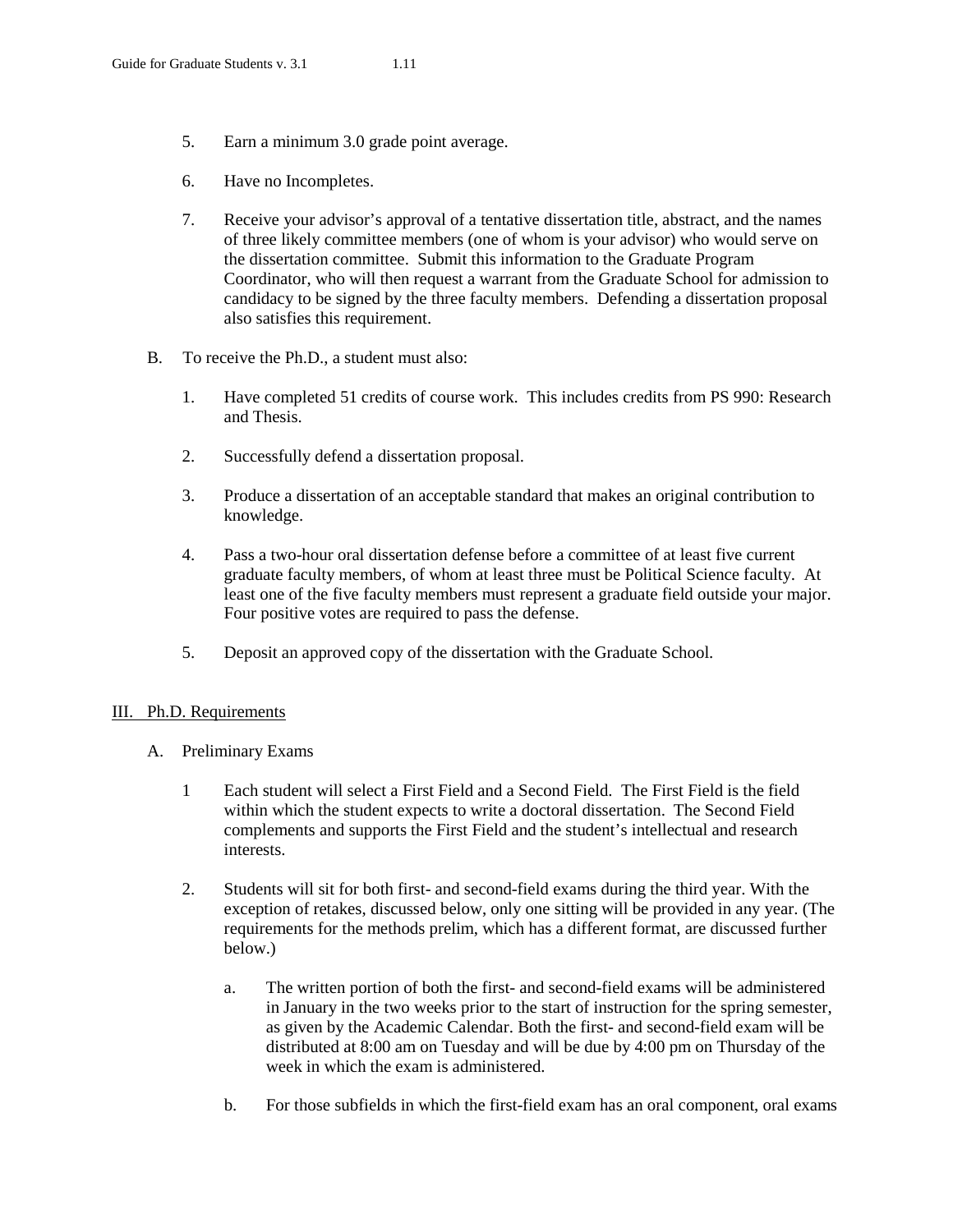will be administered the last two weeks of February.

- c. In extraordinary circumstances, as noted elsewhere in the Graduate Guide, the Associate Chair may permit students to proceed outside the above schedule of exams.
- 3. If a student receives a grade of deficient on either examination on the first try, s/he would be required to retake the exam(s) in in May of the same year, after conclusion of the spring semester.
	- a. No exam may be taken more than two times. Failure of any exam twice is cause for removal from the program. Exceptions to this rule will be considered by the Prelim Appeal Committee, which shall grant exceptions in only the most extraordinary circumstances. The decision of the Appeal Committee is final.
	- b. The Prelim Appeal Committee will not consider appeals of prelim grades based on content.
	- 4. The department's prelim exams are designed for students to display breadth and depth of knowledge and their ability to identify and discuss important research questions and directions in the field. The format of the exams gives students ample time to think and reflect on their answers.
	- 5. Students will have access to notes and other written materials while writing their exams. Inappropriate use of published or online materials that constitute academic misconduct as defined by the university, and as determined by the Associate Chair, will lead to a grade of Deficient on the exam. It is each student's responsibility to be aware of the university's policy on academic misconduct.
	- 6. Students are encouraged to work with other students in preparing for prelims, but the writing of prelims is an independent exercise. Upon receipt of the prelim, students may not discuss the prelim questions or answers. Violations of this policy, as determined by the Associate Chair, will be considered grounds for a grade of Deficient on the exam.
	- 7. Except for the field of Political Methodology, the prelim exam in the First Field will be a 56-hour take-home exam distributed on Tuesday at 8am, due Thursday at 4pm. In American Politics, International Relations, and Political Theory the student must answer four questions; in Comparative Politics the student must answer three questions. Students will be given the list of questions for the entire exam at the start of the exam. Students are limited to 8,000 words for all questions combined, or approximately 25 pages.
		- a. When signing up to take the prelims, each student taking a first-field exam in American Politics, International Relations, or Political Theory will identify a Focus Field. (See section IV of this chapter for the alternative process in Comparative Politics.) The Focus Field is an area in the first field within which the student's dissertation research will possibly take place. This field will be narrower than a standard subfield. Examples of Focus Fields are:
			- American Politics: Congress; presidency; bureaucracy; federalism; urban politics; political parties; interest groups; American political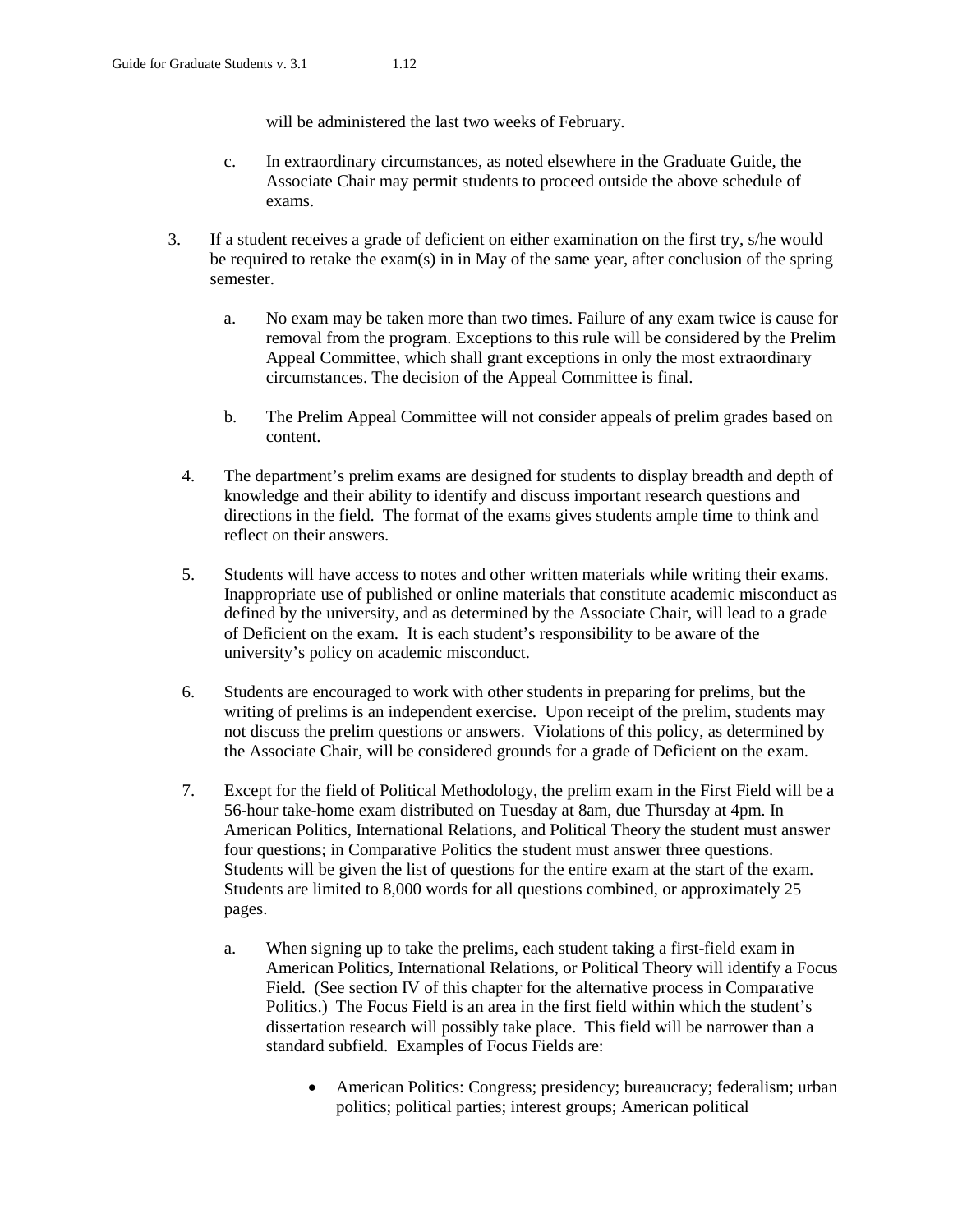development; public opinion;

- International Relations: Theories of international relations; international security; international political economy; global social issues; international institutions;
- Political Theory: Feminist theory; critical race theory; republicanism; American political thought; democratic theory; post-modernism; poststructuralism; natural law theories; liberalism; conservatism; radicalism; Marxism; egalitarianism; fascism; multiculturalism and identity; political ideology; communitarianism; libertarianism; language.

Fields will compile a list of possible Focus Fields; field chairs are authorized to approve other Focus Fields proposed by students. Once the Associate Chair is notified of the new addition, it will be added to a list maintained by the Graduate Program Coordinator. Students should consult this list.

- b. The Focus Field paper should be a two-page, doubled-spaced document (about 600 words total) that proposes two possible research questions and provides some indication of how one might go about researching them. The Focus Field paper is due the first day of classes in January. This document requires the student to identify and craft two questions of theoretical interest and relate these questions to tractable research. Students are encouraged to begin writing the Focus Field questions well before the prelims, but are not to distribute the document to faculty for feedback prior to the oral exam.
- c. Each student taking a First Field exam in American Politics, International Relations, Political Methodology, and Political Theory will also complete an oral exam of no more than two hours. The oral exam will normally be administered the last two weeks of February. The oral exam will use the written exam as a point of departure, including the Focus Field document, and probe the student's knowledge of relevant literatures as well as the ability to discuss possible lines of research.
	- i. The committee on the oral exam will consist of three faculty members, at least two of whom have read the written exam in whole or in part. Whenever possible, the student's advisor will serve as chair of the committee. A faculty member who has read the written portion of the exam but is not on the oral examination committee shall convey his or her evaluation of the written portion of the exam to the Graduate Program Coordinator, who will distribute it to the committee.
	- ii. In cases where a student's performance on the written exam is exceptionally weak, such that there appears to be little prospect that the student could pass the exam (as determined by the field chair in consultation with other faculty as appropriate), the field chair will inform the student that he/she need not take the oral exam and the exam grade will be Deficient. The student has the final decision on whether to take the oral.
	- iii. During the oral exam, there is no fixed amount of time dedicated to the written exam and the focus field statement, but both will be covered. Students may also be asked other questions connected to the substance of the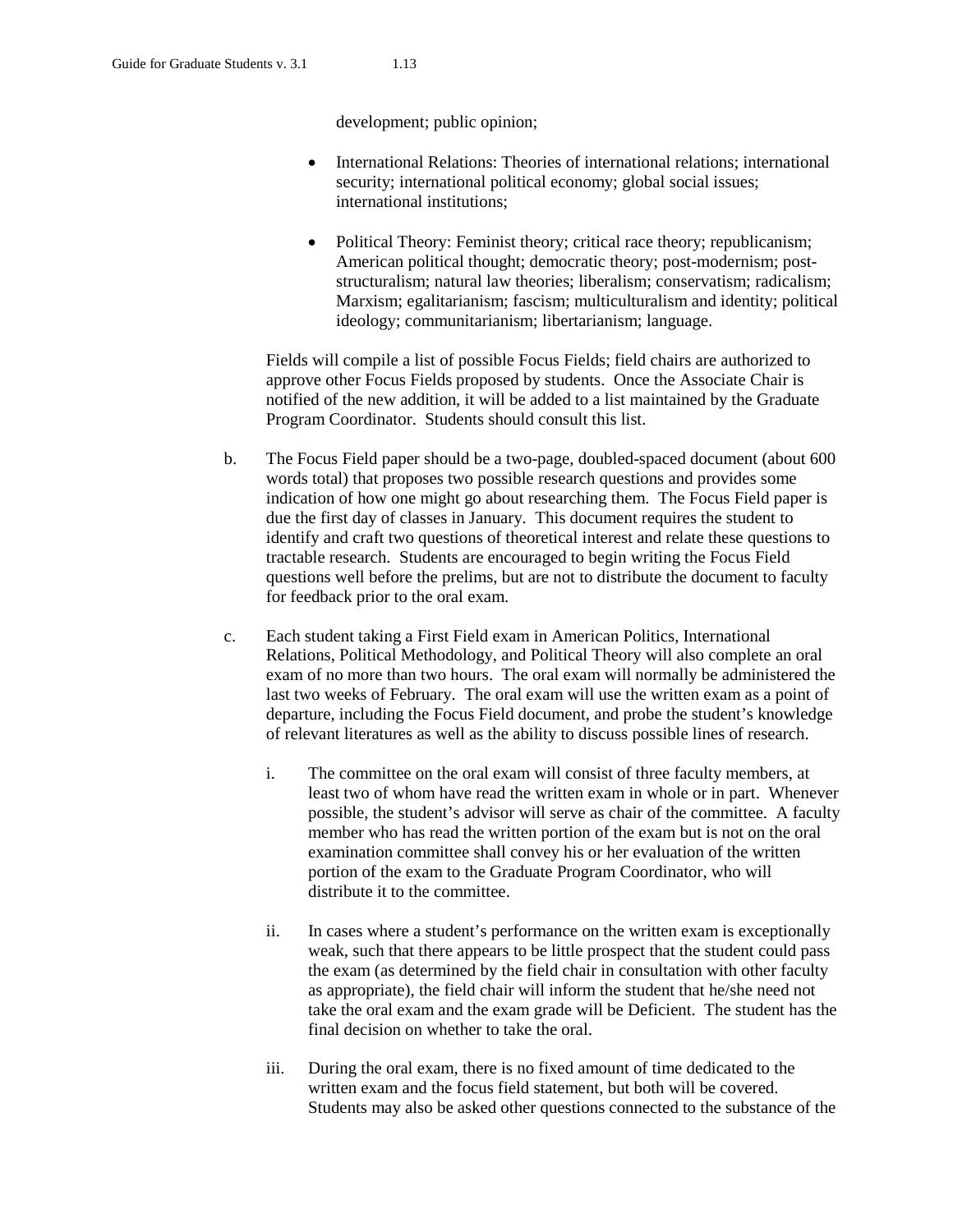exam and field but which are not necessarily based on an answer to a prelim question.

- iv. Each exam will be graded by or on behalf of field committees. Grades will be based on the written and oral exam combined. The sequence of grading will be as follows: 1) the Graduate Program Coordinator provides faculty graders with the written exam, marked only with the student's code; 2) each faculty grader submits to the Graduate Program Coordinator a provisional grade for the written portion of the exam; 3) the Graduate Program Coordinator provides the faculty graders with the Focus Field research directions paper, marked with the name of the student; and 4) the oral prelim is conducted.
- v. Students will be given their grade following completion of the oral exam. Students will not be provided with separate grades for the written and oral portions of the exam. The department will also place in each student's department mailbox a letter indicating his or her grade on the exam. Grades will consist of Distinction, High Pass, Pass, and Deficient. A student receiving a grade of Deficient must retake the exam at the next sitting.
- 8. Except for the field of Political Methodology, the preliminary exam in the Second Field will be a 56-hour take-home exam following the same schedule as the First Field exam. In American Politics, International Relations, and Political Theory the student must answer three questions; in Comparative Politics the student must answer two questions. Students will be given the list of questions for the entire exam at the start of the exam. Students will be limited to 6,000 words for all questions combined, or about 20 pages.
	- a. The content of the written exam for the Second Field will be identical to that for the First Field (except in Comparative Politics, as described in section IV). The difference between the two will be the number of questions answered.
	- b. There will be no oral exam or Focus Field paper in the Second Field.
	- c. Each exam will be graded by or on behalf of field committees. Grades will consist of Distinction, High Pass, Pass, and Deficient. A student receiving a grade of Deficient must retake the exam at the next sitting.
	- d. Students will receive their exam grade by e-mail and by a letter placed in the student's department mailbox. If the student is taking both First and Second Field exams, notification will take place upon the conclusion of the First Field oral exam (except in Comparative Politics, where the student learns the grade no later than the final day of oral exams.) If the student is only taking the second field prelim, notification will occur no later than the final day of oral exams.
	- 9. Any field committee that wishes to change its exam policies from those set out in Chapter 2 will present the proposed changes to the Associate Chair who will forward them to the Graduate Program Committee and the department for comment and approval.
- B. Formation of Dissertation Committees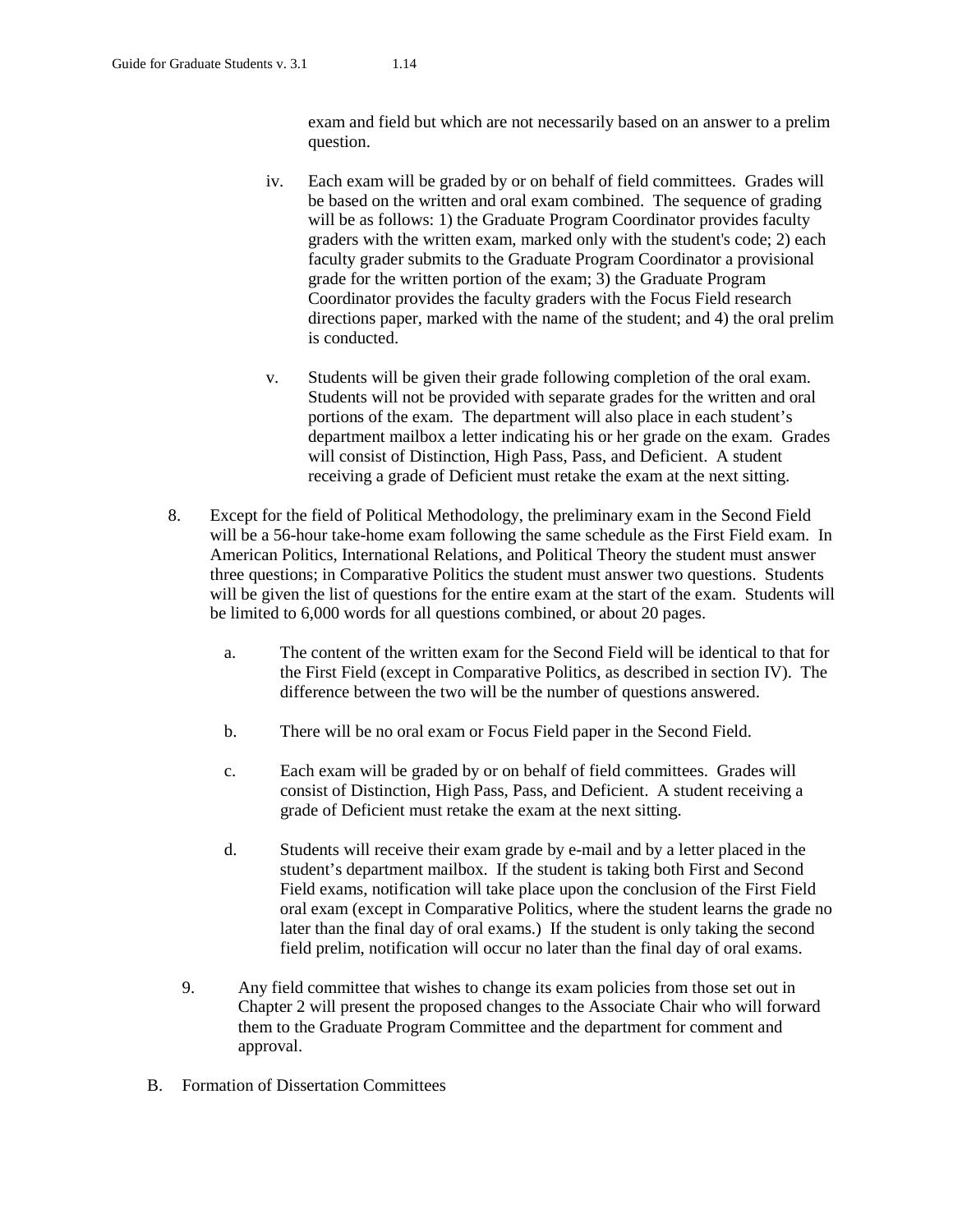After the completion of the oral prelim, the student will consult with his or her advisor and the Associate Chair about the composition of the dissertation proposal and dissertation defense committees and provide a provisional list to the Graduate Program Coordinator. Whenever possible, students should be encouraged to seek out the assistance of faculty who have relatively fewer advising responsibilities and avoid overburdening faculty who already have relatively greater advising responsibilities. A balance of committee members should be chosen so as to provide a healthy balance of encouragement for the project and critical feedback.

- C. Dissertation Proposal
	- 1. Each student will defend a dissertation proposal at a conference with his or her dissertation proposal committee. The proposal should clearly identify the research question or topic, establish the theoretical framework for the proposed topic, reference the relevant literature, and describe in detail the proposed research design and methods. A proposal will typically be 20 to 30 pages in length. At the conference, it would be appropriate for faculty to ask questions that require students to display mastery of the theoretical and empirical literature relevant to the dissertation topic. The conference normally lasts 90 to 120 minutes.
		- a. A student who fails to defend a proposal to the satisfaction of his/her committee prior to the start of the seventh semester shall be deemed to be off normal progress.
		- b. One month before the scheduled defense date, the student will notify the Graduate Program Coordinator when the defense will take place. Students will need to be certain that they consult with their committee so that this deadline can be met. The student should circulate drafts of the proposal to committee members for comments in the months leading up to the one-month proposal preclearance. The version of the proposal to be discussed at the conference should be received by committee members two weeks prior to the conference.
		- c. It is the student's responsibility to schedule the defense so that a result can be communicated to the Graduate Program Coordinator prior to the start of the seventh semester. The Associate Chair, in consultation with the student's advisor, may grant extensions for those needing to take extensive language or methodological training, electing to pursue an M.A. degree or significant coursework in another department, etc. Personal circumstances, as explained in Chapter One, can also be a valid reason for giving students more time to defend their dissertation proposals. The normal extension will be one semester for personal reasons or one to two semesters for academic reasons; anything beyond this will be granted only in the event of highly extraordinary circumstances.
	- 2. The dissertation proposal committee will consist of a chair and at least two additional members. The chair of the committee will also be considered the student's advisor. One of these two additional members may be from a department outside Political Science. On a committee with more than three members, one additional member may be from outside Political Science.
	- 3. The proposal defense will consist of two portions, the first of which encourages the participation of faculty and graduate students in Political Science and the second of which will be a workshop format involving only the student and the faculty committee members.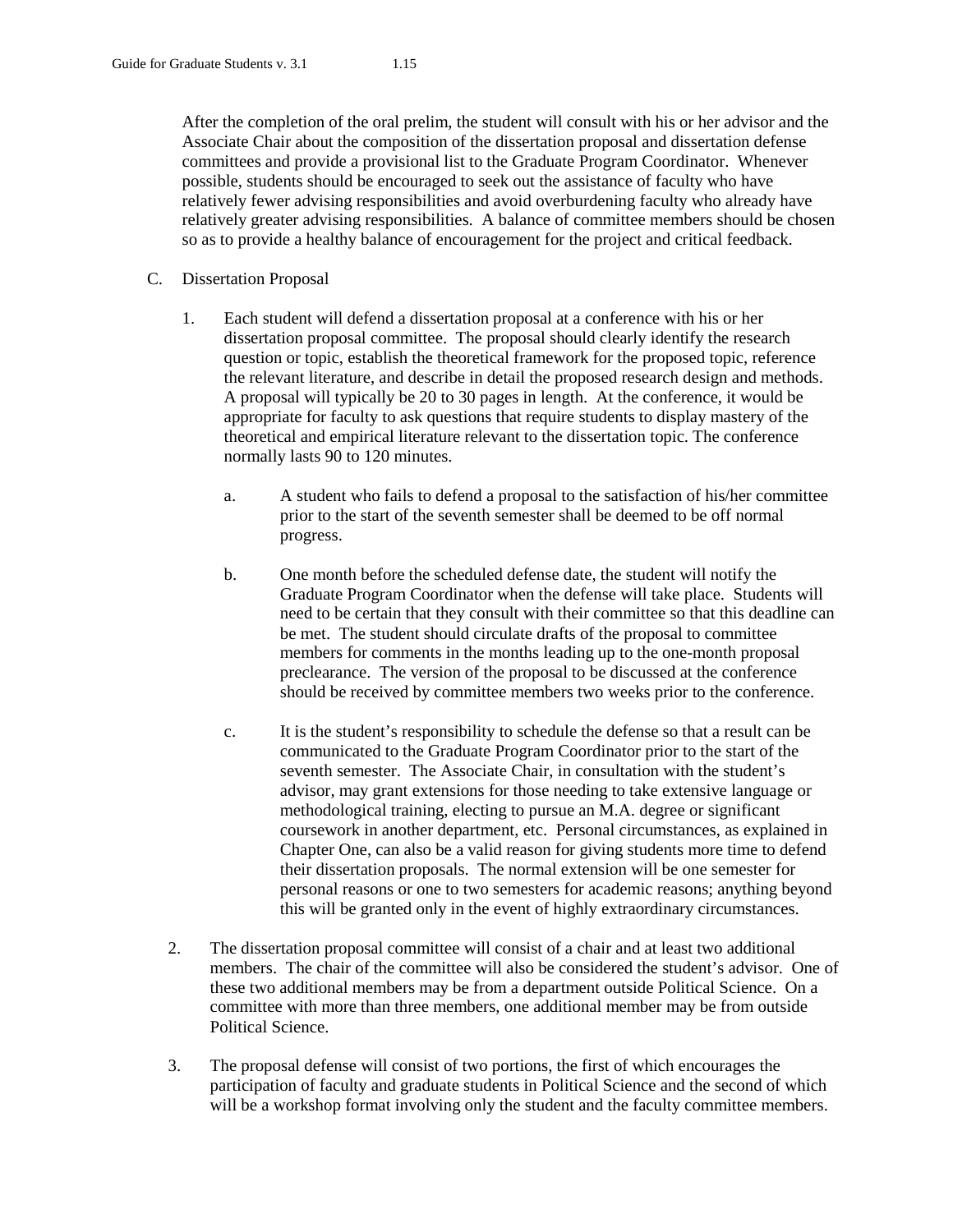Both portions will be chaired by the student's advisor. For a defense to go forward, the student must announce the proposal title, a one-page abstract, and time and venue of the defense. At least one week before the defense, this information should be distributed via email to department faculty and graduate students.

- a. In the first portion of the defense, the student will make a brief presentation and there will be ample time for the student to field questions from the attendees. When the committee chair judges it appropriate, the defense will go into a closed session consisting only of the student and the faculty committee members.
- b. This second portion of the defense will be a workshop format, the purpose of which is to provide the student and committee members with the opportunity to discuss the suggestions already provided as well as solicit further suggestions on specific issues from committee members.
- 4. The dissertation proposal committee will indicate approval of the proposal by submitting to the Associate Chair a form with the signatures of each committee member. The committee may approve the proposal pending minor revisions. The revised proposal will be due within one month following the defense. If more substantial revisions are necessary, the committee should withhold approval until the student has revised the proposal. Students should not assume that the proposal will be approved without a request for revisions.
- 5. Following committee approval of the proposal, the student will provide a copy of the proposal to the Graduate Program Coordinator. The Associate Chair will approve the proposal on behalf of the department. The student will also supply the Graduate Program Coordinator with a copy of the one-page abstract of the proposal.
- 6. No student can defend the proposal with outstanding Incompletes. Incompletes must be resolved at least one week before the scheduled proposal defense. It is the student's responsibility to make sure that the grade change has gone through. In extraordinary circumstances (e.g. the professor in the course is out of the country for two months, or has had a paper for at least two months and has not turned in a grade), the student may provide a copy of the completed coursework to the Associate Chair (or the Chair in the Associate Chair's absence) who may clear the student to defend the proposal.

# D. Dissertation

- 1. A dissertation (thesis) that is an original contribution to knowledge must be completed within five years following the attainment of ABD status. Graduate School rules provide that if the dissertation is not completed within five years of completing prelims, the prelims might need to be retaken.
- 2. Students must comply with the university rules on the format of the final version of Ph.D. theses; guidance on these rules is available from the Graduate School.
- 3. Students intending to submit a thesis for defense must contact the Graduate Program Coordinator in a timely manner (at least three weeks prior to defense date) to obtain necessary documents and allow the arrangements to be made for the defense.
- 4. Students are responsible for creating a dissertation committee. The committee members may be, but are not required to be, the same as those on the dissertation proposal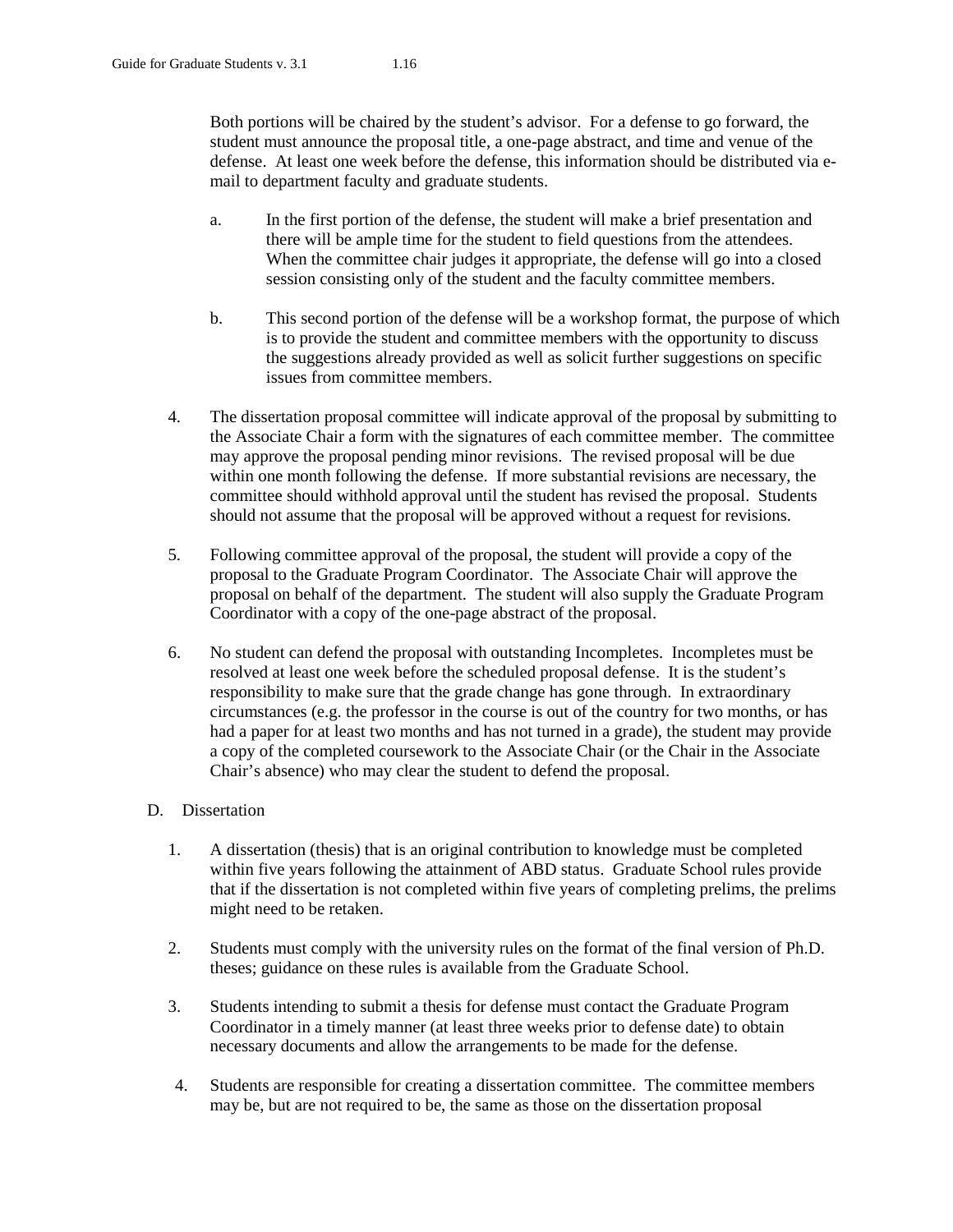committee. The final oral defense committee will consist of at least five members. The chair must be from the Political Science Department. At least three members must be political scientists. One or two members must be from outside the discipline, and one member may be from outside the UW-Madison campus. Consistent with Graduate School policy, there will be no formal distinction between "readers" and "non-readers" on dissertation committees. The department encourages students to select the full set of committee members early in the dissertation research process.

- 5. The dissertation shall be defended at a two-hour oral exam before the dissertation committee. As with the proposal defense, this shall consist of an open session followed by a closed session.
- 6. Copies of the dissertation shall be made available to members of the committee no later than two weeks before the oral defense.
- 7. To successfully defend the dissertation, the committee must be satisfied that the dissertation is an original and significant contribution to knowledge, that the arguments of the thesis are presented coherently, and that the arguments of the thesis are supported adequately by evidence and documentation. The committee must also be satisfied that the student has a broad and intensive knowledge of the major field in which the thesis is written. At least four positive votes are required to pass the defense.
- 8. An approved copy of the dissertation must be deposited with the Graduate School.

# IV. Field Committee Policies

# **American Politics**

The American Politics field covers all aspects of and approaches to American politics. Topics covered include but are not limited to political behavior, all institutions of government (Congress, the presidency, courts, and the bureaucracy), state and local government, parties and public policy, American political economy, interest groups, and social movements. Methodologies used by faculty in the field are wide-ranging including archival research, statistical analysis, and cultural analysis. The courses faculty offer and their own research cover both the workings of American political institutions and political behavior today on the one hand, and the broad sweep of American political development on the other.

The American politics field consists of the following subfields.

- a. National Institutions Presidency Congress Supreme Court **Bureaucracy**
- b. Federalism and subnational politics
	- Federal system
		- State politics (including state and local institutions such as the judiciary, legislatures, and governors) Urban politics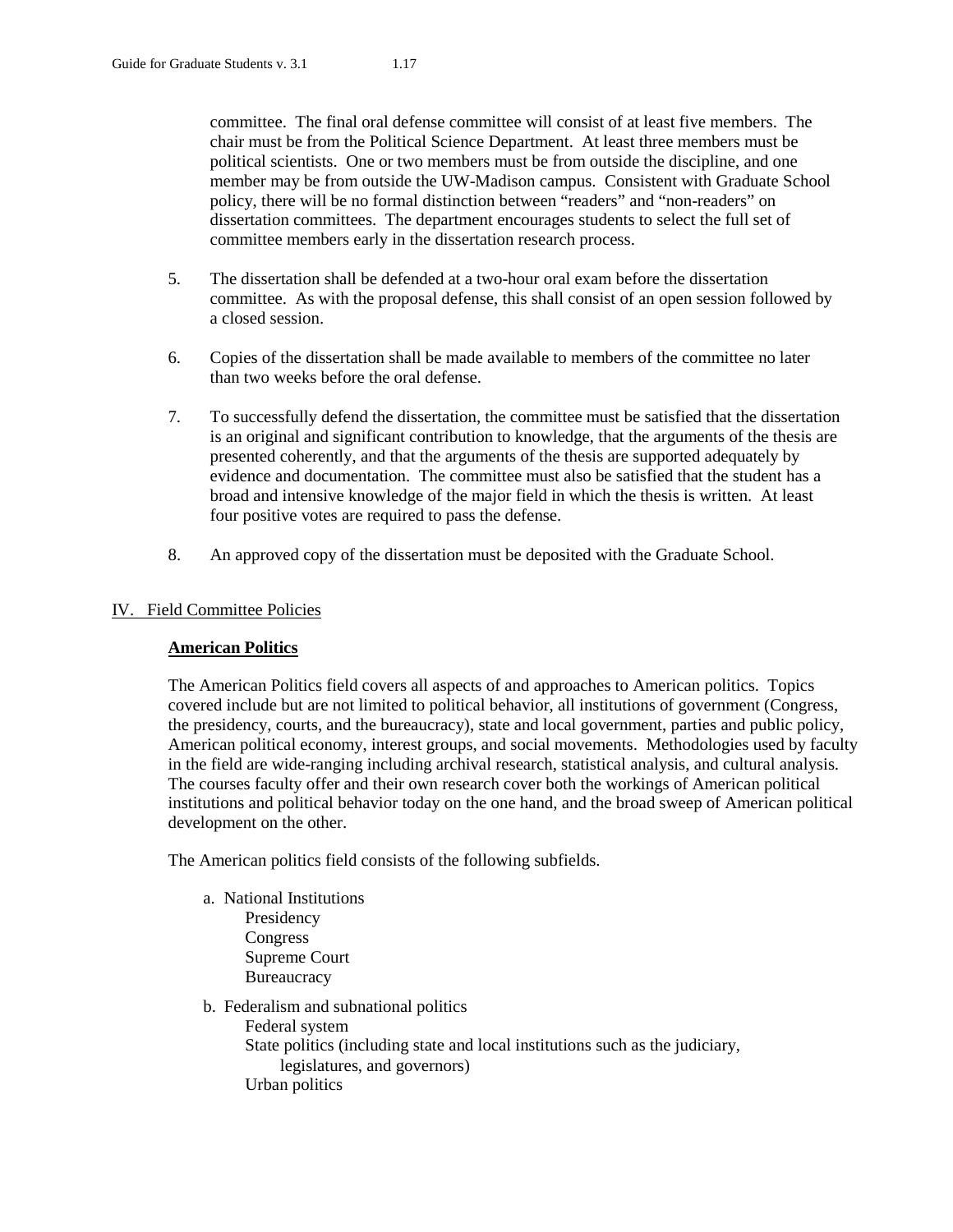- c. Political behavior Mass and elite behavior (including political culture and political communication) Public opinion Socialization Elections
- d. Policy, Political Economy, and Public Administration
- e. Extragovernmental Organizations Parties
	- Interest groups Social movements
- f. Constitutional Law and Administrative Law

#### *Course Requirements*

Quantitative techniques are so common in the literatures covered in the American Politics field that we require students whose First Field is American Politics to take PS 812 and PS 813 before taking the American Politics prelim. This requirement is intended to help students gain the ability to read critically books and articles using quantitative techniques; it does not imply that students are expected necessarily to use quantitative techniques in their own research.

The requirement to take PS 812 and PS 813 does not apply to students whose Second Field is American politics. Students declaring American politics as their Second Field are required to take a minimum of three graded graduate courses in American politics. This requirement should be viewed as a minimum number of courses and students are strongly encouraged to take additional courses to prepare for their prelims.

#### *Prelims*

**First Field**: Students will answer four questions – two general questions and one from each of two subfields. Students will be given four or five general questions to choose from and two questions to choose from in each of six subfields. Students may answer questions from any subfield. Students do not need to declare subfields prior to the exam.

The Focus Fields for American politics as a First Field include, but are not limited to: American political development, bureaucracy, Congress, elections and electoral behavior, federalism, interest groups, judicial process, political parties, political communication, political participation, political psychology, presidency, public administration, various aspects of public law, public opinion, public policy, race and politics, social movements, state politics, urban politics, and women and politics.

The oral exam committee will be comprised of three faculty members who have read the student's written preliminary exam, in whole or in part, unless scheduling considerations make it impossible. In this instance the committee could include one faculty member who has not read the written exam.

**Second Field:** Students will answer three questions–at least one general question and two other questions from any part of the exam (general or subfield). Students do not need to declare subfields prior to the exam.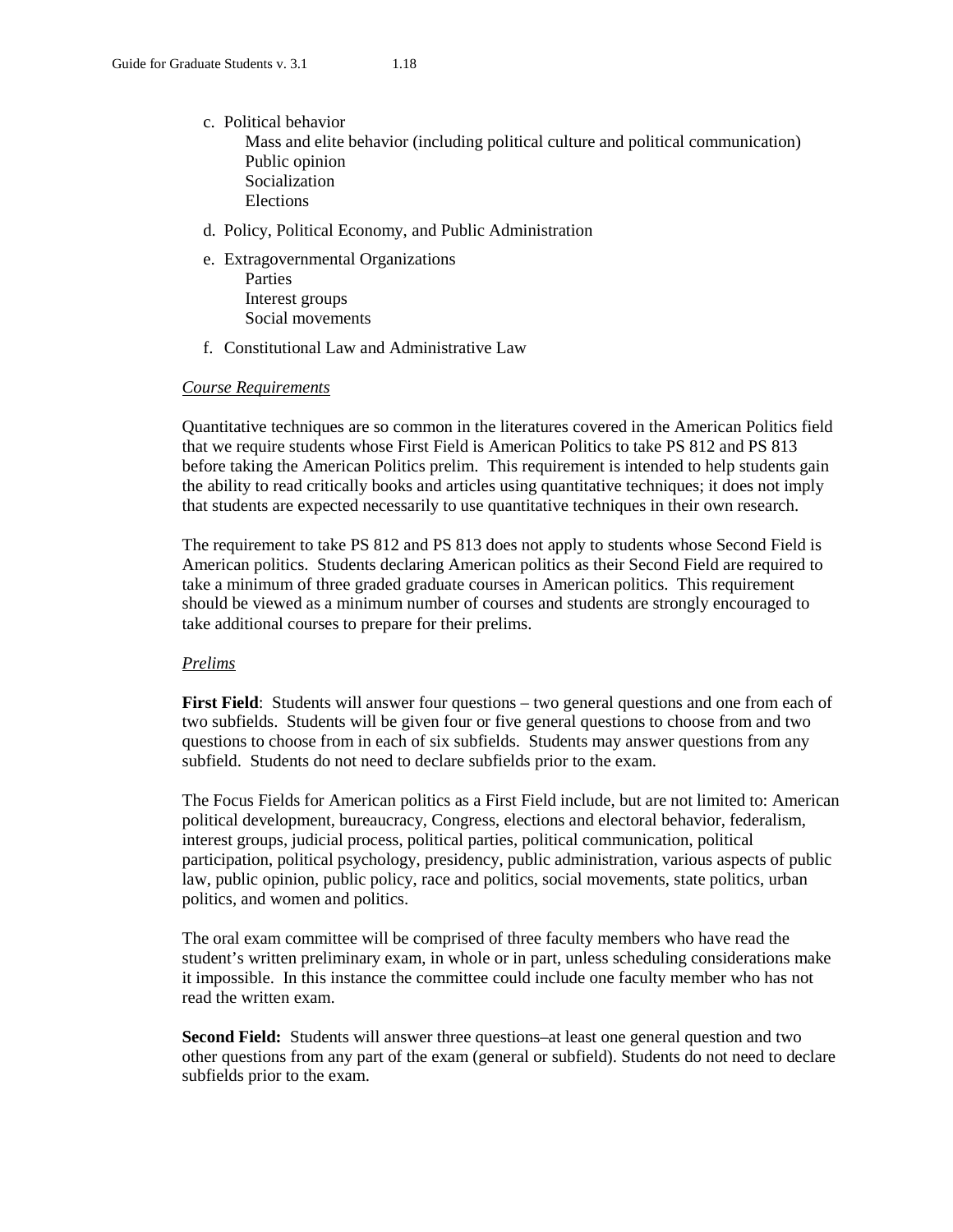#### *Internal Minor:*

No special course requirements for an Internal Minor (Option B) in American Politics.

#### **Comparative Politics**

#### *Requirements*

- 1**. Foreign languages:** All students studying Comparative Politics as a First Field are expected to achieve reasonable proficiency in the foreign language or languages most relevant to their dissertation research. The specific language or languages, as well as the necessary degree of proficiency, will vary from region to region and theme to theme, and is thus left to the discretion of the major advisor. There is no foreign language requirement for students doing Comparative Politics as a Second Field.
- 2**. Required courses:** All students doing Comparative Politics as either a First or a Second Field must take PS 856, the Comparative Field Seminar. This seminar introduces students to the primary works in the field. The syllabus for PS856, which will be regularly updated, will be the starting basis for the preliminary examination in Comparative Politics.
- 3. **Methodology:** All students of Comparative Politics are governed by the department's methodology requirements.

#### *Prelims*

For the purposes of the preliminary examination, the field of Comparative Politics consists of eight regions: Africa, East Asia, Eurasia, Europe, Latin America, Middle East, South Asia, and Southeast Asia.

**First Field:** All students studying Comparative Politics as a First Field will answer three questions.

Option 1: Students choose a region from the above list and answer one question from a choice of two questions on that region. In addition, students answer two questions from a choice of four questions on Comparative Politics generally.

Option 2: Students do not choose a region and answer three questions from a choice of four questions on Comparative Politics generally.

Students should declare in advance of the exam which of the two options they have chosen.

As part of completing the First Field prelim, students are required to present and defend a twopage single-spaced proposal for pre-dissertation field research at the beginning of their third semester. This takes place at dissertation workshops in specially convened sessions of the Comparative Politics Colloquium. Students should consider this the beginning of focused consultation with faculty about dissertation research. By August 1 of the summer preceding the third semester, students must obtain preliminary approval of the proposal by two Comparative Politics faculty members selected by the student in consultation with his or her advisor, who may be one of the two faculty members. The proposal should outline the dissertation project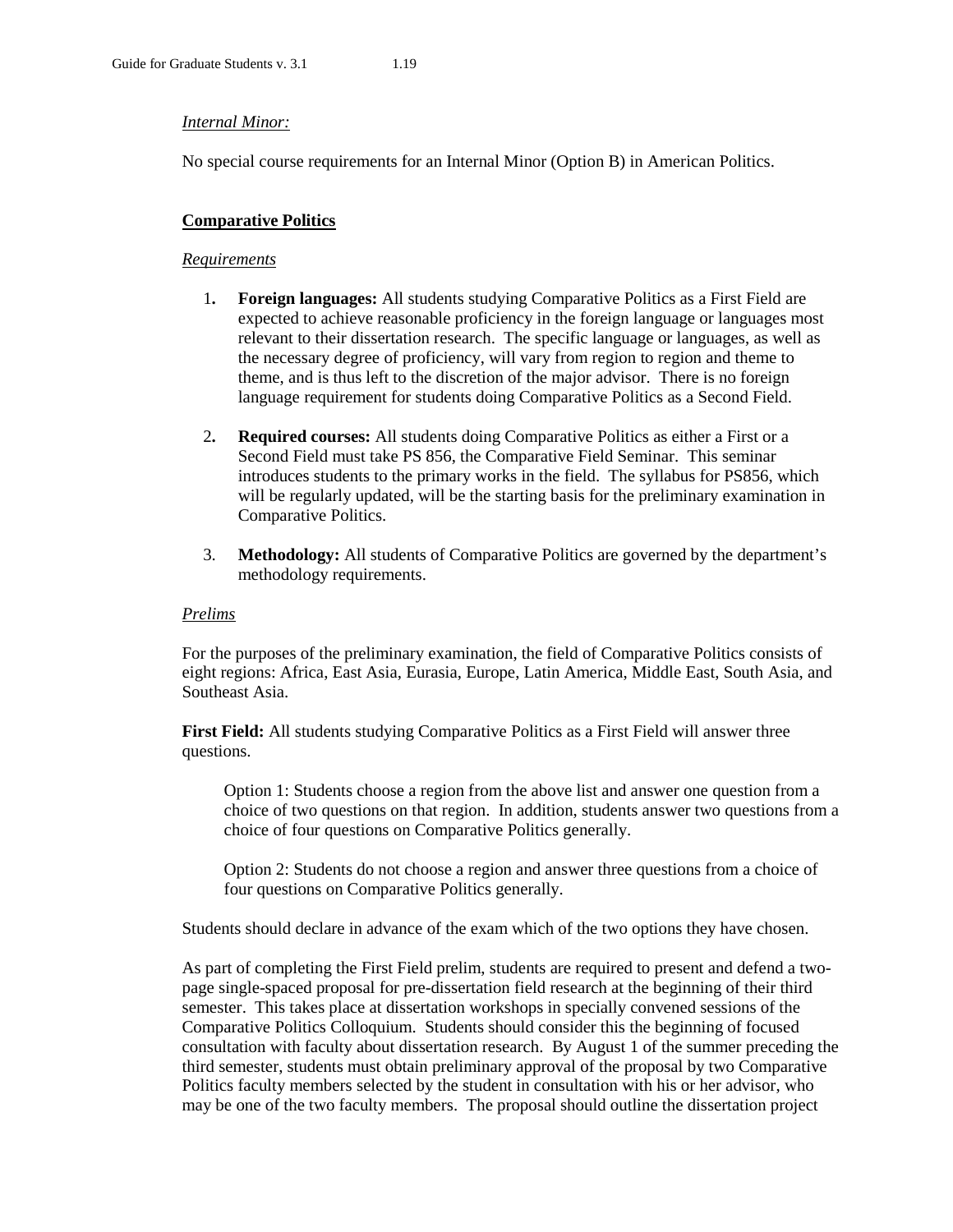and proposed methods of research, explain the disciplinary contributions and intellectual merits of the research, justify the necessity of field research, and highlight the student's abilities to carry out the proposed research. These are also the guidelines for the university's Division of International Studies Graduate Student International Field Research Award, for which students may wish to apply. Within a month of the presentation, the student must revise the proposal to reflect advice offered at the presentation as well as further consultation with faculty after the presentation. The same two faculty members who approved the preliminary proposal must approve the revised version.

**Second Field:** Students taking Comparative Politics as a Second Field will answer two questions from a choice of three questions on Comparative Politics generally.

A committee of three Comparative Politics faculty will be responsible for writing prelim questions and grading the essays. The committee may consult other faculty for guidance on the content of questions and essays. The committee's evaluation will reflect the degree to which the essays display knowledge of scholarship in Comparative Politics and, as applicable, the politics of a region, as well as the ability to make high-level analytical arguments. A Deficient grade signifies that the essays fail to demonstrate this knowledge and ability. A Pass signifies that the essays accurately describe key works in Comparative Politics and analyze the material at a satisfactory level. A High Pass signifies that the essays accurately describe key works in Comparative Politics and demonstrate a high level of analysis and synthesis of the material. Distinction is rarely awarded; it signifies exceptional knowledge, analysis, and synthesis. All questions will be weighted equally, and the field committee strongly suggests that students apportion their time and total word count to reflect this.

#### *Internal Minor:*

Requirements for an Internal Minor (Option B) are PS 856 and two additional courses at the 800-900 level.

Exceptions to these requirements can be requested by petition to the Associate Chair, who will make a determination after consultation with the major advisor and the field committee.

#### **International Relations**

#### *Requirements*

Students choosing International Relations as a First Field must take PS 857: International Relations Theories, and at least three additional courses in the field. Students choosing International Relations as a Second Field must take PS 857: International Relations Theories, and at least two additional courses in the field.

#### *Prelims*

The International Relations field is divided into five principal subfields listed below. Prelim exam questions will be written in each of the five subfields. Listed under each subfield are some of the important topics studied in that subfield.

- 1. Theories of International Relations
	- a. Bargaining
	- b. Cooperation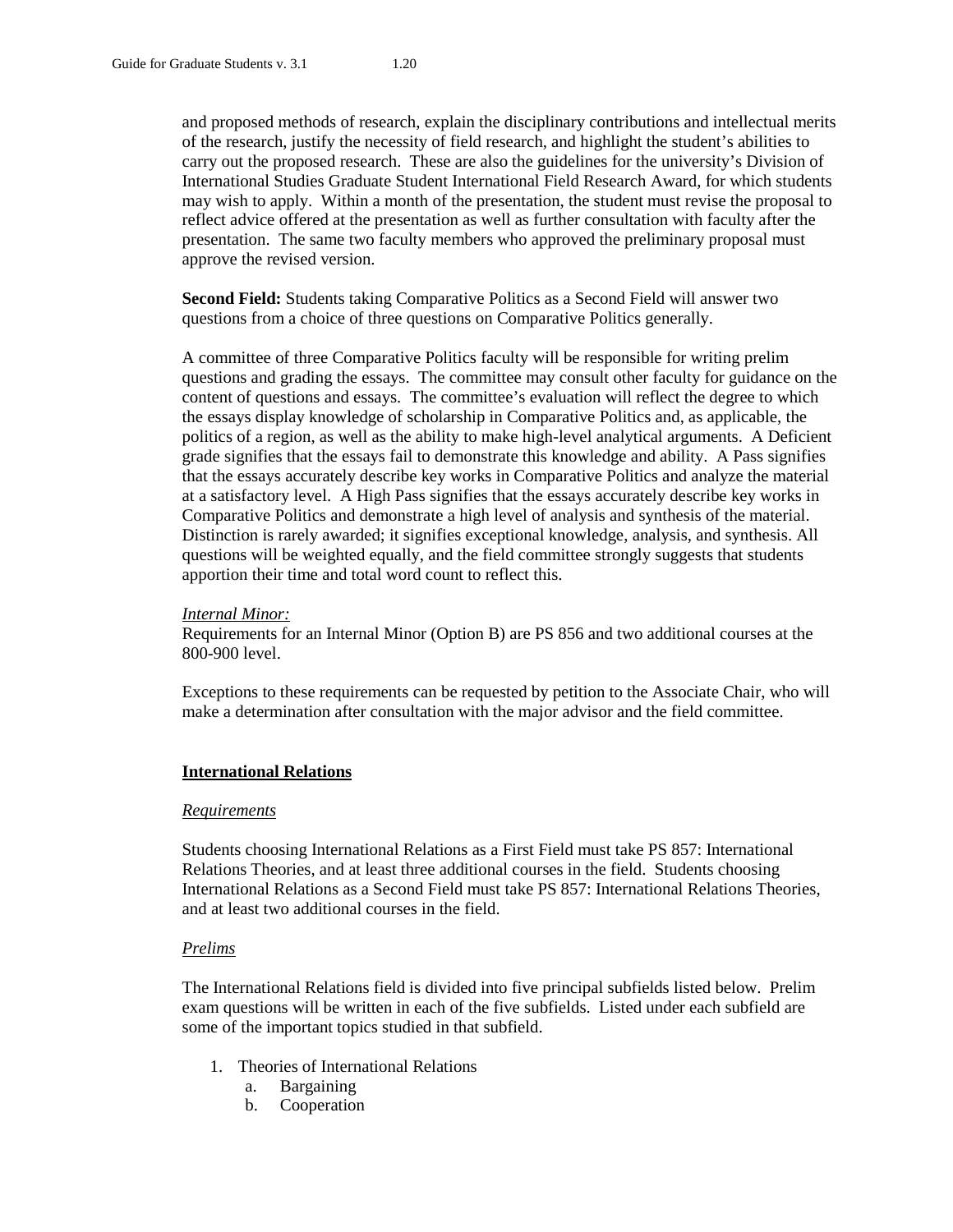- c. Socialization
- 2. International Security
	- a. War and terrorism
	- b. Arms proliferation and arms control
	- c. Alliances
- 3. International Political Economy
	- a. Trade
	- b. Finance
- 4. Global Social Issues
	- a. The environment
	- b. Human rights
	- c. Migration
- 5 International Institutions
	- a. International organizations
	- b. International law

**First Field**: Each student must answer one and only one question from the Theories of International Relations section of the exam. The other answers shall be in response to questions from at least two of the other four sections. Students do not need to declare subfields prior to the exam.

At least two out of three of the faculty on the oral exam committee will have read the exam in whole or in part.

The list of Focus Fields includes but is not limited to the topics listed above under each principal subfield. Additional Focus Fields may be proposed to the field chair.

**Second Field:** Each student must answer one and only one question from the Theories of International Relations section of the exam. The remaining two answers shall be in response to questions from any two of the other four sections. Students do not need to declare subfields prior to the exam.

#### *Internal Minor:*

No special course requirements for an Internal Minor (Option B) in International Relations.

# **Political Methodology**

The Political Methodology field consists of three subfields:

Research Design and Data Collection Statistical Methods and Computation Formal Theory

The format of the Political Methodology prelim does not follow the 56-hour exam format of the other fields. The following four requirements must be satisfied to complete Methods as a First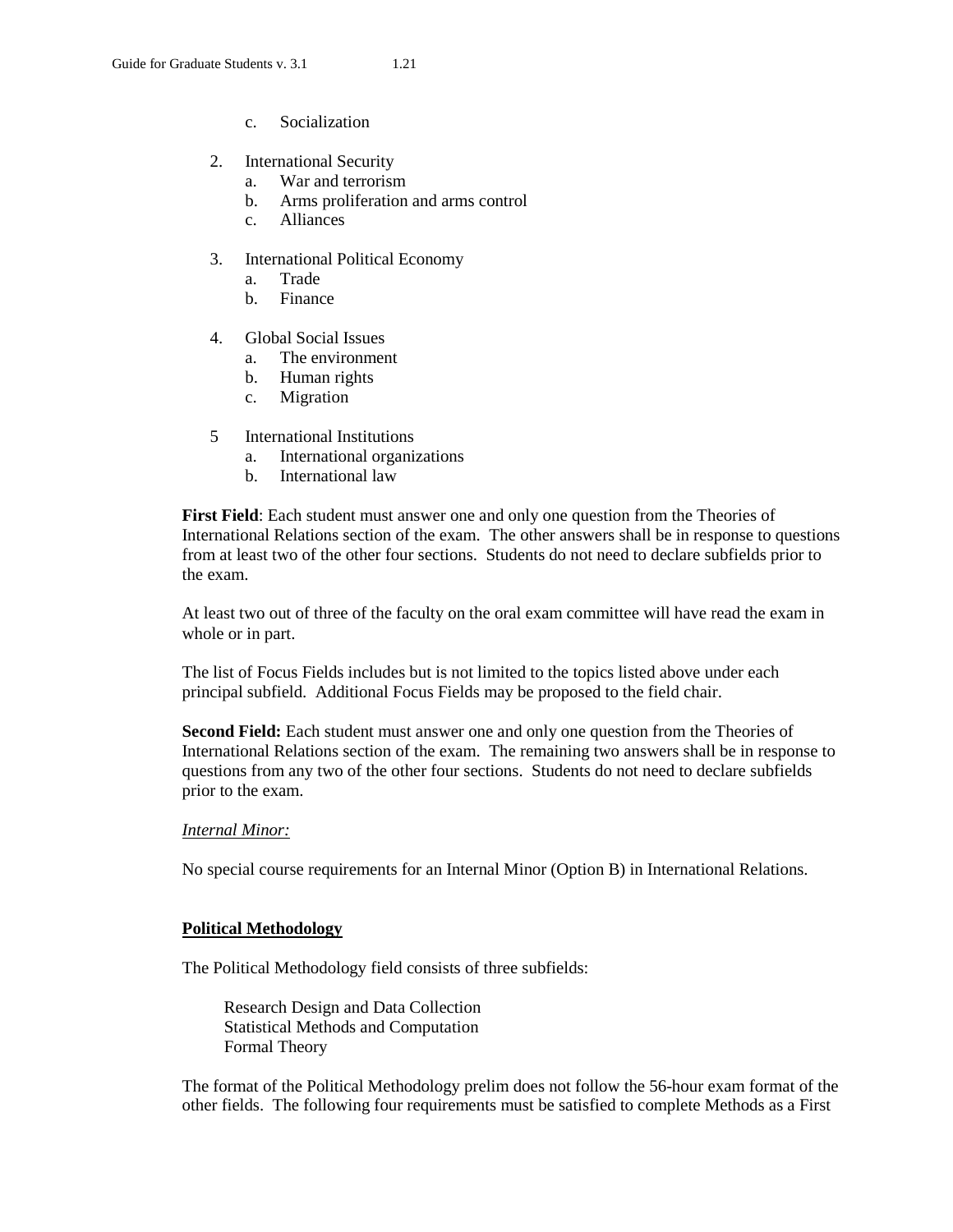Field. The first three requirements must be satisfied to complete Methods as a Second Field:

1. **Completion of a program of study approved by the field chair**. The program should involve course work in the three subfields to ensure breadth. Those taking methods as a Second Field will generally complete six courses; those taking it as a First Field will generally complete eight courses. This breadth requirement will normally be satisfied by one course in Research Design and Data Collection, one course in Formal Theory, and three courses in Statistics and Computation (normally PS 812, PS 813, and an elective). One additional course should be taken in one of the subfields to provide depth for those taking methods as a Second Field; three additional courses should be taken for those taking methods as a First Field. An approved program of study may include courses in other departments.

2. **Completion of a research paper that applies methods in a sophisticated way**. The paper may be based on research conducted for a course. It may involve careful analysis of data (qualitative or quantitative), the use of a formal model, or both. The methods it employs should be applied sufficiently skillfully to be appropriate for eventual submission to political science journals. In terms of format, it must comply with all the submission specifications for the *American Political Science Review*. The paper would be assessed as either satisfying the requirement or not satisfying it by two members of the faculty designated by the methods chair. Papers assessed as not satisfying the requirement may be revised and resubmitted once based on the written feedback of faculty readers. These same two faculty members will read the revised version.

3. **Completion of an essay that reviews some methodological issue in a sophisticated way**. The essay should be focused, provide a synthesis of the relevant literature, and be presented at a level appropriate for a general political science audience. It may include formal analysis, simulations, or other devices as appropriate for completing an effective review. Examples of this type of review essay are chapters in recent volumes such as the *Annual Review of Political Science* and the *Oxford Handbook of Political Methodology*. Although the appropriate length of the review will depend on the subject matter, care should be taken to be thorough but concise. The essay would be assessed as either satisfying the requirement or not satisfying it by two members of the faculty designated by the methods chair. Papers assessed as not satisfying the requirement may be revised and resubmitted once based on the written feedback of faculty readers. These same two faculty members will read the revised version. Students should consult with the field chair about their selection of topics.

4. **Oral examination**. All those taking methods as a First Field must pass an oral examination and submit a Focus Field paper, as set out in the departmental rules. The Focus Field is the area in which the student's dissertation research will focus. Focus Fields must be flexible to accommodate the range of dissertation interests. Within methodology such Focus Fields might include philosophical issues of social science methodology and theory; statistical inference and methods of estimation; research design issues in either qualitative of quantitative studies; formal theory and its applications. In selecting a Focus Field students are encouraged to consult with the field chair and other appropriate faculty in the field.

#### **Timing**

The research paper and review essay should be submitted to the Graduate Program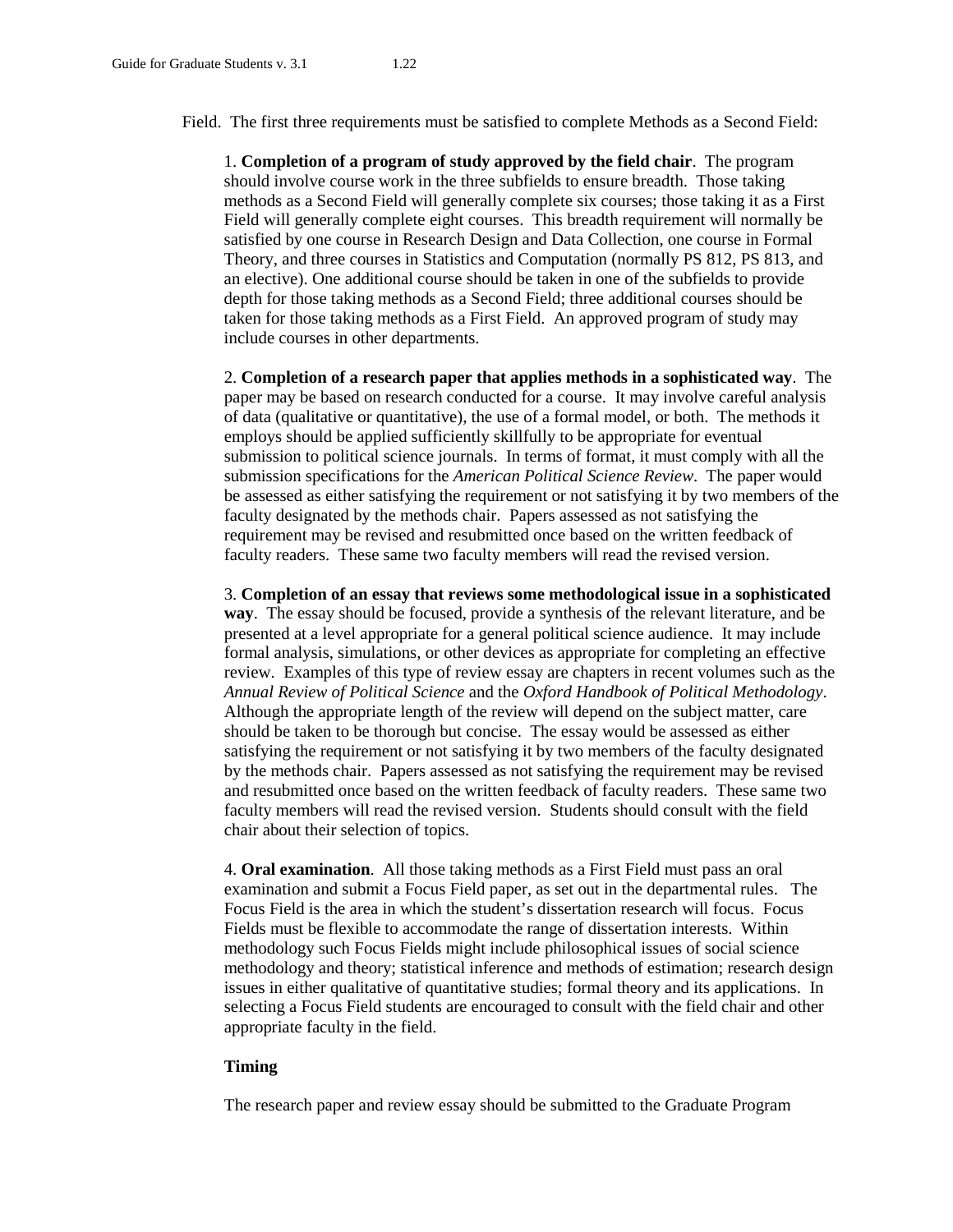Coordinator. They may be submitted separately. Those taking Methods as a First Field should submit the papers at least 60 days prior to the oral exam periods routinely scheduled at the beginning of each semester. Those taking Methods as a Second Field should submit papers no later than 60 days prior to the start of the semester in which they seek to complete the field.

#### *Internal Minor*

No special course requirements for an Internal Minor (Option B) in Political Methodology.

### **Political Theory**

Political Theory consists of six major subfields:

| Ancient and Medieval Political Philosophy | Contemporary Political Theory  |
|-------------------------------------------|--------------------------------|
| Early Modern Political Philosophy         | Continental Political Theory   |
| Modern Political Philosophy               | Jurisprudence and Legal Theory |

Students who take Political Theory as a First Field or Second Field are expected to have a strong grasp of modern and contemporary political philosophy, and a basic understanding of ancient and medieval political thought. All Political Theory students are required to take at least one course or its equivalent in both of these areas. Furthermore, students are expected to be familiar and conversant with the central issues and debates that have animated thought within these two broad domains of Political Theory. Beyond these basics, students are encouraged to focus on those areas of greatest interest to them.

#### *Requirements*

Students taking Political Theory as a First Field are required to take a minimum of four graduate courses in the Department. They are expected to have a broad knowledge of the canon comprising the history of political thought. To this end, they are required to take courses in a minimum of three areas, distributed as follows:

- 1. one course in Ancient and Medieval Political Philosophy,
- 2. one course in either Early Modern or Modern Political Theory
- 3. one course in Continental Political Theory, Contemporary Political Theory or Jurisprudence and Legal Theory

Finally, students need to master political theory as a vocation. To this end, they must take the PS 839: Methods of Political Theory. Beyond these basics, students are encouraged to focus on areas of greatest interest to them.

Students who take Political Theory as a Second Field must take at least one course in Ancient and Medieval Political Philosophy and one course in either Early Modern or Modern Political Philosophy.

#### *Prelims*

**First Field:** Students taking Political Theory as a First Field must answer four questions, each from a different subfield, on the preliminary examination. Students do not need to declare subfields prior to the exam.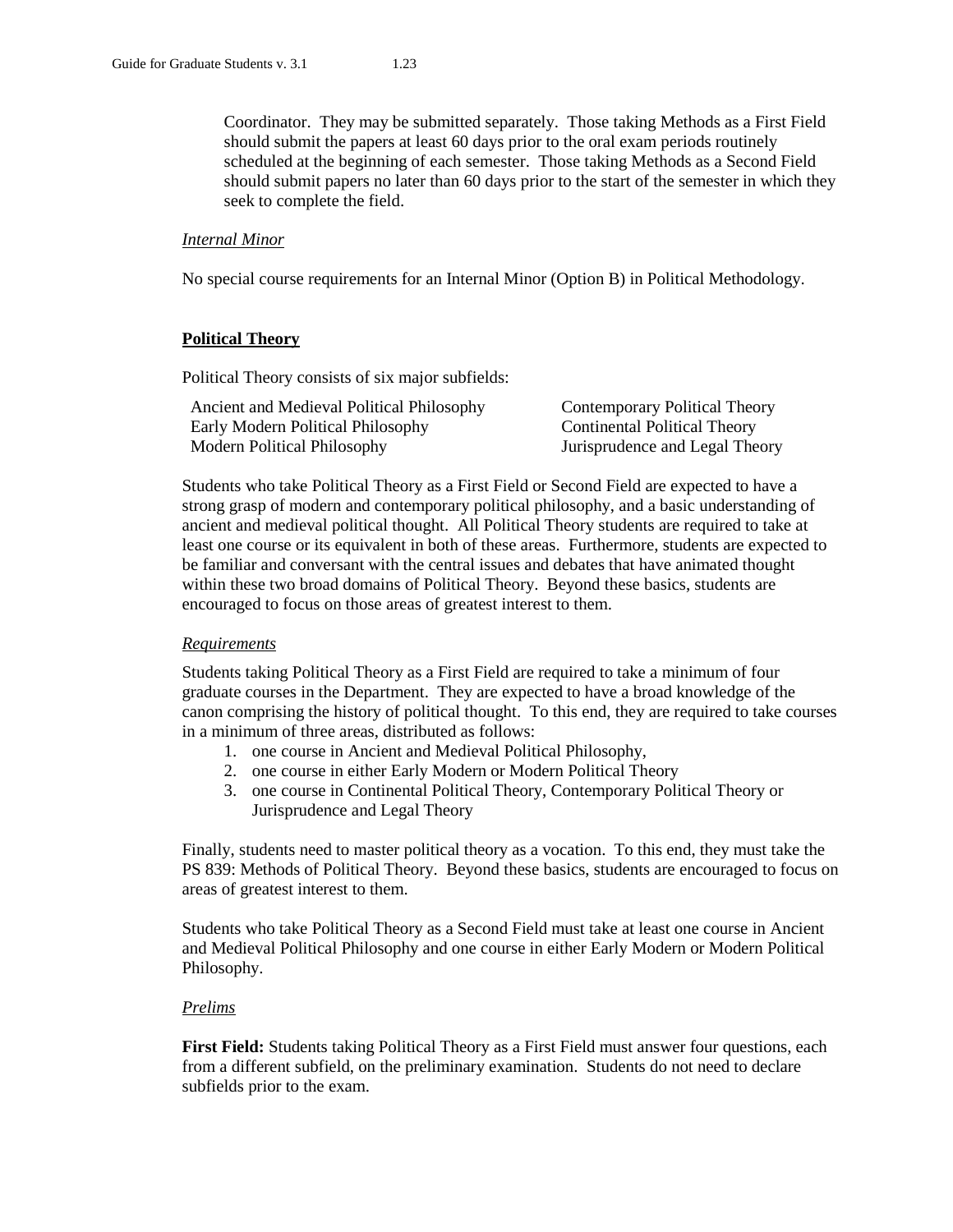The oral exam will be based on the written exam and the Focus Field document. Normally, all three committee members will have read the written exam in whole or in part, unless circumstances dictate that this is not possible.

The student may shape his or her own Focus Field, so long as it is a legitimate subject of study within the field of Political Theory, broadly construed. The following list of potential Focus Fields is meant to be illustrative only, not exhaustive: American political thought; communitarianism; conservatism; critical race theory; democratic theory; egalitarianism; fascism; feminist theory; language; liberalism; libertarianism; Marxism; multiculturalism and identity; natural law theories; political ideology; post-modernism; post-structuralism; radicalism; republicanism.

**Second Field:** Students taking Political Theory as a Second Field must answer three questions, each from a different subfield. Students do not need to declare subfields prior to the exam.

### *Internal Minor*

No special course requirements for an Internal Minor (Option B) in Political Theory.

### V. Political Science/Law Dual Degree (PhD/JD) Program

The Political Science Department and Law School at the University of Wisconsin-Madison invite students to enroll in a Dual-Degree Program ("the Program") whereby students can earn both a Ph.D. and a J.D. with a course of study and writing requiring approximately seven years to complete.

The Program involves meeting the individual requirements for each of the two degrees, but also allows work taken in Political Science to count toward the J.D. program and the J.D. program to fulfill some requirements of the Ph.D. program.

# A. Admission

Students in the Program must be admitted independently by the Political Science Department and the Law School, each of which will use their normal admissions criteria and procedures. Students need not be admitted to the Law School and Political Science Department simultaneously, although concurrent admission will be the normal procedure. Students interested in joining the Program are strongly encouraged to discuss their individual plans and goals with a member of the Advisory Committee before applying and to maintain contact during the application process.

#### B. Course of Study

This course of study is flexible, permitting a student, in consultation with his or her faculty advisors, to develop a personalized program meeting the student's individual educational needs. Under this course, a student is encouraged or expected to undertake specified actions but may decline to do so if the student's advisors approve of the decision. Program rules are stated in the absolute. Students may seek waiver of these rules as well as the general rules of the Law School or Political Science Department by following the normal procedures for those entities. All law students may petition the faculty Petitions Committee from relief from Law School rules. When students plan their 75 law credits, they must keep in mind that the course requirements for students seeking only the J.D. degree are different from the course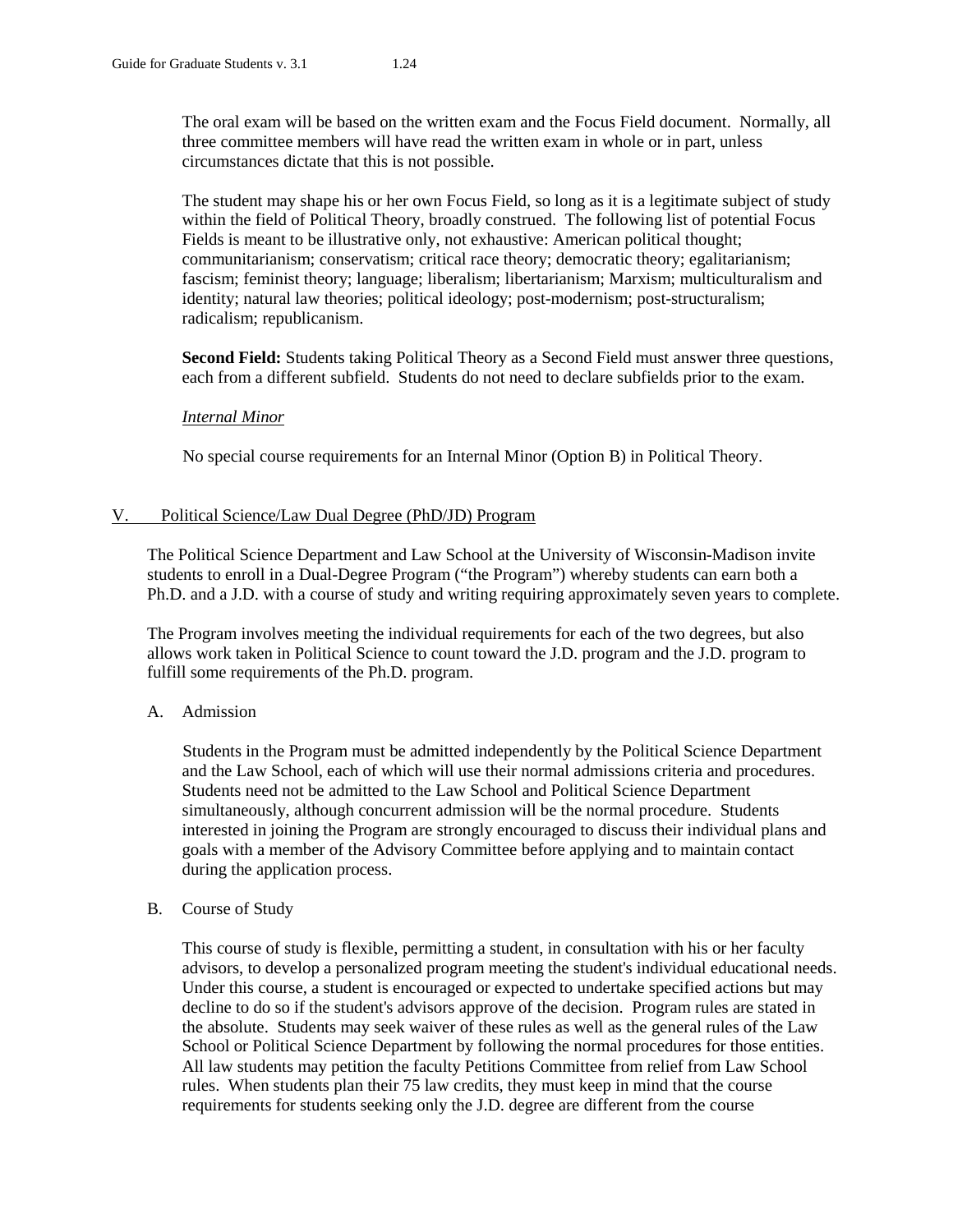requirements for those seeking the J.D. degree with "diploma privilege" (admission to the State Bar of Wisconsin without taking the state bar examination).

### C. General Rules

- 1. All students in the Program must participate in activities of the Institute of Legal Studies at the Law School, including scheduled lectures, seminars, and fellows' workshops throughout their residency in Madison.
- 2. During the first three years, students must complete one full academic year of study in the Law School and two full academic years of study in the Political Science Department. The normal sequence is described below.
	- a. Year 1 –First year of Political Science A student's first year program must be approved by his or her advisors. During the first year in the Political Science Department, a student is expected to take courses only in the Political Science Department, including Political Science 800. During the second semester of the first year in the Political Science Department, a student may take law-related course outside the Law School (including courses cross-listed with the Law School).
	- b. Year 2 –First year of Law School

The first year of the Law School's curriculum has little flexibility. During the second semester, students may choose from a designated set of electives, and students in the dual-degree program should, if possible, choose an elective that maximizes the students' educational progress in both programs. For example, a dual degree student might take a Political Science course during the second semester in place of one of the designated set of electives. Students who opt to substitute a Political Science course for a second semester elective may need to take the missed elective in their third year to conform with the Law School's requirement that the first year curriculum be completed within two years from matriculation in law school.

c. Year 3 – Second Year in Political Science Department Year 3 will focus on the course work necessary to complete preparation for the preliminary examinations in Political Science. Students in the Program will normally complete these examinations during the summer and/or winter after the third year.

In August and/or January after Year 3, students must complete the standard Political Science Department preliminary examinations in a First Field and Second Field (drawn from among American politics, comparative politics, international relations, political theory, and methodology). Students must meet the requirements of any of these fields they choose, including methods requirements. Dual degree students will normally have American politics as one of their fields, and include within that area one subfield that is law-related (most often, law and judicial process, but also possibly subfields such as policy or national institutions). Students who have another field as their primary field should have one subfield within that field be law-related. This deadline may be extended according to standard Political Science Department policies for students who undertake extensive foreign language or political methodology study (when methods is not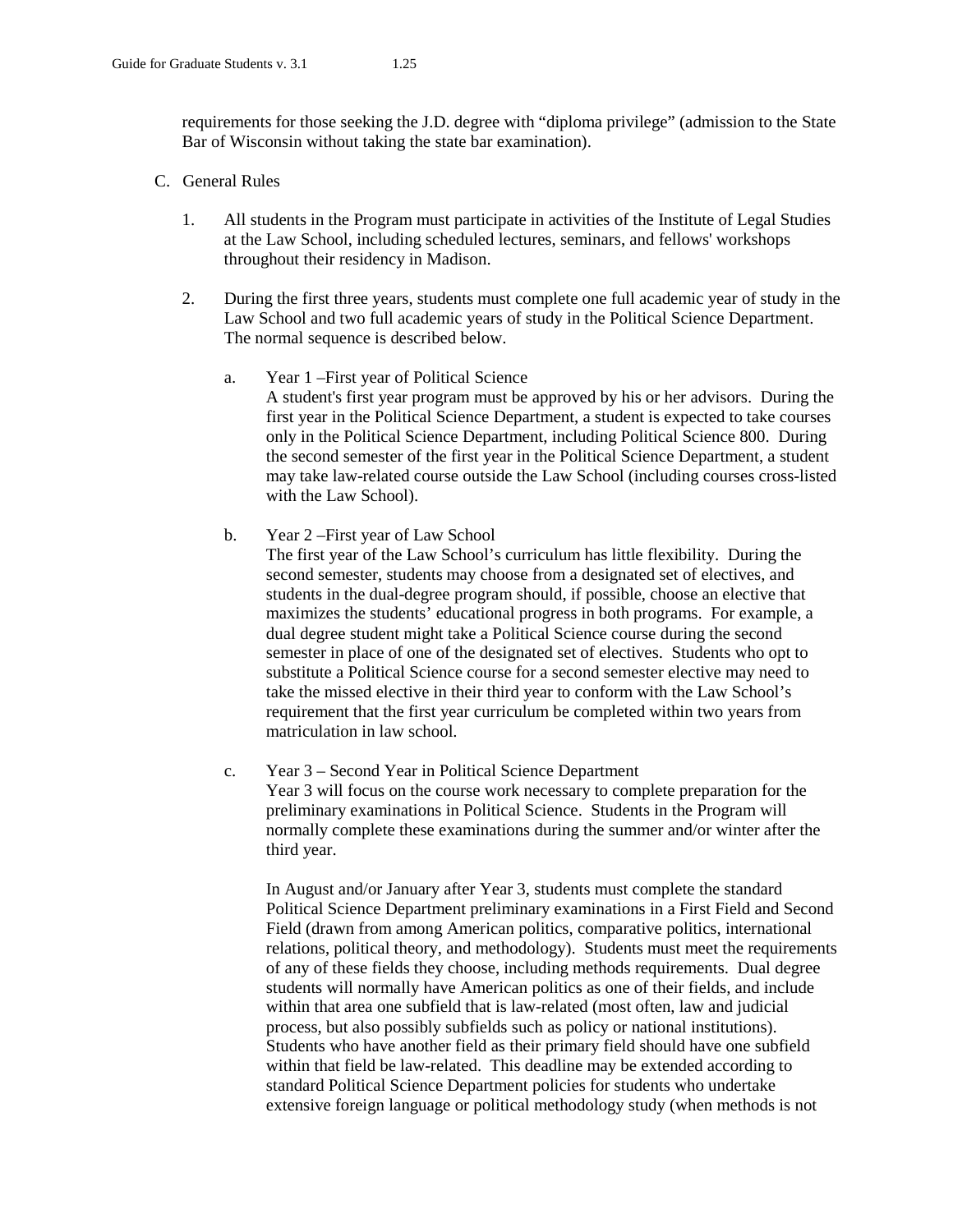one of the student's fields).

d. Year 4 and thereafter

After the successful completion of the preliminary examinations, the student will complete additional coursework in political science in preparation for the dissertation research, and complete the law school curriculum for the J.D. The student's advisors will work with the student and the Law School administration to ensure as much of the Political Science course work as possible counts toward the Law degree; final determination of what does count will be decided by the Law School. The coursework in the Law School will fulfill the Graduate School's Minor requirement.

3. A graduate student may receive up to 15, but not more than 15, advanced standing credits for courses in the Political Science Department and other University of Wisconsin departments to apply toward the J.D. degree under Law School Rule 3.16 or its successor. These credits will not be credited toward the J.D. until the student has successfully completed the prelims. As provided by this Rule, a student may receive advanced standing credits for courses taken before or after the student completed the master's degree. Courses offered for advanced standing must be relevant to interdisciplinary legal studies but need not specifically have a law or Political Science content. Reading, research, or dissertation credits are eligible for advanced standing.

**Note:** Rule 3.16 permits a student in a dual program in law and other graduate fields to receive up to 15 advanced standing credits under certain conditions. These conditions include that the courses be of substantial relevance to the legal aspects of the student's dual program and taken under a plan approved by the student's law school faculty advisor. The credits will not be accepted by the Law School until the students has been formally admitted to the Ph.D. program.

- 4. A student may participate in all activities available to law students following the normal rules. These activities include, but are not limited to, participation in a law journal, moot court, clinical programs, study abroad, and directed reading, or research. However, because students in the Program already have 15 credits of electives waived under paragraph (5), if they wish to take advantage of the "diploma privilege," their ability to pursue the electives just mentioned will be limited.
- D. "Normal Progress" Requirements in Political Science

In general, to make normal progress through the dual degree program you need to meet the criteria listed elsewhere in the Grad Guide with the exception that you must take and pass two general prelims before the start of the eighth semester rather than before the start of the sixth semester. Students requiring extensive language or methodological training may be granted one extra semester, as determined by the Associate Chair. Three or more courses in foreign language or methods (not including the required research design course or the required statistics credits) constitute extensive training and qualify a student for this extension of normal progress. If a student takes the Methods prelim, methods courses are considered part of general prelim preparation and do not qualify for an extra semester.

E. Financial Support

Students admitted to the program will be guaranteed five years of financial support from the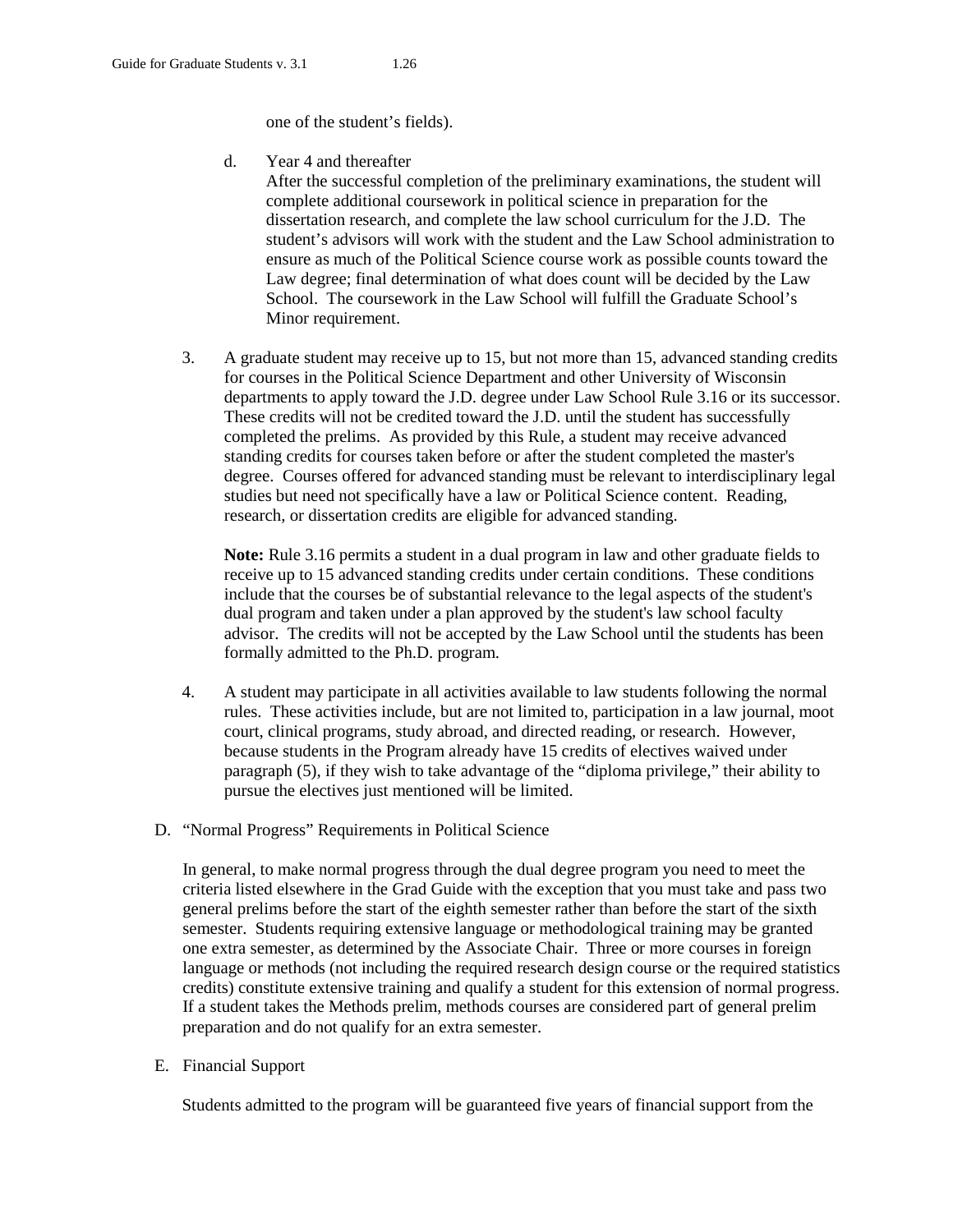Political Science department; however, Political Science Department funding may not be used during the first year of Law School study. Outstanding students admitted to the dual degree program will be eligible for possible scholarship funding for one year from the Law School, as part of the Law School's normal merit-based financial aid program, to assist during year 2 of the overall program. While neither Law nor Political Science is able to guarantee funding beyond year 6, the high demand for teaching assistantships and empirical research skills related to law make it highly likely that funding will be possible for these years.

- F. Students Entering the Law School and Political Science Department at Different Times
	- 1. A student entering the Law School and Political Science Department at different times must comply with and may take advantage of the general rules described above except as otherwise provided in this section.
	- 2. The Advisory Committee may approve waivers of the rules regarding the first two years of the program.
	- 3. Law School Rule 3.16(7)(a)(2) authorizes advance standing credits for graduate work done prior to students becoming dual degree candidates. Under Rule 3.16(7)(a), a student may receive advanced standing credit when he or she has successfully completed the first year of Law School, has been formally admitted to the Ph.D. portion of a graduate program, has a Law School faculty advisor, and if the course work was of substantial relevance to the legal aspects of the student's dual program and has been approved as such by the student's law school faculty advisor. As noted in A.4 above, a maximum of 15 advanced standing credits will be granted for graduate work taken at the University of Wisconsin. The student may not receive advanced standing credits for course work taken at institutions other than the University of Wisconsin-Madison. Credits are granted upon approval of a petition to the Law School's Petition Committee with the written support of the Dean or the Dean's designee and the student's law school faculty advisor.

Note: While students in dual J.D.-Masters programs may not use masters credits for advanced standing if the masters has been completed before entering law school, that rule does not apply to J.D.-Ph.D. students.

- G. Administrative Provisions
	- 1. Each student must have a faculty advisor in the Law School and the Political Science Department. A single member of the faculty who has a dual tenure or tenure-track appointment in the Law School and Political Science Department may serve both functions. If the student has separate advisors, the advisors shall coordinate their advice.
	- 2. Although a student may take courses exclusively in the Law School or the Political Science Department in any given semester, the student shall be considered a "continuing student" in both programs. Hence, it is not necessary for the student to take a leave of absence or make a request for re-entry, as long as he or she is enrolled in courses in one of the two units.
	- 3. The Law School and the Political Science Department will work together to develop a method of identifying dual-degree candidates, coordinating information about admission to the programs, etc. When it is determined that a student is admitted to both programs and that matriculation in one will be deferred, the Admissions Committee of the deferred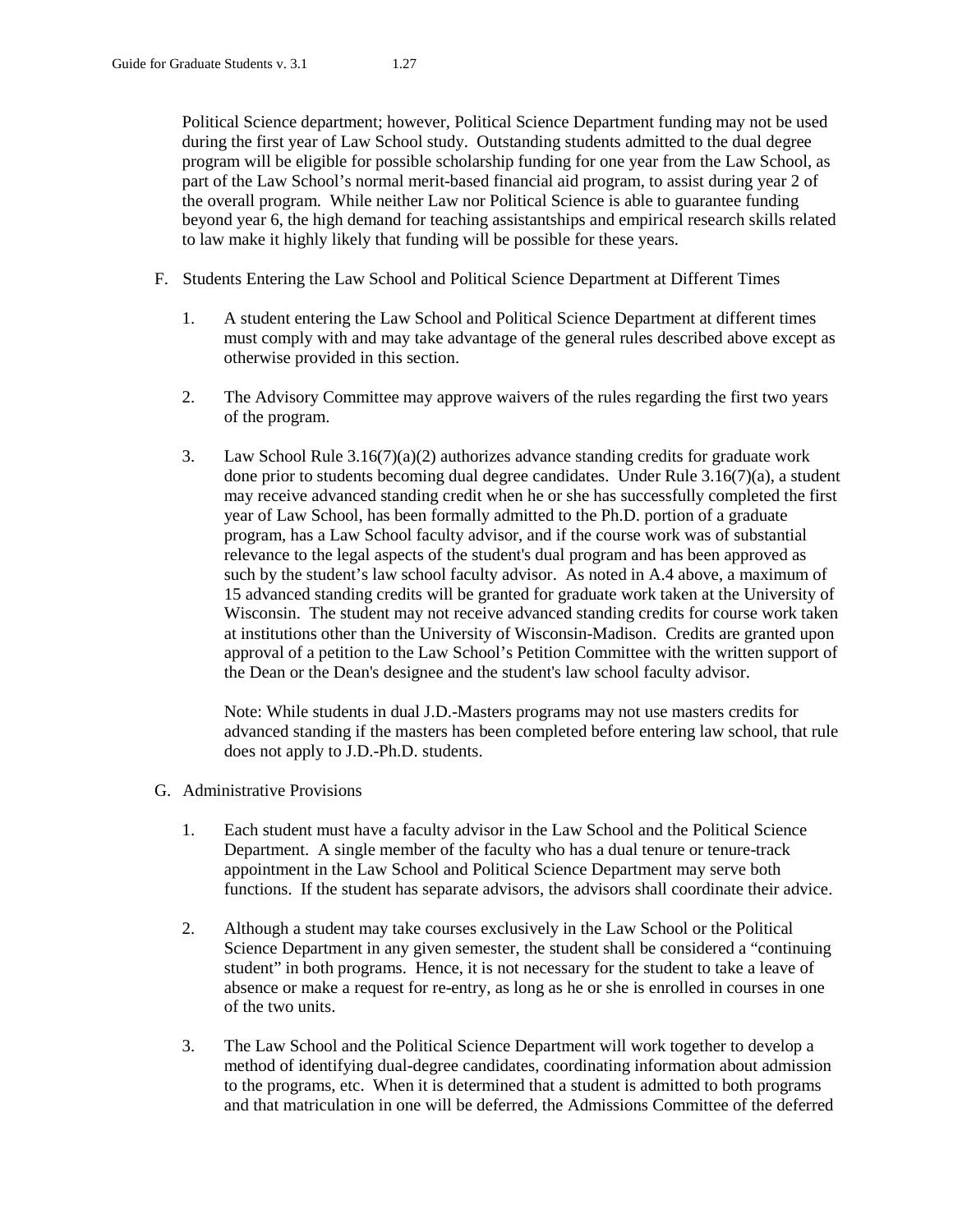program will be notified. However, the affected student is strongly encouraged to check with a member of the Advisory Committee to confirm that all necessary procedures have been completed.

- 4. The Advisory Committee shall take responsibility for seeing that the student's program is well integrated and pedagogically sound.
- 5. A student shall be graded under the respective grading systems and criteria for permitting students to continue in the degree programs that the Law School and Political Science Department normally use.
- 6. Tuition and fees for most semesters will be billed according to a combined fee schedule set by the UW Registrar's Office.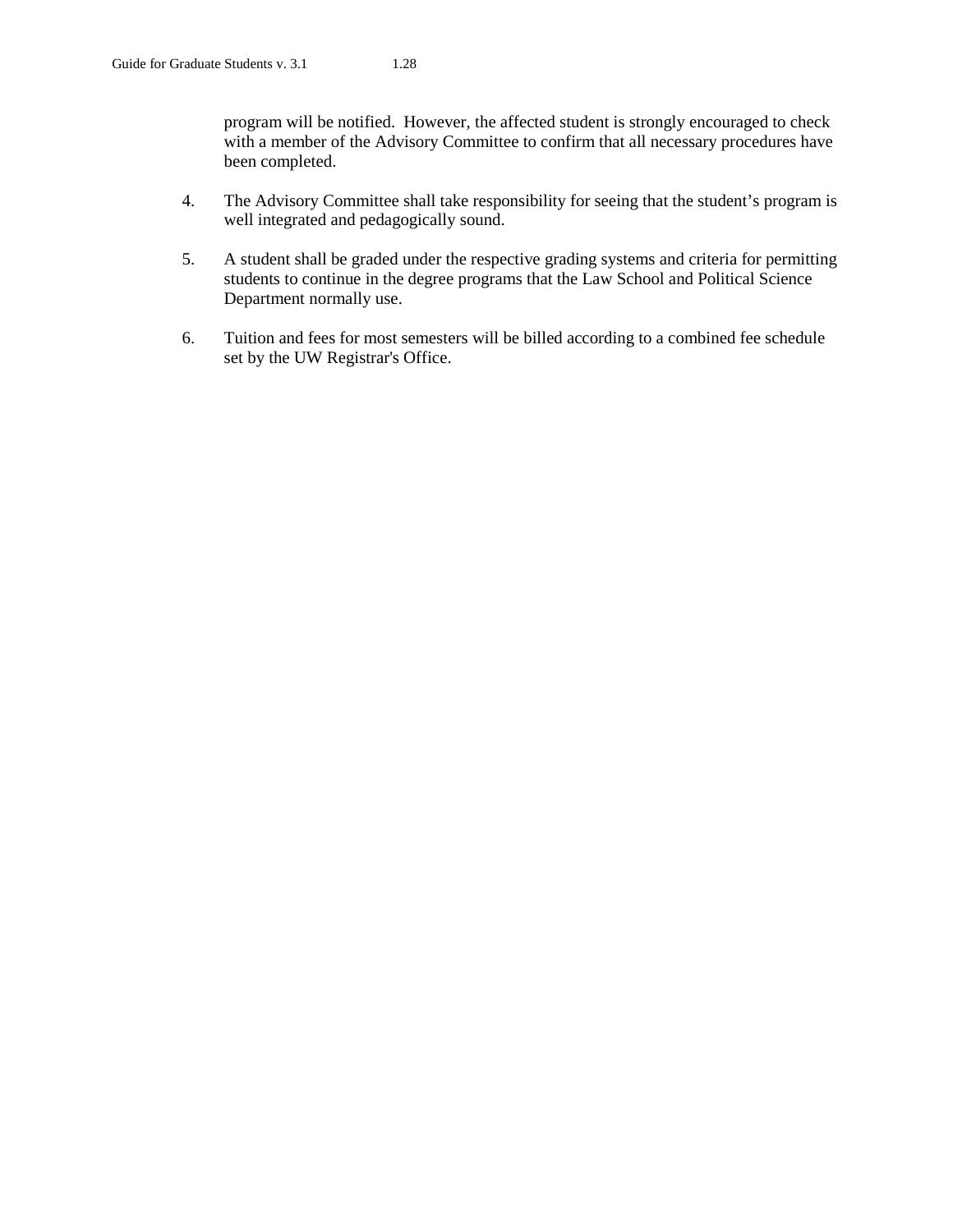# Department of Political Science **University of Wisconsin-Madison**

# GUIDE FOR GRADUATE STUDENTS

Version 3.1 – August 2015

# **CHAPTER THREE**

This chapter is meant to be an informal aid to students who are considering whether to pursue a particular field. It does not set out the rules for the program, which are found in Chapter Two. In addition to the fields and subfields, many possibilities are open to you in terms of developing your own set of courses that do not fall within a particular field, and you should ask your advisor, the Associate Chair, and other faculty how to pursue it. This self-defined collection of courses might be a good candidate for a Minor.

# I. American Politics

- A. Students in this field will prepare in virtually any aspect of American politics. The field encompasses the study of the structure and dynamics of mass behavior and opinion and of the major governmental and extragovernmental institutions, their interrelationships, their historical evolution and their role in the policy process. Specifically, the field covers the major national government institutions (presidency, Congress, bureaucracy and courts); subnational governments and the federal system; extragovernmental organizations such as parties, interest groups and social movements; the behavior and opinions of elites and masses who operate within these institutions and organizations who may seek (as in the case of elections and voting) to influence them; the impact of institutions, organizations, and actors on public policy; the determinants of public policy; the legal and constitutional context in which politics occurs; and changes in all of these elements and their relations with each other and with society over time.
- B. Although students cannot rely solely on formal instruction to prepare for the prelim, the following graduate level courses should be useful:
	- PS 821 Mass Political Behavior
	- PS 823 Political Psychology
	- PS 825 Race and Politics in the United States
	- PS 826 The Legislative Process
	- PS 827 Interest Groups in American Politics
	- PS 828 The Contemporary Presidency: Issues and Approaches
	- PS 829 Political Communication
	- PS 863 The Judicial Process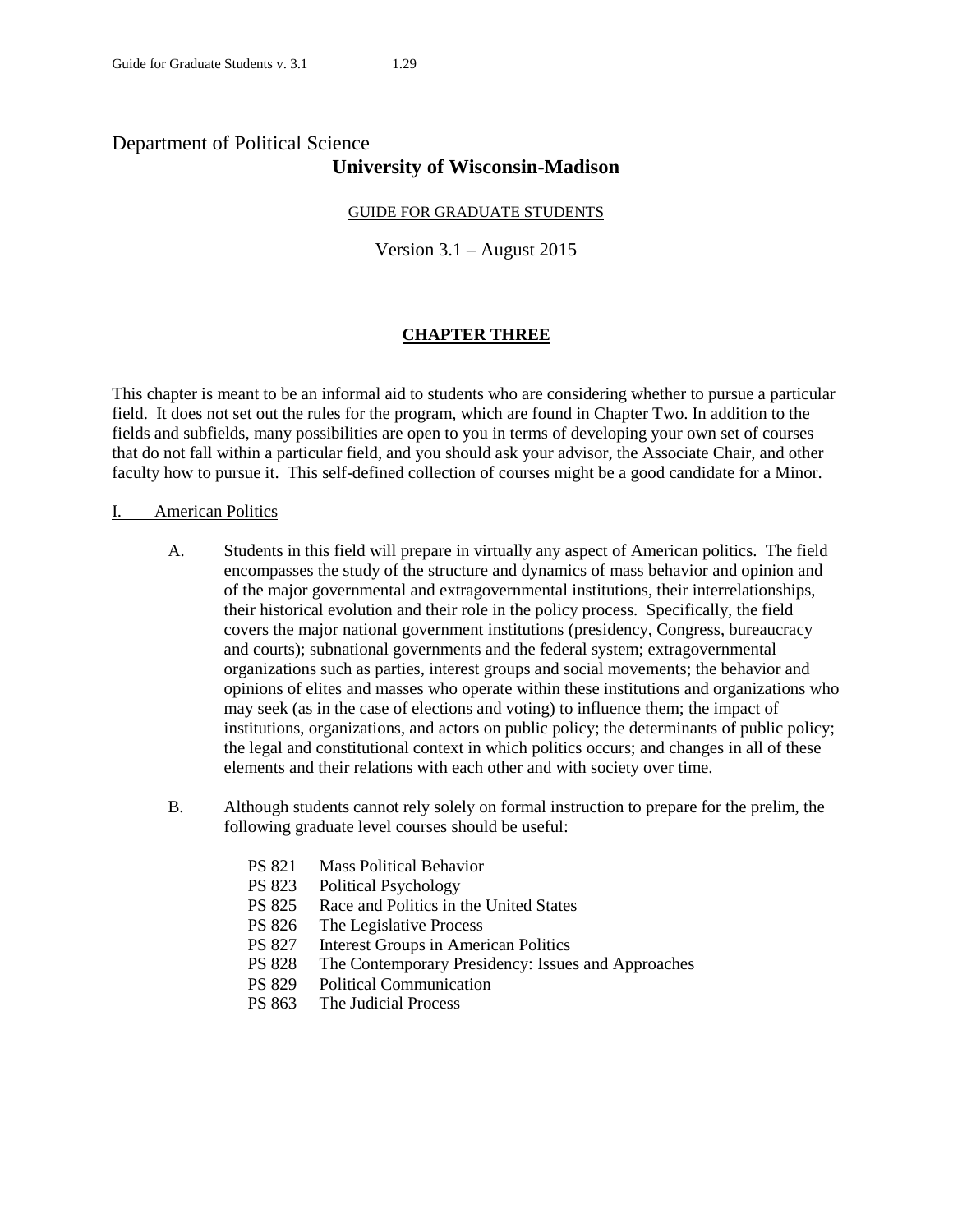- PS 865 The Supreme Court and the Constitution (When this course is not offered in any two-year period, a student may take the undergraduate constitutional law course, 411-412, with consent of the instructor, or constitutional law given in the Law School.)
- PS 871 Public Program Evaluation
- PS 873 American Political Parties
- PS 874 The Policy-Making Process
- PS 875 Public Personnel Administration
- PS 878 Public Administration
- PS 881 American Political Development
- PS 885 Advanced Public Management: Craft, Constraints and Accountability
- PS 890 Federal Budget and Tax Policy and Administration
- PS 900 Topics in Political Science<br>PS 904 Seminar: Topics vary; frequer
- Seminar: Topics vary; frequently offered seminars include "Classics in American Politics," "Major Themes in American Politics," and "Seminar in American Politics"
- PS 905 Seminar: American Public Policy
- PS 915 Seminar: Urban Politics
- PS 945 Seminar: National Security Affairs
- PS 953 Seminar: American Foreign Policy
- PS 958 Seminar: Public Administration
- PS 963 Seminar: Law and Politics, various topics, for example, "Discrimination and the Law"
- PS 969 Seminar: Trends and Issues in Public Planning
- PS 989 American Politics Workshop
- C. Subfields

Subfields are listed in Chapter Two. Most of the subfields are self-explanatory. Two subfields need further explanation, however.

# **1. Extragovernmental Organizations**

The Extragovernmental Organizations subfield is, as the name suggests, concerned with the study of politically active organizations that are not formally part of the government. It includes, but is not limited to, the study of political parties and interest groups. Students are *required* in the prelim to display a knowledge of the literatures on parties and interest groups. Other topics that have been included in this subfield have included social movements and the media as an institution.

The parties literature included in this subfield covers the internal organization of political parties as well as party systems. All types of interest groups (business, labor, consumer, civil rights, etc.) are covered as well as topics such as lobbying, political action committees and collective action problems that affect the interest group system as a whole.

# **2. Policy, Political Economy, and Public Administration**

Political economy and public administration are among the oldest of social sciences. As long as there have been governments, individuals have been concerned about how government should act in economy and society. They have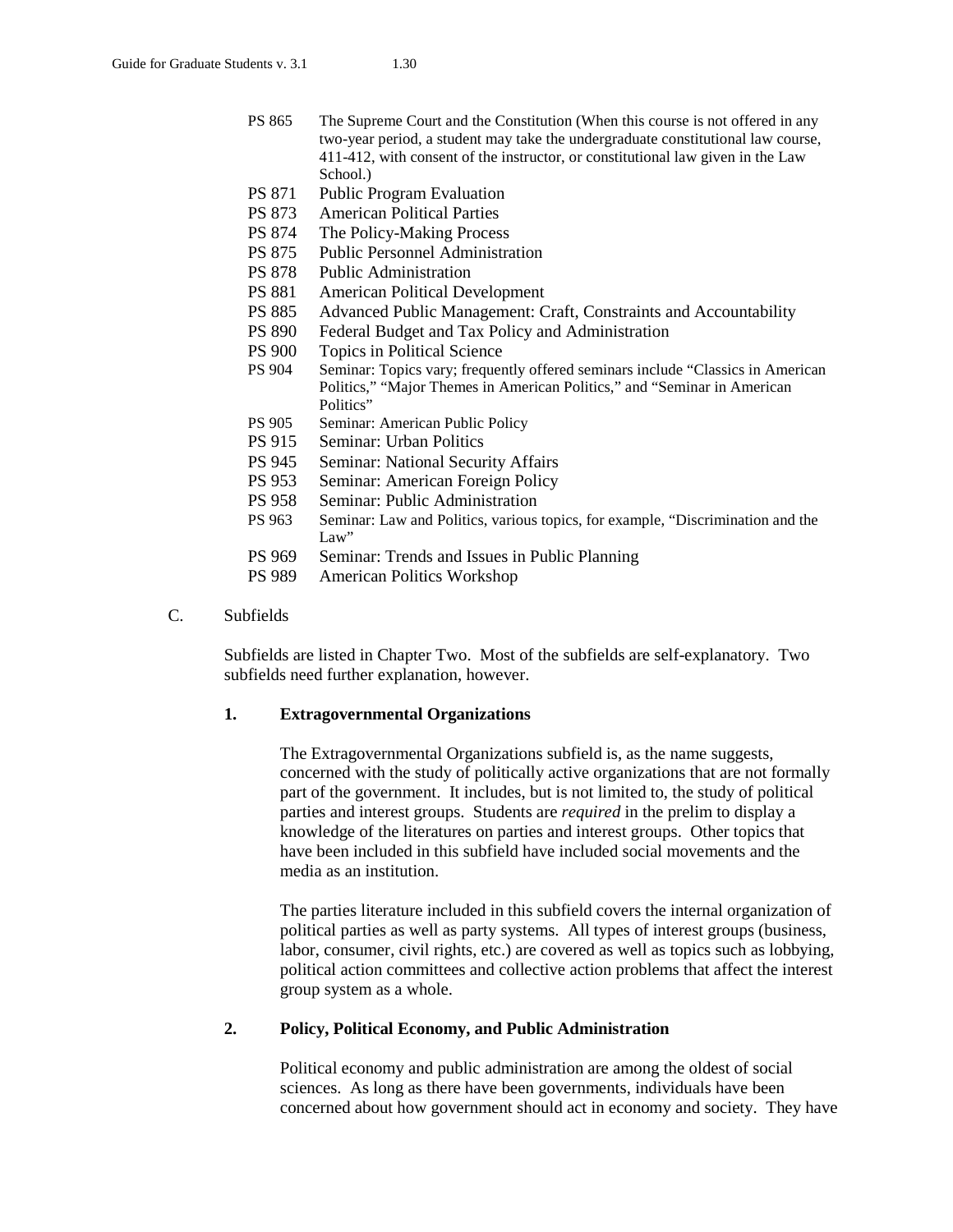studied ways of improving government's performance. And as long as governments have been administering policy, analysts have examined the effects of those policies on individual citizens as well as on national and international economies. The public policy approach is one of political science's more recent efforts to understand how government institutions work together to fashion decisions, how those decisions are translated into action, and what results those actions produce.

The subfield thus embodies several fascinating and interlocking issues:

- a. **Process.** Unlike other parts of American government, which tend to focus on the behavior of individual levels of government (such as the national, state, or local governments) or of individual institutions (such as executives, legislatures, and courts), the subfield takes a crosscutting approach. It examines how the actions of governments and institutions operate through predictable processes to produce a set of decisions we call "policies."
- b. **Policies.** The subfield also gives a special vantage point for tracking individual issues, such as housing, economic development, regulation, or budgeting through the political process. Focusing on the issues instead of the institution enhances our understanding of the interconnections among processes and institutions.
- c. **Administration.** All too often, political officials and analysts alike assume that decisions, once made, lead easily to execution. We know from the newspaper headlines, however that the road to policy implementation is almost always far bumpier than anyone expects. This subfield helps us understand how decisions become translated into results.
- d. **Results.** To understand results requires the development of sophisticated analytical tools. Economics especially provides a useful apparatus for understanding policy decisions. These decisions frequently produce important distributional consequences: among regions of a country, among different income groups, along racial lines, and even among nations.
- e. **Values.** Simply identifying results, of course, is not enough. Careful analysis also requires the development of techniques for understanding their normative dimensions: what policy results are good or bad for different groups; and what policy changes would be desirable to change this balance.
- f. **Theory.** Students of public policy use a variety of kinds of political theory. At times, they apply political philosophy to the normative issues of what governments should do and how they should do it. At times, their analyses call for economic, sociological, or psychological theories. They also draw on empirical political theory to design their research into the policy process and its effects.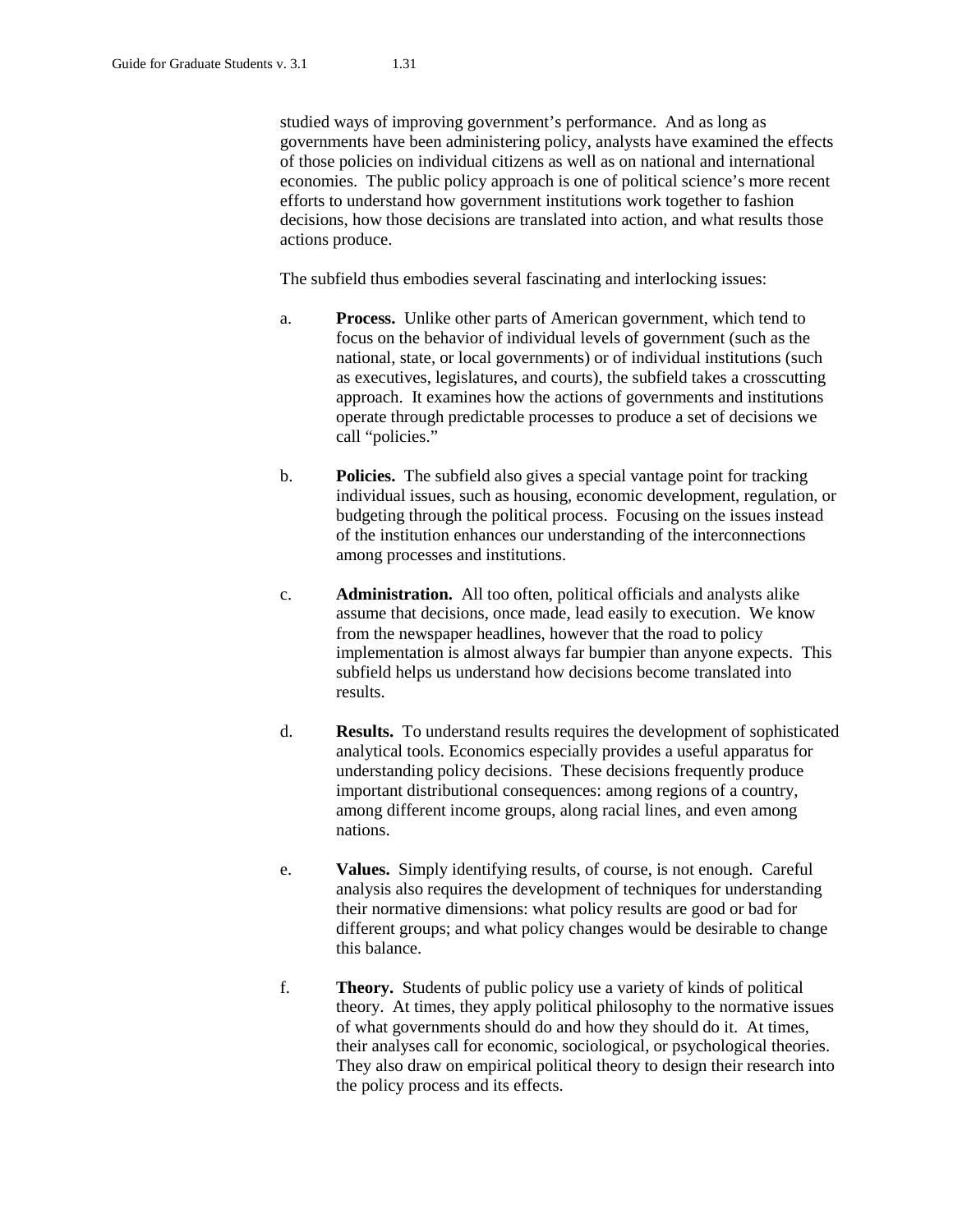The study of policy, political economy, and public administration thus has several important dimensions: an understanding of the crosscutting features of the policy process; knowledge of how policy decisions are administered; the ability to identify and judge policy results; and the perspective to fit these results into the broader political economy and social policy.

The academic job market has developed a high demand for this subfield. Its training is also useful for students interested in research positions in government agencies and in research centers.

The subfields special strength—its remarkable breadth and flexibility also presents obvious problems. How can the student shape it into a clear and manageable body of work? How can a student tailor it to match his or her special interests?

**Recommended Courses.** Students will usually find it useful to begin with two courses that probe the subfield's basic issues:

| <b>PS 874</b> | The Policy-Making Process |
|---------------|---------------------------|
| <b>PS 878</b> | <b>Public Management</b>  |

Beyond these two courses, students develop a personalized program of study with the Field Chair, their faculty advisers, and with other faculty members in the field. The subfield's great flexibility makes it especially important that students consult closely with the subfield's faculty members and carefully work out a program of study.

| PS 875        | <b>Public Personnel Management</b>               |
|---------------|--------------------------------------------------|
| <b>PS 885</b> | <b>Advanced Public Management</b>                |
| <b>PS 890</b> | Federal Budget and Tax Policy and Administration |
| PS 905        | Seminar: American Public Policy                  |

Other courses are offered periodically. Students should contact their advisors to work out a program. Course syllabi are an excellent guide for prelim preparation.

#### II. Comparative Politics

A. Comparative Politics is one of the oldest fields of political analysis, forming the basis for much of the writings of political philosophers throughout the ages. It was only in the nineteenth century, however, that the comparative method was first formally proposed as a means for elevating political thought to the level of a "science." But like any field of intellectual endeavor, there is no consensus among those who study comparative politics concerning what the field is about. In particular, comparativists have found themselves pulled between two poles: that of the area-specialist and that of the social scientist. In some ways this tension is paralleled by two equally pervasive tensions: between those who are primarily inductive in their approach and those preferring a more deductive orientation; as well as a tension between those who are primarily oriented toward qualitative rather than quantitative methods. To be sure, some specialized knowledge is necessary to penetrate the politics of any society. That society-specific knowledge is all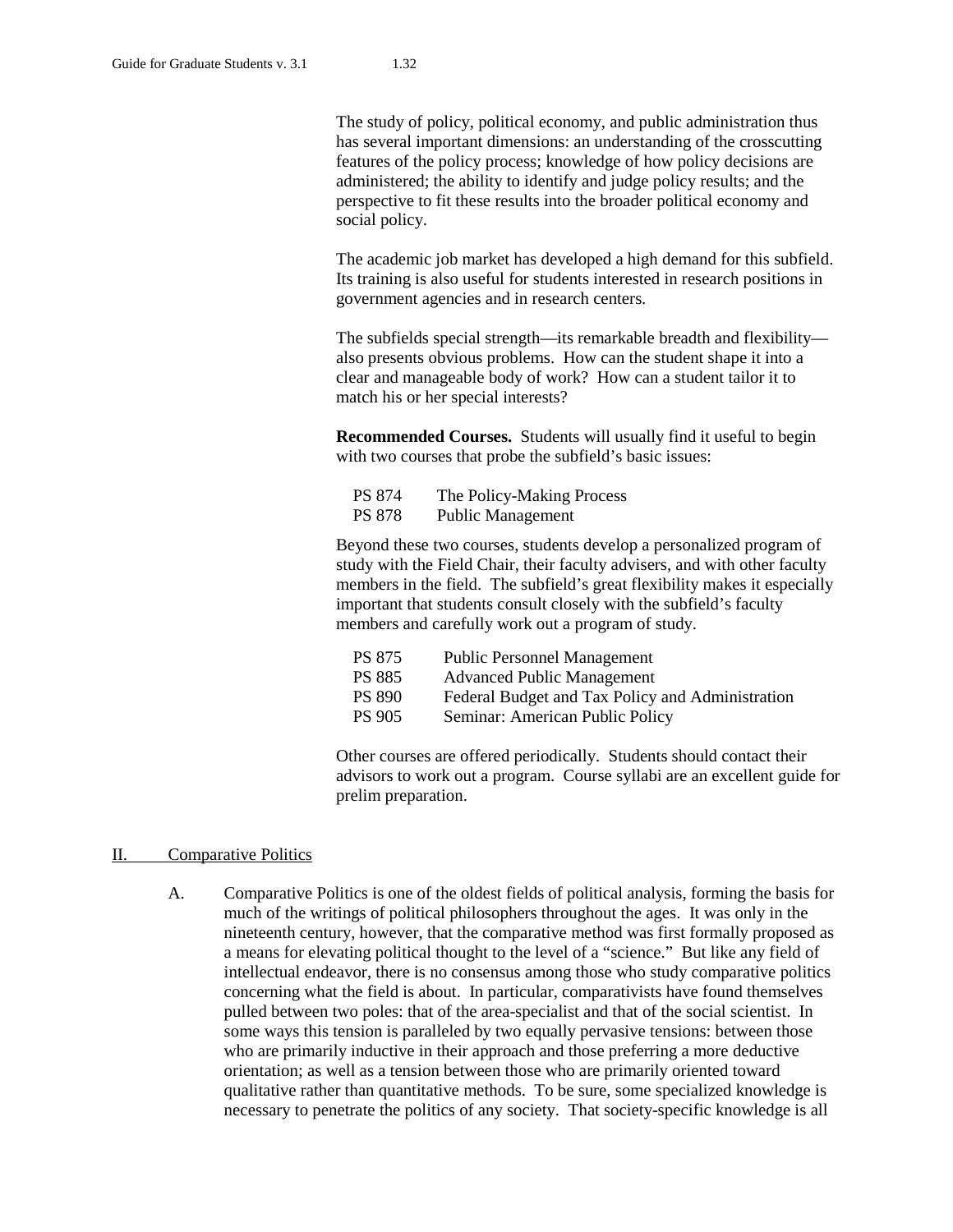the more important when examining the politics of a foreign country. If one of the purposes of comparing politics is to escape ethnocentrisms, then area-specific knowledge is that body of knowledge that allows one to transcend the boundaries of one's own culture. It is sometimes tempting in an American university setting to define comparative politics as the study of foreign (i.e., non-American) political systems. Indeed, many comparativists (particularly those subscribing wholly to an area-studies understanding of the field) view their roles as interpreters of the politics of foreign cultures. But interesting and significant work has been conducted studying American politics within a comparative perspective, and given the culture-transcending purposes of comparison, it seems proper to include American politics within the boundaries of the field as well. Moreover, the theoretical concerns of comparativists are in no way confined to the boundaries of any one culture, and even those who are inspired primarily by a desire to better understand other places and cultures often find that to do so most effectively they need to orient their primarily inductive empirical work along broadly comparative and deductive theoretical axes.

- B. What, then, distinguishes comparative politics from other fields of political science? After all, political theorists and Americanists also study the causes of political change, the problems inherent in organizing a government or an economy, what motivates people to behave the way they do in politics, and the interactions between states and their societies. Some of the subjects that comparativists study (e.g., political economy, the politics of economic development, civil-military relations) are also studied in international relations.
	- 1. The differences between comparative politics and other fields of political science are cumulative, not exclusive, since all fields of political science to some extent overlap. Essentially, they boil down to the combined effect of three factors: scope, object, and method.
		- a. Like international relations and political theory but unlike the study of American politics, comparative politics is global in scope. It is assumed that what Africanists have to say about ethnic politics within their context may be of relevance for understanding aspects of ethnic politics within the Russian context or within the Malaysian context.
		- b. Unlike international relations, comparative politics takes as its object of explanation some aspect of the domestic politics of states; while the international system may be an explanatory factor in an analysis, it is not the primary object of explanation among comparativists.
		- c. Third, there is the issue of method. The comparative method in the social sciences was originally conceived as a substitute for the experimental method used in the natural sciences. Not all comparativists subscribe to this positivist notion of comparative politics. But both those comparativists who utilize the comparative method and those who reject it view their work as grounded in empirical observation. Comparativists, therefore, whether primarily inductive or deductive in their orientation have a serious commitment to the importance of relevant language training and extended field research as a major methodological tool of their trade. The comparative method, in other words, is primarily an empirical approach to studying politics that may rely heavily on both inductive and deductive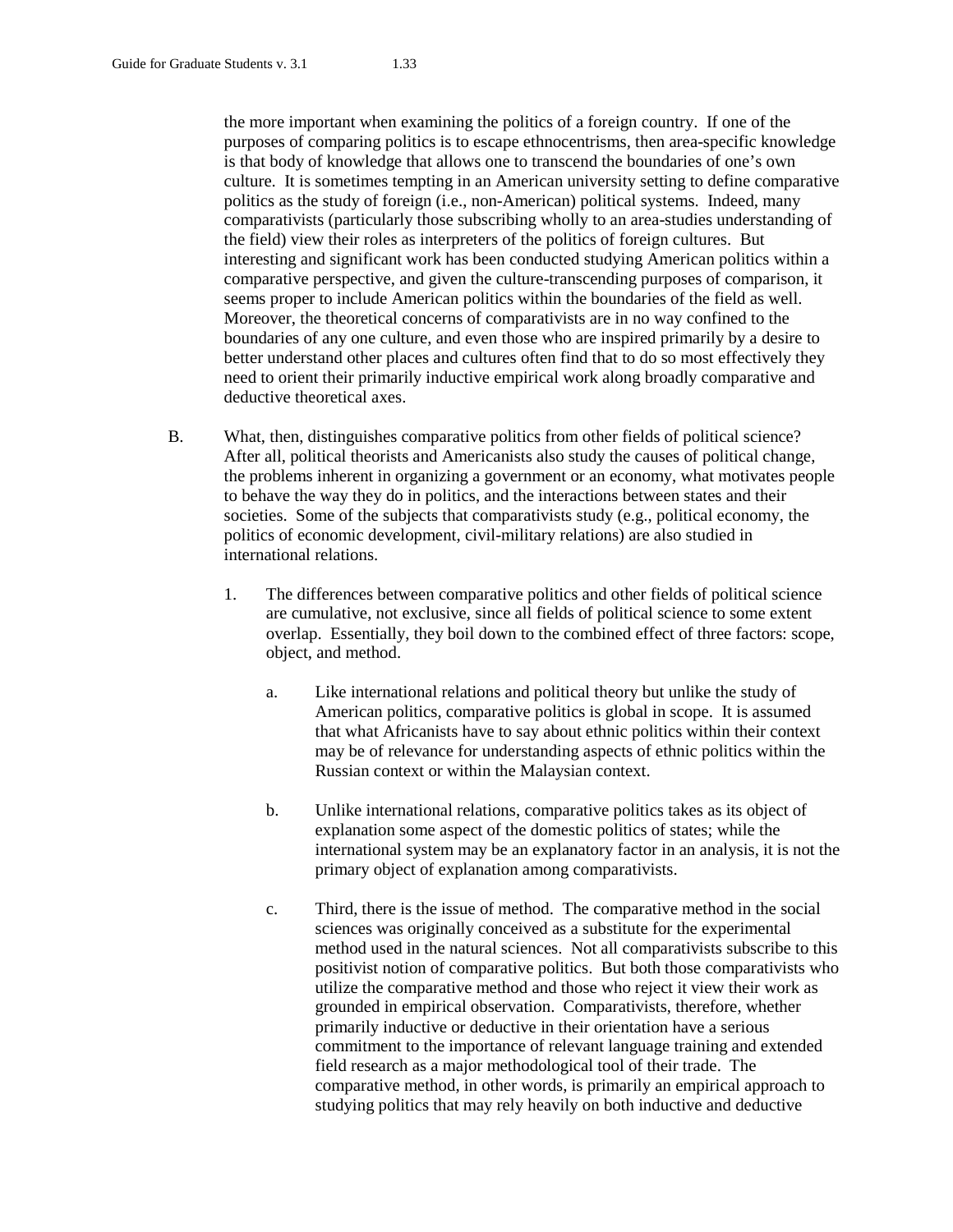reasoning. In its empirical grounding, comparative politics also differs in degree from political theory, which is more oriented heavily towards normative and moral reasoning.

- 2. The division between the area-studies and social science approaches to comparative politics need not polarize the field. It potentially provides for a creative tension and synthesis between fact and paradigm, and to a great extent both area-studies and comparative political theory have been mutually dependent on one another. One may view comparative politics as a combination of theoretical themes and geographical areas.
	- a. Themes:

| Contentious Politics and Violence Other concentrations such as: |                                |
|-----------------------------------------------------------------|--------------------------------|
| Political Economy                                               | Politics and Gender            |
| Political Institutions                                          | Law and Comparative Politics   |
| Social Identities and Culture                                   | Comparative Political Behavior |
| Regime Types and Transitions                                    | <b>Public Policy</b>           |
| <b>State and Society</b>                                        |                                |

*Contentious Politics and Violence*: The study of contentious politics and violence brings together two related bodies of research and inquiry in comparative politics that have received a great deal of attention from scholars in recent decades. "Contentious politics" primarily signals the study of social movements, both violent and nonviolent, that seek to create change and usually originate outside the state. The study of "violence" is a slightly broader area and one that incorporates analysis of civil war, ethnic conflict, riots, genocide, terrorism and other forms of politically-inspired physical harm. Analysis of violence focuses equally on state and non-state actors. While studies of conflict in international relations are related to this thematic area of research in comparative politics, scholars working in the tradition of the latter generally study violence within states rather than between or across states.

*Political Economy:* An economy is an ensemble of institutions whereby goods and services are produced, distributed, and consumed. Economies are embedded within political and social contexts, and political economy highlights the interaction between politics and the economy. For the purpose of the comparative politics preliminary exam, the focus is on work that primarily analyzes how political and social variables affect economic outcomes. These outcomes might include economic growth, economic reform (liberalization, privatization), redistribution of economic resources (e.g., the welfare state), the role of the state in markets and economic systems (capitalism vs. socialism as well as varieties of capitalism) and other economic events (e.g. financial crises). We hasten to add that although the focus of political economy for the preliminary exam is on economic outcomes, political economy broadly understood would also include work where economic variables affect political outcomes and where both types of variables are at work simultaneously. In addition, for comparative political economy (CPE) the focus is on economic outcomes at the state level and below. International political economy (IPE) addresses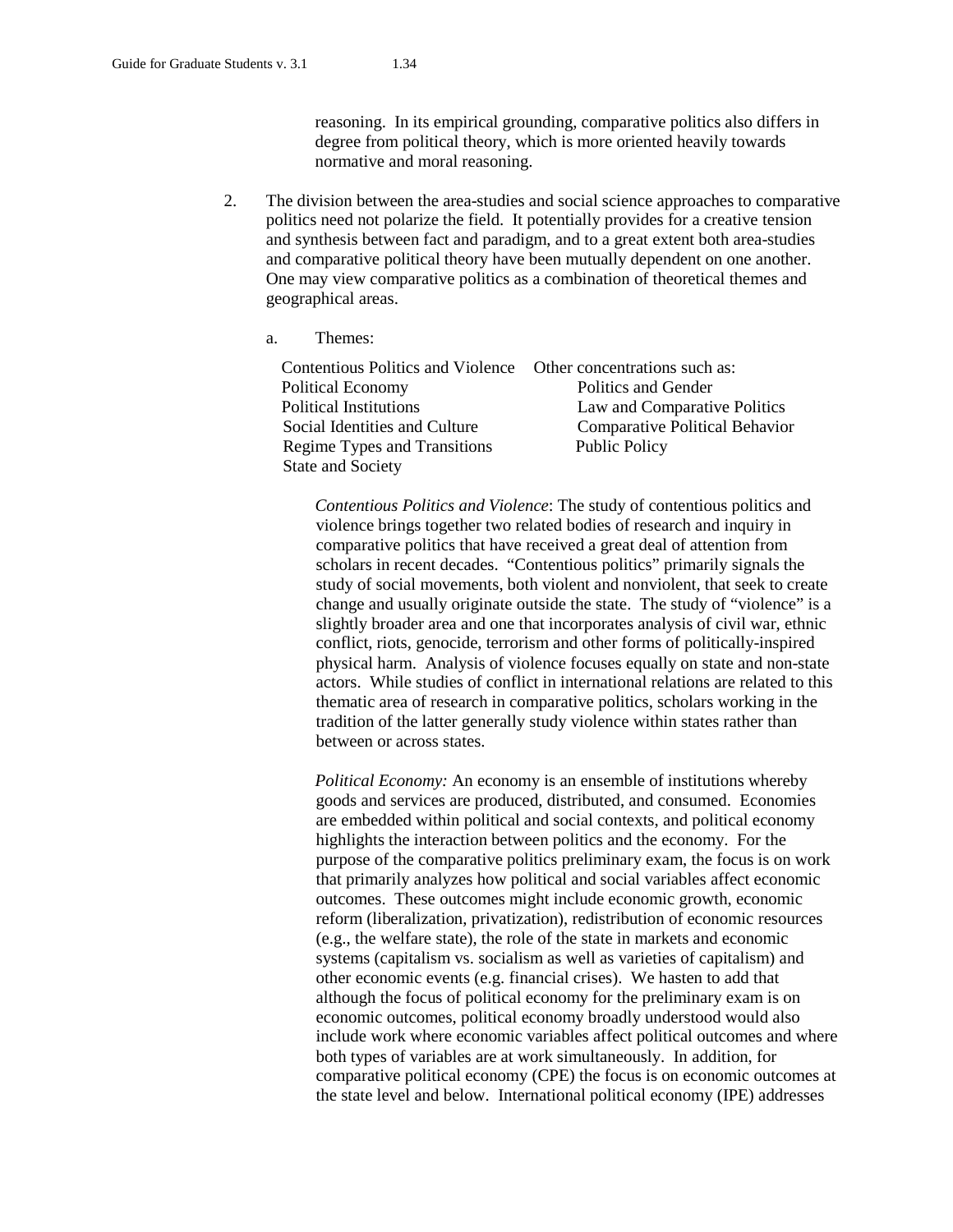economic interactions beyond country boundaries, including the politics of the world economy, the political economy of particular world regions, and the political dimensions of non-state and multistate actors such as transnational corporations and international financial institutions. While IPE is, of course, related to comparative political economy, the political economy field in the comparative politics preliminary exam will be confined to CPE.

*Political Institutions:* This theme deals with the comparative study of state and non-state, formal and informal political institutions, in both theoretical and empirical terms. It considers different definitions of political institutions, as well as their creation, function, evolution, and effects. Examples of political institutions include: executive and political leadership (e.g., the presidency or cabinet); legislative organization and behavior; executive-legislative relations; political parties, and party systems; electoral systems and elections; interest groups; public bureaucracy; political group organization; comparative law; courts and legal enforcement; civil-military relations; and federalism and subnational government.

*Social Identities and Culture***:** National identity, ethnicity, and other social identities such as race, religious identity, class, and gender are of paramount importance in contemporary politics. Groups and individuals continuously construct, maintain, and reconstruct these and other social identities in ways that are significant politically, sometimes creating new interests and constituencies and sometimes giving rise to political conflict. The very diversity associated with multiple identities gives rise to the politics of cultural pluralism in its many guises. Culture — or the values, attitudes, belief systems, and largely unquestioned understandings of political life forms the dense field of symbolic meanings on which individuals and groups fashion and understand both political perceptions and political behavior.

*Regime Types and Transitions:* The nature of the political system, i.e., the type of political regime, has a large impact on political processes and outcomes. Authoritarian regimes come in a variety of quite diverse forms (monarchical, Leninist, sultanist, personal, military, clientelist, fascist, right populist, etc.). Democracies run the gamut from robust to shallow. Transitions can occur in any direction: from authoritarian to democratic regimes, from one kind of authoritarianism to another, and democracies can break down and become authoritarian regimes. Within a democratic regime, a transition can occur which makes the system far more democratic or democratic robustness can greatly ebb. Finally, political systems can fail in diverse ways, producing secession, failed states and/or civil war. Beyond the study of transitions and regime types, important questions are posed about the relation of regime type to growth, equity, communalist relations, gender, stability, war, peace, etc.

*State and Society:* This theme is broadly concerned with the character and interconnection of states and societies. The literature under this theme includes state centered analyses that explore the impact of the state on society; scholarship on forms of state-society synergies, complementarities,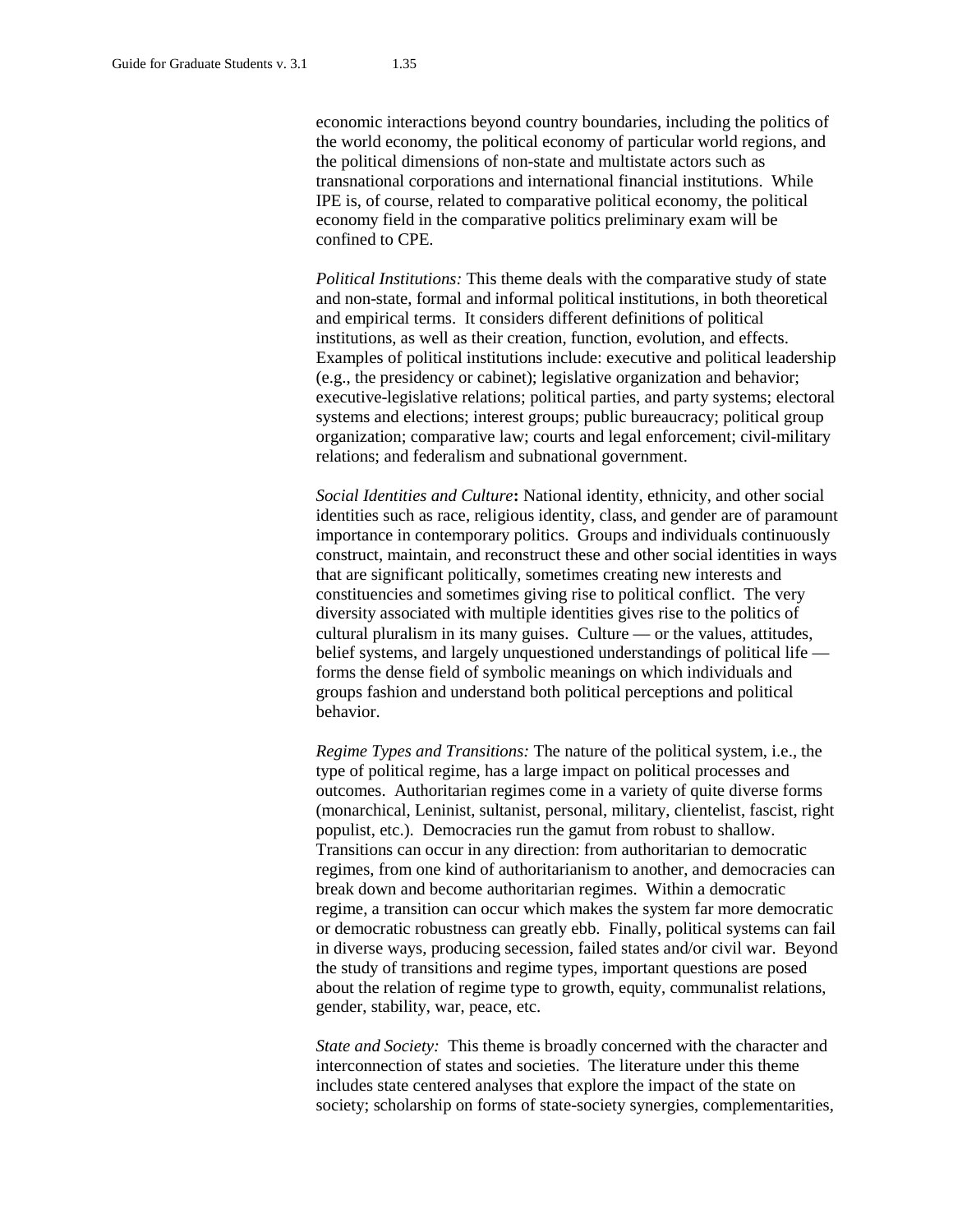and mutual engagement; as well as studies in which the state's authority and legitimacy are contested by social actors. Issues of importance under this theme include the autonomy of the state from society, dominant classes, or transnational political and economic interests and actors; the strength of the state and its capacity to regulate social relations and extract resources; how states are formed or collapse; relationships between the state and social movements; the adequacy of the concept of the state; and the growth or decline of civil society in relation to the state. The state as it relates to society in the context of regime type, modernity, development, questions of identity (ethnic, racial, gender, etc.) and other such themes are also of concern.

- b. Regions: Africa, East Asia, Eurasia, Europe, Latin America, Middle East, South Asia, and Southeast Asia.
- C. Graduate Courses Offered:
	- 1. Political Science
		- PS 804 Interdisciplinary Western European Area Studies Seminar
		- PS 814 Social Identities: Definition and Measurement
		- PS 840 Comparative Political Economy
		- PS 841 Seminar in International Business and Government
		- PS 853 Comparative Political Institutions
		- PS 854 Nationalism and Ethnic Conflict
		- PS 855 Politics and Culture in Comparative Perspective
		- PS 856 Field Seminar in Comparative Politics
		- PS 860 Authoritarianism and Its Aftermath
		- PS 861 Challenges of Democratization
		- PS 862 State and Society in Comparative Perspective<br>PS 948 Seminar: Topics in Comparative Politics
		- Seminar: Topics in Comparative Politics
		- PS 949 Seminar: Post-Communist Politics
		- PS 961 Seminar: African Politics
		- PS 962 Seminar: Latin-American Politics
		- PS 967 Seminar: Asian Politics
		- PS 982 Interdepartmental Seminar: Latin America Area
		- PS 983 Interdepartmental Seminar: African Studies
		- PS 987 Comparative Politics Colloquium
	- 2. Methods courses from outside the department: In addition, because the scope, objects, and methods of comparative politics are so broad, students may find it useful to consider some of the following courses as possible supplements to the department's courses in fulfilling their methodology requirements.

| Anthropology 909 | Research Methods and Research Design in Cultural             |
|------------------|--------------------------------------------------------------|
|                  | Anthropology                                                 |
| History 774      | Methods for Historical Research in Non-Literate Societies    |
| History 795      | <b>Quantitative Methods for Historical Research</b>          |
| History 875      | Applications of Quantitative Methods to Historical Research. |
| Sociology 357    | Methods of Sociological Inquiry                              |
| Sociology 358    | Design and Analysis of Social Research                       |
| Sociology 359    | <b>Statistical Analysis of Social Research</b>               |
| Sociology 360    | <b>Statistics for Sociologists I</b>                         |
|                  |                                                              |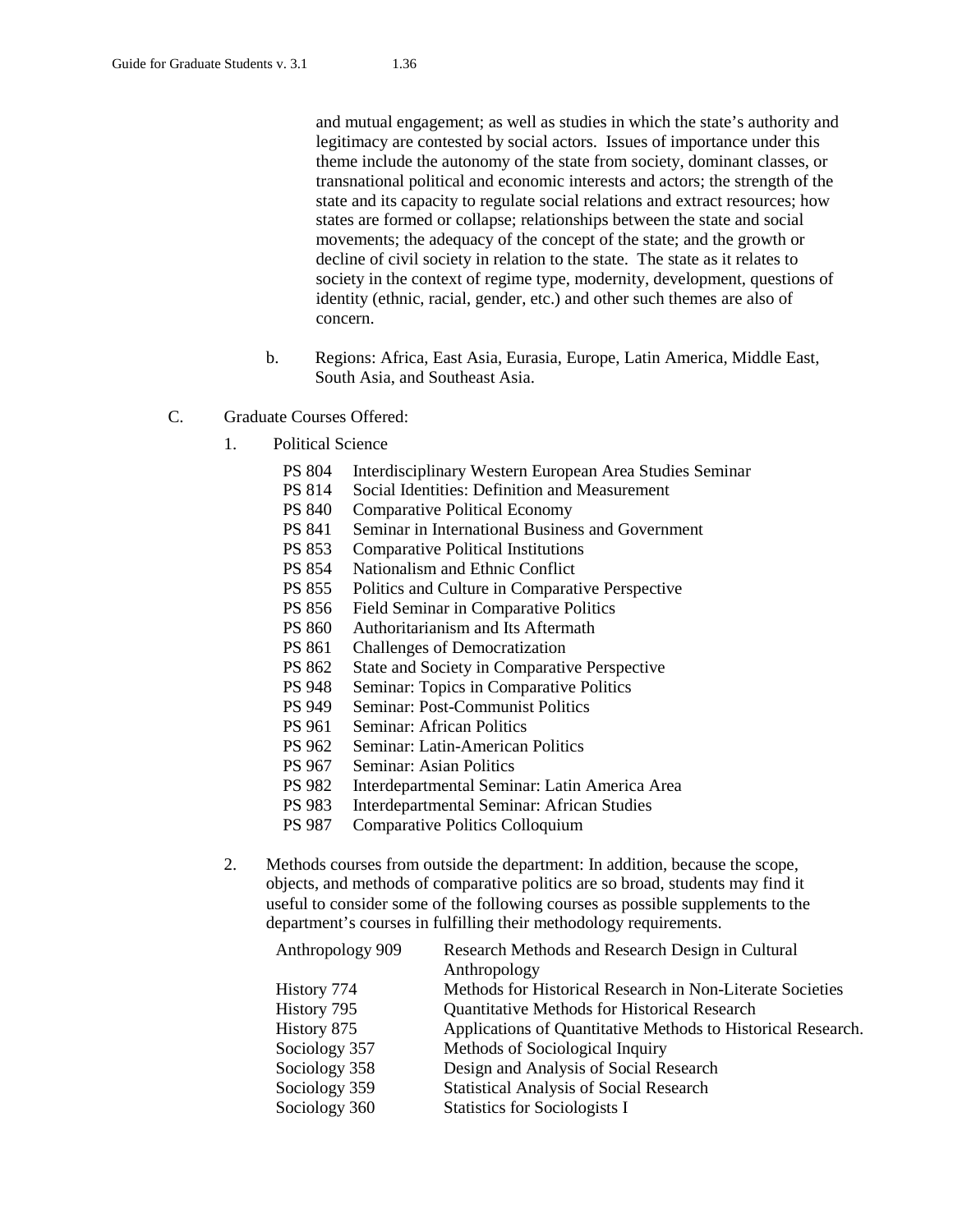| Sociology 361      | <b>Statistics for Sociologists II</b>              |  |
|--------------------|----------------------------------------------------|--|
| Sociology 365      | Computing in Sociological Research                 |  |
| Sociology 375      | <b>Introduction to Mathematical Sociology</b>      |  |
| Sociology 544      | <b>Introduction to Survey Research</b>             |  |
| Sociology 545      | Ethnomethodology                                   |  |
| Sociology 674      | <b>Elementary Demographic Techniques</b>           |  |
| Sociology 676      | <b>Applied Demography: American Demographics</b>   |  |
| Sociology 693      | Practicum in Analysis and Research                 |  |
| Sociology 750      | <b>Research Methods in Sociology</b>               |  |
| Sociology 751      | <b>Survey Methods for Social Research</b>          |  |
| Sociology 752      | Measurement and Questionnaires for Survey Research |  |
| Sociology 753      | Comparative and Historical Methods in Sociology    |  |
| Sociology 754      | Qualitative Research Methods in Sociology          |  |
| Sociology 755      | Methods of Qualitative Research                    |  |
| Sociology 759      | <b>Mathematical Sociology</b>                      |  |
| Sociology 964      | Seminar--Design and Process of Survey Research     |  |
| Sociology 974      | Seminar--Demographic Methodology                   |  |
| Gender and Women's |                                                    |  |
| Studies 900        | Approaches to Research in Women's Studies          |  |

### III. International Relations

A. The field of international relations has a long history. In fact, it was for many decades a separate discipline that even antedated political science at some colleges and universities. By the second half of the twentieth century, however, international relations had evolved away from its preoccupations with diplomatic history and international law and was rapidly adopting the disciplinary foci that were simultaneously changing political science, foci on processes and policies undertaken in a more or less formally institutional context. The two fields merged. Today, international relations is routinely understood to be a subfield of political science.

International relations attempts to explain the interactions of states in the global interstate system, and it also attempts to explain the interactions of others whose behavior originates within one country and is targeted toward members of other countries. In short, the study of international relations is an attempt to explain behavior that occurs *across* the boundaries of states, the broader relationships of which such behavior is a part, and the institutions (private, state, nongovernmental, and intergovernmental) that oversee those interactions. Explanations of that behavior may be sought at any level of human aggregation. Some look to psychological and social-psychological understandings of why foreign policymakers act as they do. Others investigate institutional processes and politics as factors contributing to the externally directed goals and behavior of states. Alternatively, explanations may be found in the relationships between and among the participants (for example, balance of power), in the intergovernmental arrangements among states (for example, collective security), in the activities of multinational corporations (for example, the distribution of wealth), or in the distribution of power and control in the world as a single system.

B. To improve our understanding of international relations we need both to develop and refine theories of international politics and to carefully evaluate those theories against the data presented by the international system. Elegant theories created without much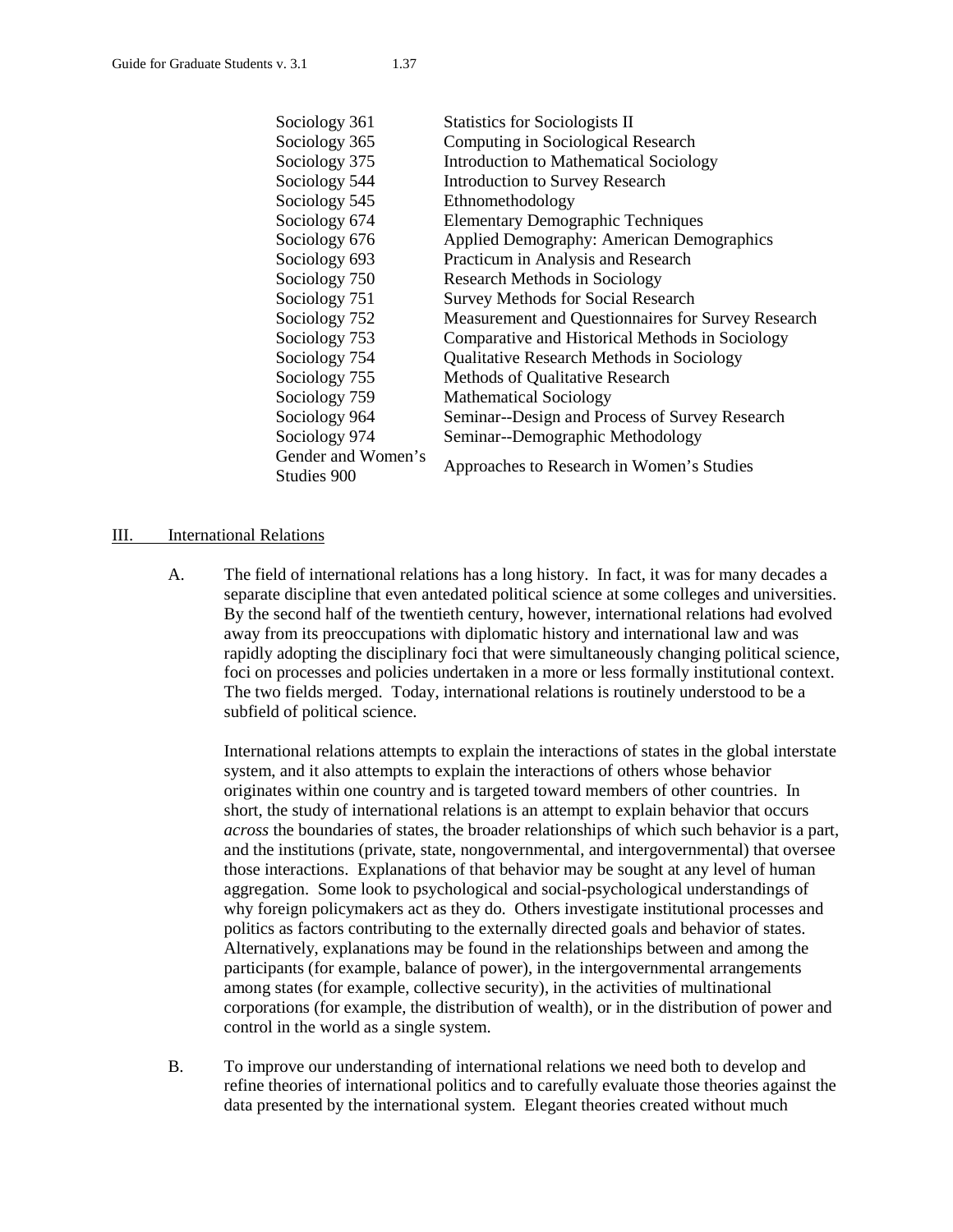understanding of the realities of international affairs will fail to shed much light on them. Similarly, diligent data collection without a clear theoretical framework to guide decisions about what to measure, why, and how will not help us understand the mechanisms behind international events. Therefore we expect students to develop a grounding in both the theories we use to explain international relations and one or more specific issue areas that they are interested in understanding better. Political Science 857 will provide students with a first exposure to the theoretical side. This can be supplemented by further coursework on rational choice theory in political science (Political Science 835, 836 and 837). For the empirical side, the department offers several courses related to the subfields listed in Chapter Two.

- 1. Theories of International Relations PS 837 Formal Models of International Relations PS 857 International Relations Theories PS 940 Domestic Politics of International Relations
- 2. International Security PS 945 Seminar-National Security Affairs
- 3. International Political Economy PS 864 International Political Economy
- 4. Global Social Issues PS 866 Global Environmental Governance
- 5. International Institutions PS 931 International Law and Politics Post World War II PS 959 Seminar-International Organization

Other courses include PS 960 (a topics course) and PS 988 (the IR workshop).

# IV. Political Methodology

- A. The Political Methodology field at Wisconsin is broadly defined. It includes training in qualitative and quantitative design, data collection, statistical methods, and formal theory. As a consequence, Wisconsin students are unusually well trained in the entire field and are prepared to both teach and apply methodologies in all empirical fields of the discipline. The study of, and testing in, methods is not isolated from work in substantive fields, and the exam requires students to be able to apply the methodological questions (theory and technique) to the student's substantive area in an intelligent way.
- B. Courses.

Most of the relevant course work should normally be expected to be within the Political Science Department. However, a limited number of courses in other departments may be appropriate, especially when these extend a student's range beyond that offered within the department. For example, an advanced statistics course in Economics or a course in qualitative methods in Anthropology could be used to advantage by students wishing to concentrate in either of these subfields. In general however, students are cautioned that this is a subfield of political science, and wholesale substitution of courses outside the department will seldom be appropriate and should be done only after consultation with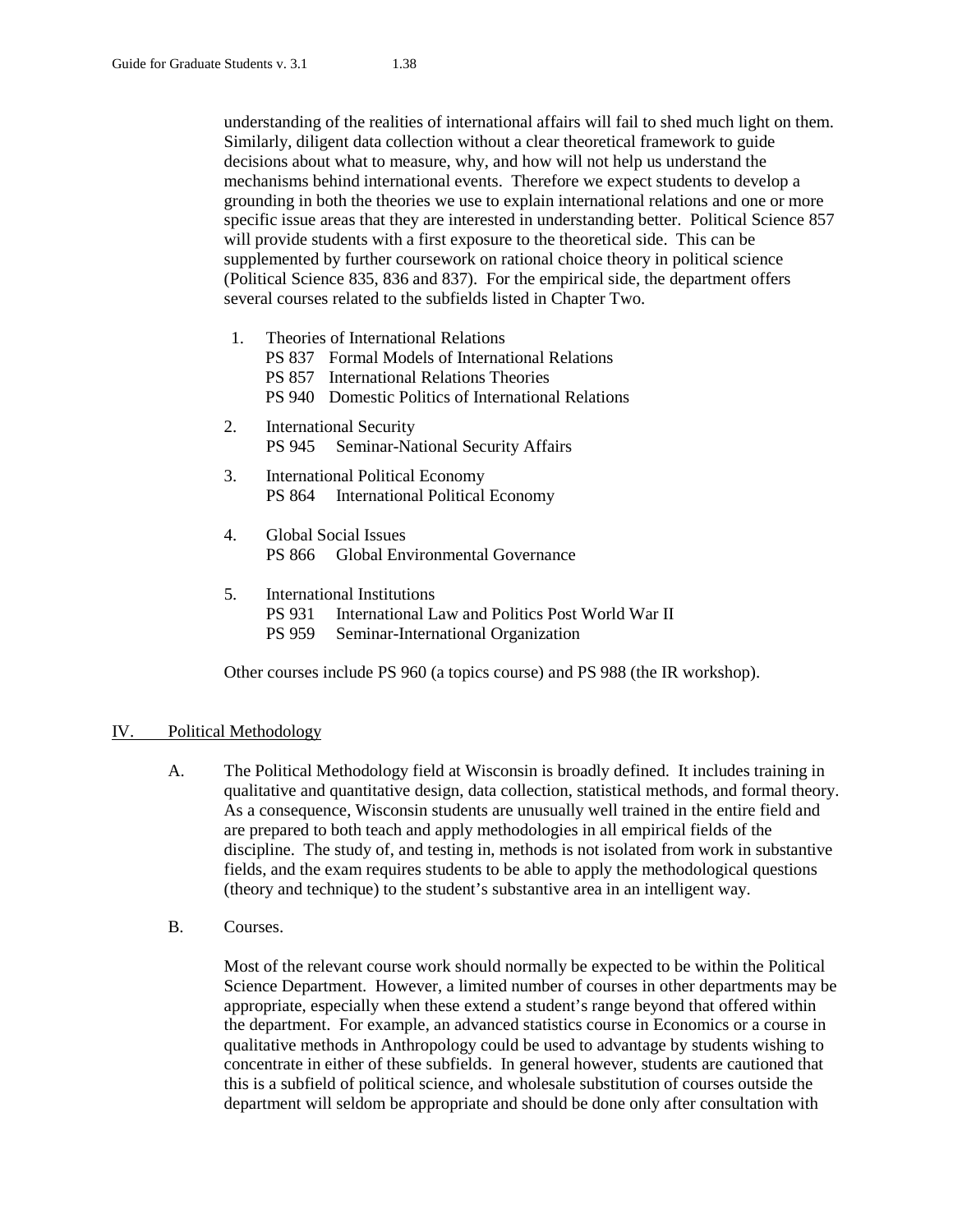the field chair.

In addition to the course work taken, students should understand that mastery of this (or any other) field requires more than merely taking classes. Directed readings courses with faculty in the field also may be helpful in filling gaps in our usual course offerings.

- D. Methods subfields: Applications are central to sophisticated methodology, so an ability to relate the various methodological issues of design and analysis to published work in substantive fields should be a deliberate part of your preparation for the methodology examination.
	- 1. **Research Design and Data Collection.** This subfield concentrates on how social scientists make inferences from observation through the design, conduct, and interpretation of empirical analyses. Methods of observation and data collection are central considerations. Topics include concept formation, measurement, research design, historical, observational, experimental, and survey data collection.

*Relevant Courses:* PS 817, PS 919. See also related courses in Anthropology, Educational Psychology, History, Psychology, and Sociology.

2. **Statistical Methods and Computation**. This subfield includes statistical models such as regression, maximum likelihood, Bayesian models, time series and dimensional analysis. Statistical models allow estimation and inference from a coherent theoretical base (classical or Bayesian). Students should master both basic and advanced elements within this subfield, with at least one course beyond multiple regression and preferably two such courses.

*Relevant Courses:* PS 812, PS 813, PS 553, PS 818, PS 917, PS 919. See also related courses in Sociology, Economics, Psychology, Educational Psychology, and Statistics if this will be an area of particular emphasis.

3. **Formal Theory.** This subfield includes game theory, social choice, and considers the behavior of rational actors in political settings of all kinds. Students doing work in this subfield should include technical classes such as PS 835 (Game Theory and Political Analysis) and PS 836 (Formal Models in Political Science) and the application of these methods to substantive problems such as those covered in 840 (Political Economy) and others.

*Relevant Courses*: PS 835, PS 836, PS 837, PS 840. See also related courses in Economics and other fields.

# V. Political Theory

A Political Theory at Wisconsin is a wide-ranging activity that covers all aspects of the history, philosophy, and application of political ideas. It includes both historical and thematic approaches to political theory. While we hope you will explore broadly and become familiar with the many fascinating dimensions of this field, on the preliminary examinations we will ask you to answer questions on only three of the subfields.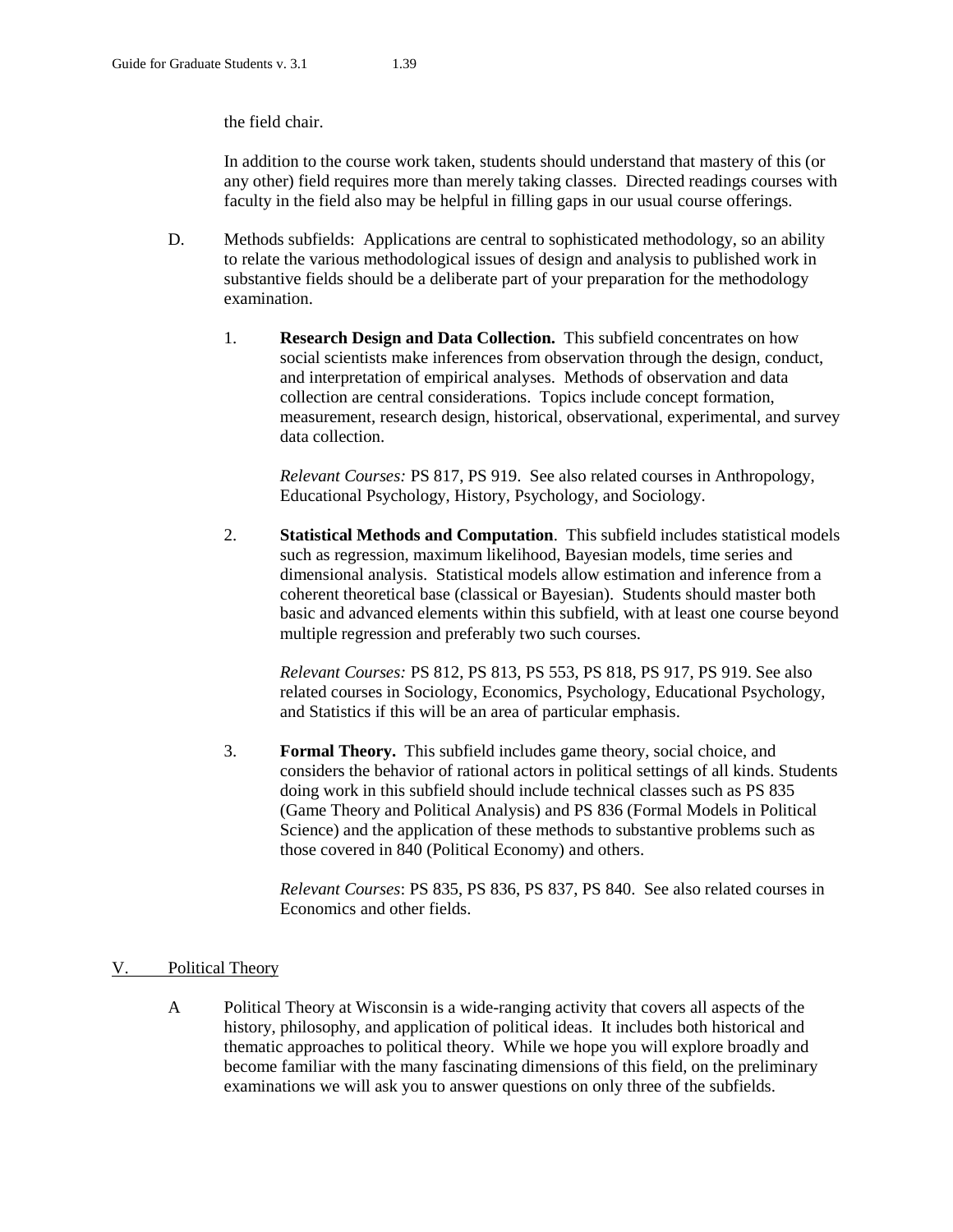- B. Subfields: The following very brief descriptions of the subfields are intended for information only. They do not define what will be expected on examinations. The specific emphasis within the subfields will vary from year to year, depending on the courses offered and new developments within the fields. Please consult with participating faculty for reading lists and other information well before the examination. Students are also expected to take PS 839: Methods of Political Theory.
- 1. **Ancient and Medieval Political Philosophy.** The study of the great Western tradition of political theory begins with the earliest written texts of the Western canon and runs through Machiavelli. You will read the classic works of Greek, Roman, early Christian, and Medieval, political theory, along with major interpretations of these works and important studies of the history of ideas in that period. The study of non-Western ancient and medieval thought may also be offered.

*Relevant courses*: PS 831, PS 833, PS 931 depending on topic

2. **Early Modern Political Philosophy.** We study the continuing history of political ideas from the Renaissance to the Enlightenment. We take up the emergence and development of scientism, humanism, the Reformation, liberal and conservative thought, the age of discovery, and other intellectual currents of the fifteenth sixteenth, and seventeenth centuries. You will become familiar with the great works, the major interpretations and historical studies of the thought of this period and consider how this heritage shapes and informs the major currents and arguments of modern and contemporary political thought.

*Relevant courses*: PS 831,PS 931, PS 932 depending on topic.

3. **Modern Political Philosophy**. Modern political philosophy ranges from the Enlightenment to WWI. In this subfield we take up the emergence and development of liberal and democratic theory, conservative thought, Marxism and related theories, idealism, romanticism, pragmatism, imperialism, nationalism, and other intellectual currents of the eighteenth, nineteenth and early twentieth centuries, both in the West generally and in America.

*Relevant courses:* PS 831, PS 931 depending on topic.

4. **Contemporary Political Theory.** Contemporary political theory begins in the aftermath of WWI and continues to the present. It encompasses the central issues and debates that animate the discipline of political theory today, including democratic theory, liberalism and its critics, neo-republicanism, feminism, psychoanalytical theory, nationalism, conservative theory, post-colonialism, multi-culturalism, and other current schools of thought.

*Relevant courses:* PS 933, Democratic Theory: Sex and Sexualities; Critical Theory in International Politics; topics courses

5. **Continental Political Theory.** Continental political theory is the tradition of Kantian and post-Kantian philosophy and its reception in France and elsewhere. This includes schools such as Idealism, Romanticism, Historical Materialism, existentialism, Critical Theory, hermeneutics, phenomenology, poststructuralism, deconstruction and postmodernism. Major figures include Kant, Hegel, Goethe, Schiller, Schopenhauer, Kierkegaard, Nietzsche, Marx, Husserl, Horkheimer, Adorno, Sartre, Heidegger, Weber,